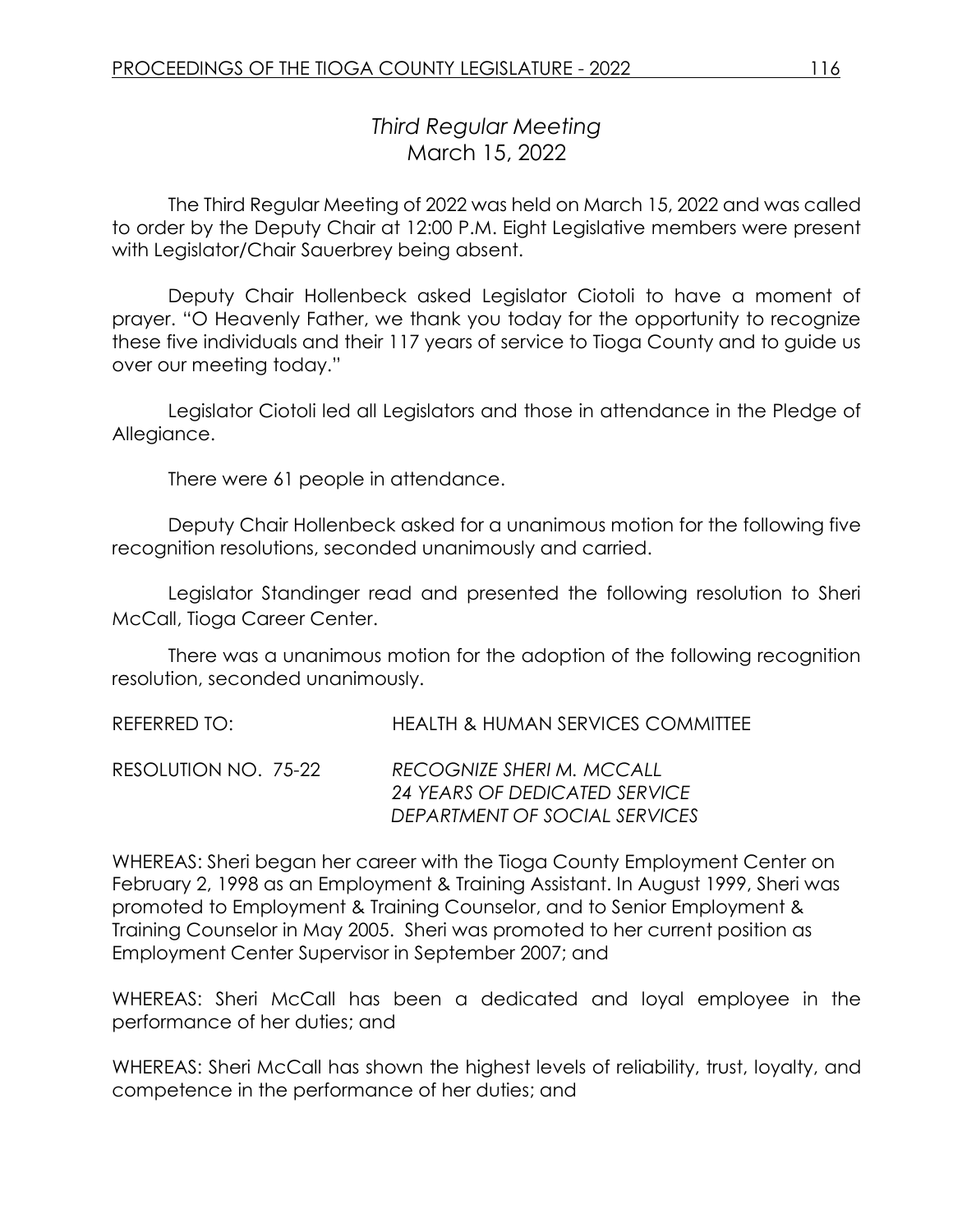WHEREAS: Sheri McCall will retire on March 26, 2022; therefore be it

RESOLVED: That the Tioga County Legislature, on its own behalf, as well as on behalf of the citizens of Tioga County, express sincere gratitude to Sheri McCall for her twenty-four years of dedicated and loyal service to the Tioga County Employment Center and its most vulnerable citizens; and be it further

RESOLVED: That this resolution be spread upon the minutes of this meeting and a certified copy be presented to this loyal, dedicated, and outstanding employee, Sheri M. McCall.

### ROLL CALL VOTE

Unanimously Yes – Legislators Ciotoli, Hollenbeck, Monell, Mullen, Roberts, Standinger, Weston, and Brown.

No – None.

Absent – Legislator/Chair Sauerbrey.

RESOLUTION ADOPTED UNANIMOUSLY.

Legislator Standinger spoke. "I know you have had a tough job there and I am glad you were doing it. I think I told you a long time ago that you couldn't retire until you found a suitable replacement, so hopefully you have done that. I know that retirement is one of the best things that can happen to a person and you are going to continue doing something I am sure. You are not just going to sit around. I know you better than that."

Commissioner of Social Services Yetter spoke. "Sheri, it is always a pleasure to come here and acknowledge the work and accomplishments of a retiring employee.

"The Employment Center was put under the Department of Social Services umbrella and neither Sheri nor I were jumping for joy about that, but we figured out how to make it work and here's why it worked. It worked because of Sheri's strong work ethic and commitment to the people she has been charged with serving over the years. It worked because Sheri is very smart and can walk circles around everyone else regarding her depth of knowledge about WIOA and Department of Labor rules and regulations. And, it worked because Sheri does not back down when she knows she is doing the right thing and from my vantage point of supervising her, she consistently did the right thing.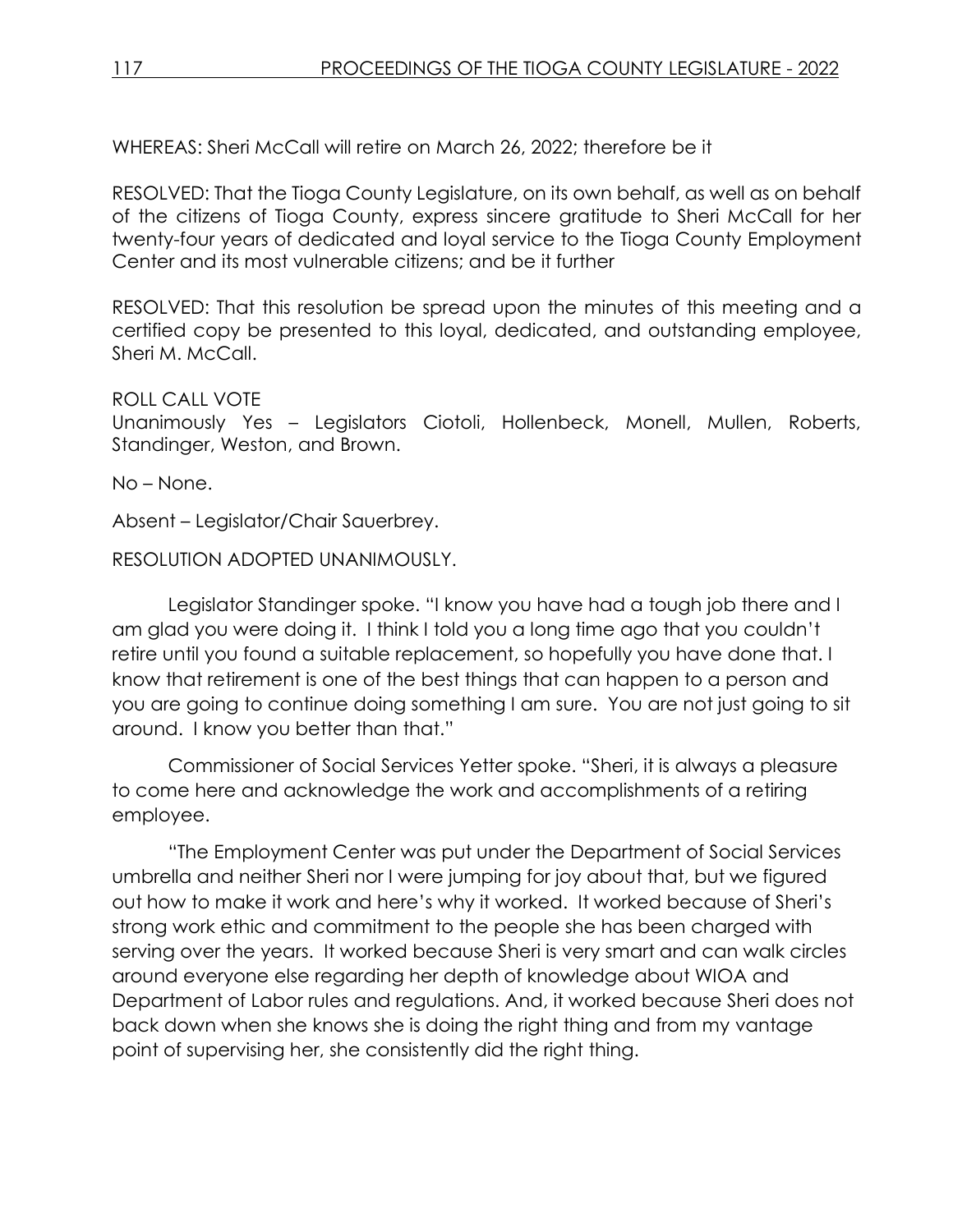"I would be remiss if I did not specifically mention the last two years of the pandemic that all of Sheri's positive traits came through very strongly. While most people across the State, both working in employment centers and Department of Labor, seemed to disappear from view, we remained present and active throughout. Sheri became a 'go-to' person for people with unemployment benefit issues and questions not only in Tioga County, but also for many people from counties across the State who could find no other helpful ear.

"When the unemployment benefit fraud scams kicked into gear and many Tioga County employees were hit by that, myself included, Sheri helped anyone who reached out to her without complaint and putting in the extra hours to make sure everyone's questions were answered. These past two years define the same level of commitment and expertise that Sheri has applied to her entire 24 years with the County.

"Of course, I have to mention that Sheri is not perfect. I do not want to make her sound that way. Most notably, she has an advanced chocolate addiction that she should seek help for.

"Sheri, it has been a pleasure to work with you for these many years and thank you for everything you have given to the residents of Tioga County."

Legislator Ciotoli read and presented the following resolution to Bernadette Toombs, Board of Elections.

There was a unanimous motion for the adoption of the following recognition resolution, seconded unanimously.

| REFERRED TO:         | ADMINISTRATIVE SERVICES COMMITTEE                                                                    |
|----------------------|------------------------------------------------------------------------------------------------------|
| RESOLUTION NO. 76-22 | <b>RESOLUTION RECOGNIZING</b><br>BERNADETTE TOOMBS' 23 YEARS OF<br>DEDICATED SERVICE TO TIOGA COUNTY |

WHEREAS: Bernadette Toombs began her employment with Tioga County on August 11, 1998 as the Republican Deputy Commissioner of the Tioga County Board of Elections. On January 1, 2006, Bernadette was appointed as the Republican Commissioner of Elections, which is the position she has retired from; and

WHEREAS: Bernadette Toombs has been a dedicated and loyal employee in the performance of her duties and responsibilities during the past 23 years. During those 23 years, she was committed to serving the voters of Tioga County and supporting the foundation of our democracy by ensuring free and fair elections. In addition, Bernadette faithfully served many years on the Executive and Legislative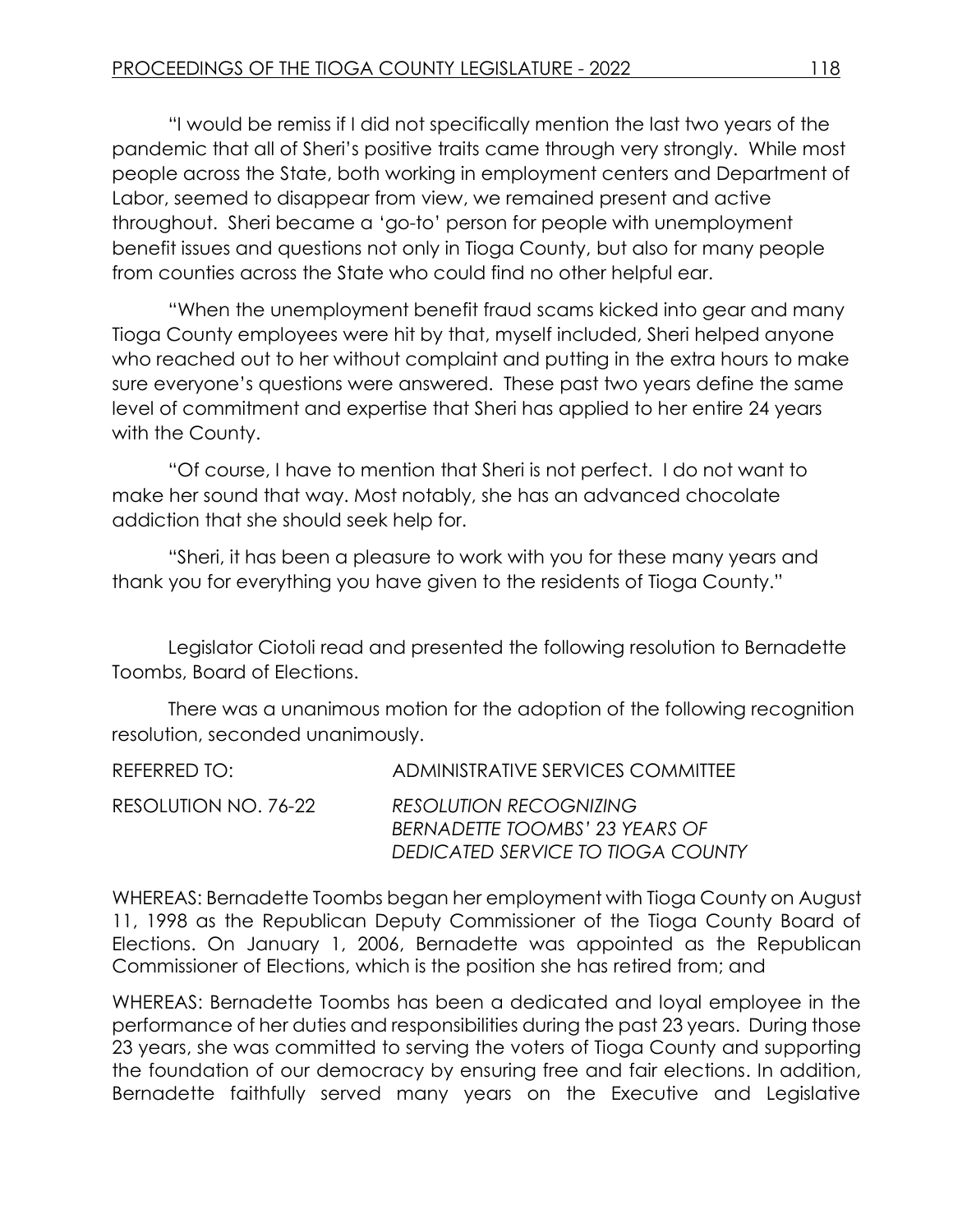Committees of the New York State Election Commissioners' Association, and as a historian of the New York State Election Commissioners' Association; and

WHEREAS: Bernadette Toombs has retired as of February 26, 2022; therefore be it

RESOLVED: That the Tioga County Legislature, on its own behalf, as well as on behalf of the citizens of Tioga County, express sincere gratitude to Bernadette Toombs for her twenty-three years of dedicated and loyal service to Tioga County and its voters; and be it further

RESOLVED: That this resolution be spread upon the minutes of this meeting and a certified copy be presented to this dedicated, devoted and exceptional employee, Bernadette Toombs.

#### ROLL CALL VOTE

Unanimously Yes – Legislators Ciotoli, Hollenbeck, Monell, Mullen, Roberts, Standinger, Weston, and Brown.

No – None.

Absent – Legislator/Chair Sauerbrey.

RESOLUTION ADOPTED UNANIMOUSLY.

Republican Committee Chairman Castellucci spoke. "Good Afternoon. Back in 1998 when I first started in politics, I got the pleasure of meeting Bernadette and at that time we appointed her as Deputy Commissioner. In 2006, I and many of my colleagues were able to put forth her nomination for Election Commissioner and we have never regretted that decision.

"We have a monthly luncheon with some of our local Republicans and in January, I told them we have to start looking for people to replace those starting to retire. Bernadette and Lin just looked at me funny and I felt bad because I thought they were thinking I was trying to push them out, but I was just trying to say we are all getting older here. A couple weeks later, Bernadette asked to go to lunch to talk about things and the process of the upcoming election, etc. or so I thought that is what we were going to talk about. Little did I know, we were having lunch to talk about her retirement. She started talking about it and I said, 'you're kidding me'. We went through the process and she told me she is going to be leaving and after I got over the news we talked about the business at hand.

"Over the past 22 years, she has served the Republican Party very well and more importantly Tioga County and this electorate with honesty and integrity. She has been committed to her responsibilities and took on extra responsibilities by representing the County with distinction at the State level.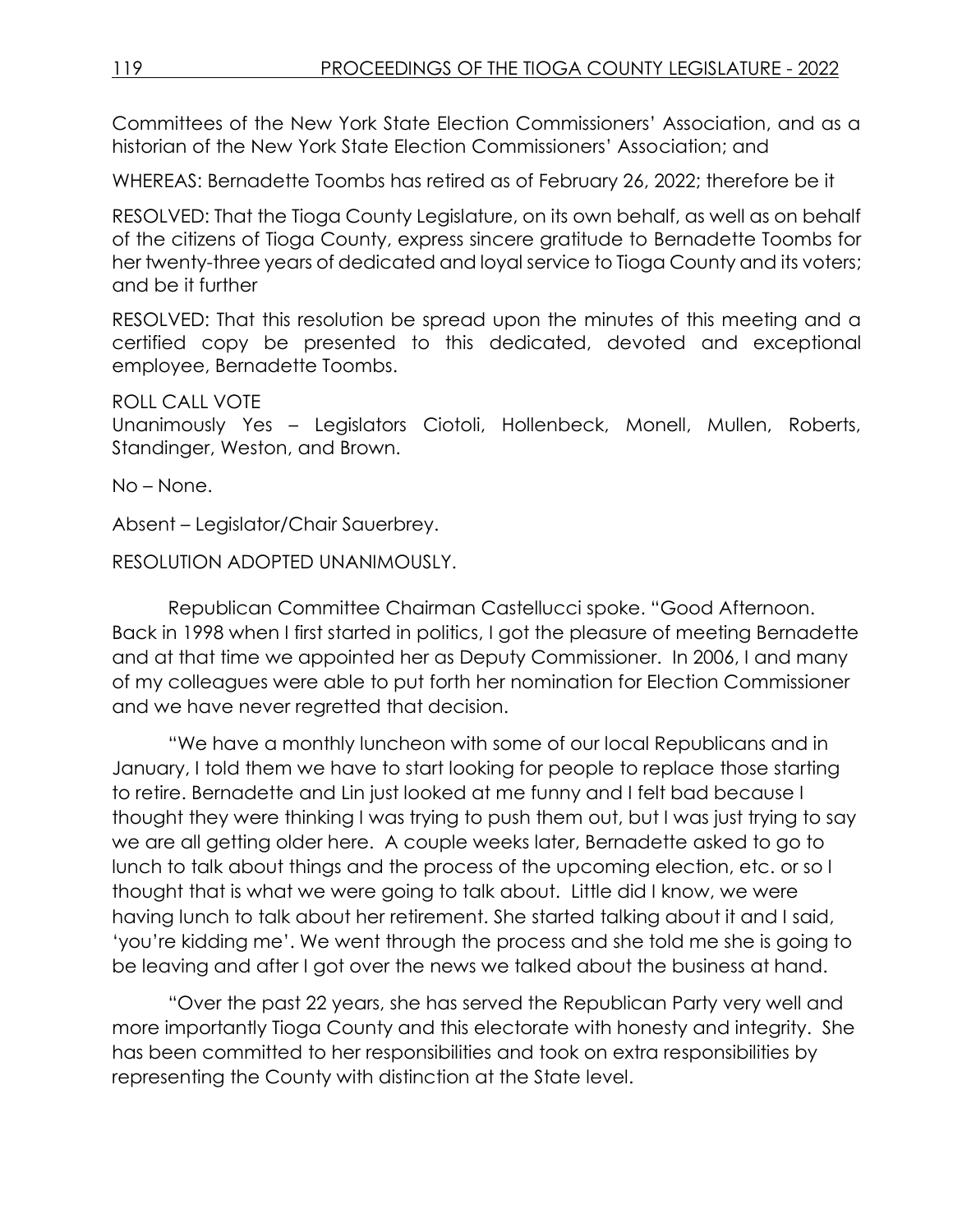"It should be noted that the Board of Elections was recently recognized for not having any discrepancies during the Tenney/Brindisi Race. Tioga County was the only county that had that designation. That speaks not only to Bernadette's work, but the office as a whole.

"While myself and the Republican Committee will miss you and your dedication and commitment to the Republican Party and the election process in general, we wish you a Happy, Healthy, and Blessed Retirement. May God Bless you in your future endeavors."

Legislator Hollenbeck read and presented the following resolution to Bethany O'Rourke, Personnel Office.

There was a unanimous motion for the adoption of the following recognition resolution, seconded unanimously.

| REFERRED TO:         | PERSONNEL COMMITTEE                                                                                  |
|----------------------|------------------------------------------------------------------------------------------------------|
| RESOLUTION NO. 77-22 | <b>RESOLUTION RECOGNIZING</b><br>BETHANY O'ROURKE'S 24 YEARS OF DEDICATED<br>SERVICE TO TIOGA COUNTY |
|                      |                                                                                                      |

WHEREAS: Bethany O'Rourke began her career with Tioga County as Personnel Officer on March 18, 1998, bringing 10 years of experience with her from Cortland County; and

WHEREAS: Bethany has been dedicated and loyal in the performance of her duties and responsibilities throughout the past 24 years and has earned the respect of her fellow Department Heads, County employees and retirees, labor unions, the Legislature as well as her colleagues across the State; and

WHEREAS: During Bethany's tenure she navigated a variety of challenges such as changes in Federal and State regulations including the Affordable Care Act and most recently the paid COVID leave programs; and

WHEREAS: Bethany monitored employee benefits and was successful in implementing significant changes that maintained the level of benefits for employees while reducing County expenses; and

WHEREAS: In 2018 Bethany was very instrumental in the formation of Tioga County's Institute for Advancement (I4A), a training program developed to offer county employees opportunities for professional development, with the goal of enhancing their careers with the County; and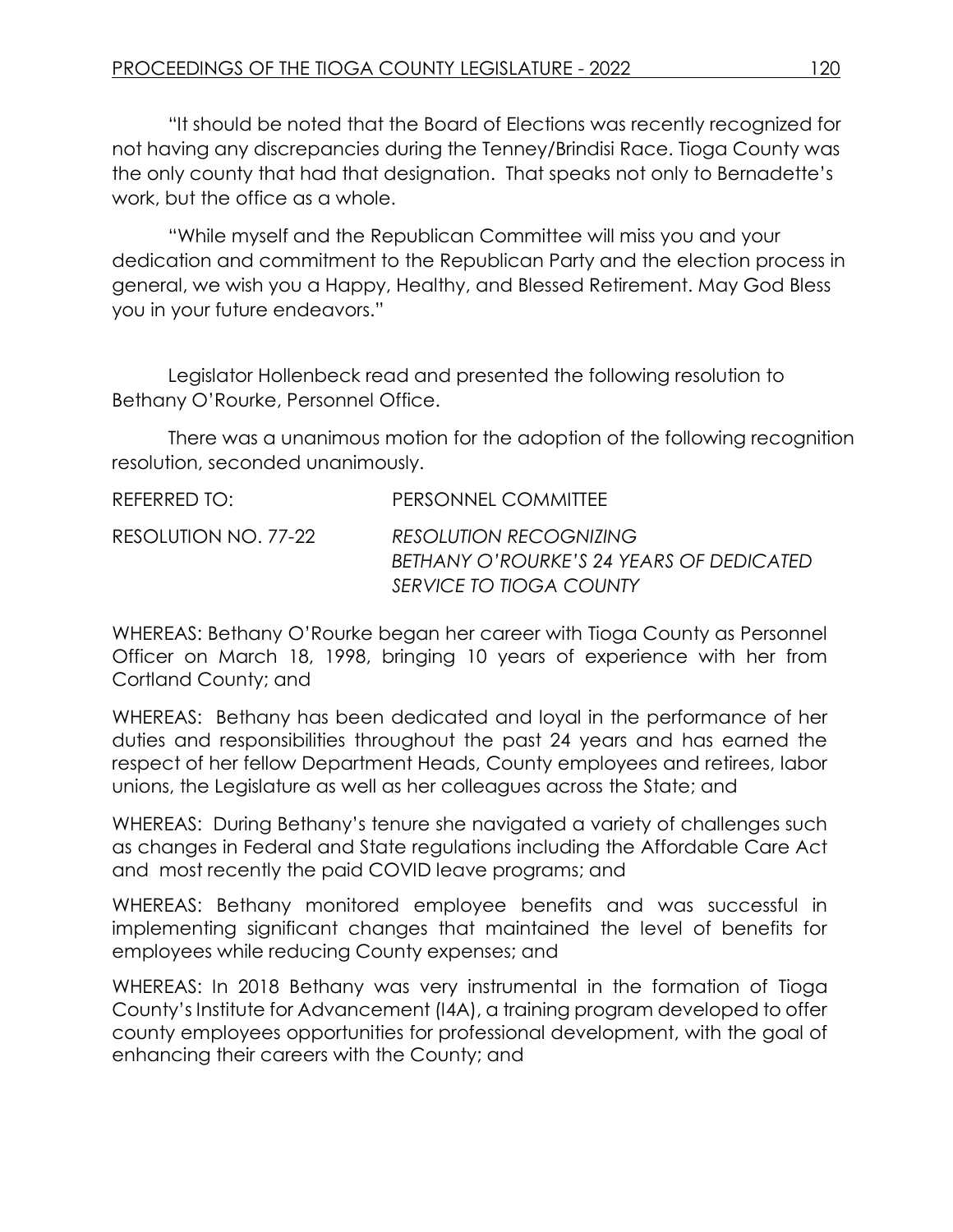WHEREAS: Since the establishment of I4A, Bethany has devoted her time and energy to the success of the program and became a *Real Colors & Real Solutions* facilitator and conducts this training geared toward building sound working relationships with peers for all I4A participants; and

WHEREAS: Throughout her tenure with Tioga County, Bethany has been an integral member of the New York State Association of Personnel & Civil Service Officers, serving on the Executive Committee for many years and then as President from 2005 to 2007, and was awarded the President's Award by the New York State Civil Service Commission in 2007 in recognition of that service; and

WHEREAS: Bethany assumed the role of Secretary for the New York State Association of Personnel & Civil Service Officers in 2013, an office she held until her retirement; and

WHEREAS: The New York State Association of Personnel & Civil Service Officers honored Bethany with the 2014 Merit and Fitness Award for her commitment to the mission and ideals of the Association by providing continuity of knowledge, sage advice, and stability to the membership; and

WHEREAS: Bethany will be retiring on March 18, 2022; therefore be it

RESOLVED: That the Tioga County Legislature, on its own behalf, as well as on behalf of the citizens of Tioga County, expresses sincere gratitude to Bethany O'Rourke for her 24 years of dedicated and loyal service as Personnel Officer to Tioga County and its residents; and be it further

RESOLVED: That this resolution be spread upon the minutes of this meeting and a certified copy be presented to Bethany O'Rourke.

#### ROLL CALL VOTE

Unanimously Yes – Legislators Ciotoli, Hollenbeck, Monell, Mullen, Roberts, Standinger, Weston, and Brown.

No – None.

Absent – Legislator/Chair Sauerbrey.

RESOLUTION ADOPTED UNANIMOUSLY.

Legislator Hollenbeck spoke. "Bethany and her staff do a great job for this County and we are proud of them. Thank you."

Bethany O'Rourke spoke. "I appreciate that the Legislature that was sitting in 1998 took a leap of faith and appointed me at such a young age to a responsible position in the County. I very much appreciate the support of the subsequent Legislators appointing me for three additional terms. I am very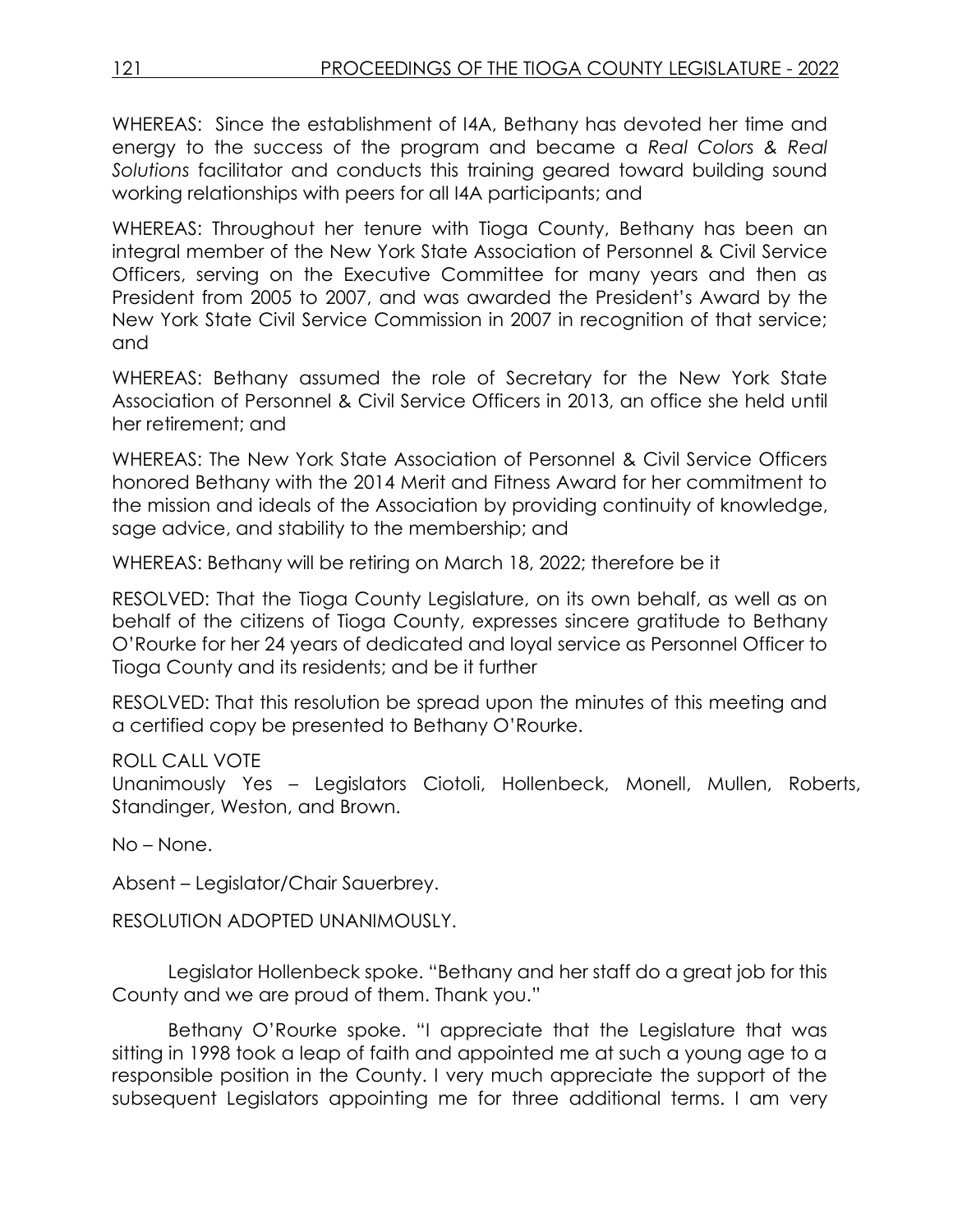thankful that I had the opportunity to learn the lay of the land here in Tioga County from then County Attorney Tom Emnett, who was just a wealth of knowledge and a true professional. I am thankful that I had the opportunity to work with so many great staff throughout the years here in Tioga County, many of those in the Personnel Department, some of whom are here today. I appreciate you coming today.

"This has been a great place to work and I worked with a lot of great people, faced a lot of great challenges, but for me it is time for a change.

"I thank you for this plaque and recognition. It means a lot. Thank you."

Legislator Mullen read and presented the following resolution to Sherri Harris, Probation Department.

There was a unanimous motion for the adoption of the following recognition resolution, seconded unanimously.

| REFERRED TO:         | <b>PUBLIC SAFETY COMMITTEE</b>                                                                   |
|----------------------|--------------------------------------------------------------------------------------------------|
| RESOLUTION NO. 78-22 | <b>RESOLUTION RECOGNIZING</b><br>SHERRI HARRIS' 25 YEARS OF<br>DEDICATED SERVICE TO TIOGA COUNTY |

WHEREAS: Sherri Harris began her employment with Tioga County on August 9, 1996 as a temporary typist at the Probation Department. On September 5, 1996 her temporary typist position then became a Senior Typist still with Probation until September 30, 1996. On October 1, 1996, Sherri accepted the position of Account Clerk-Typist for the Tioga County Clerk's office. On April 14, 2000, she resigned from that position to adventure back into the banking industry. On September 18, 2000, Sherri was reinstated as an Account Clerk-Typist for DMV which is under the County Clerk's office. On September 30, 2002, she took a lateral position at Tioga County Department of Social Services in the Child Support and Enforcement Unit. On September 4, 2012, Sherri accepted the position Accounting Associate III with the Tioga County Probation Department which is the position she will retire from; and

WHEREAS: Sherri Harris has been dedicated and loyal in the performance of her duties and responsibilities during the past 25 years; and

WHEREAS: Sherri Harris will retire on March 31, 2022; therefore be it

RESOLVED: That the Tioga County Legislature, on its own behalf, as well as on behalf of the citizens of Tioga County, express sincere gratitude to Sherri Harris for her 25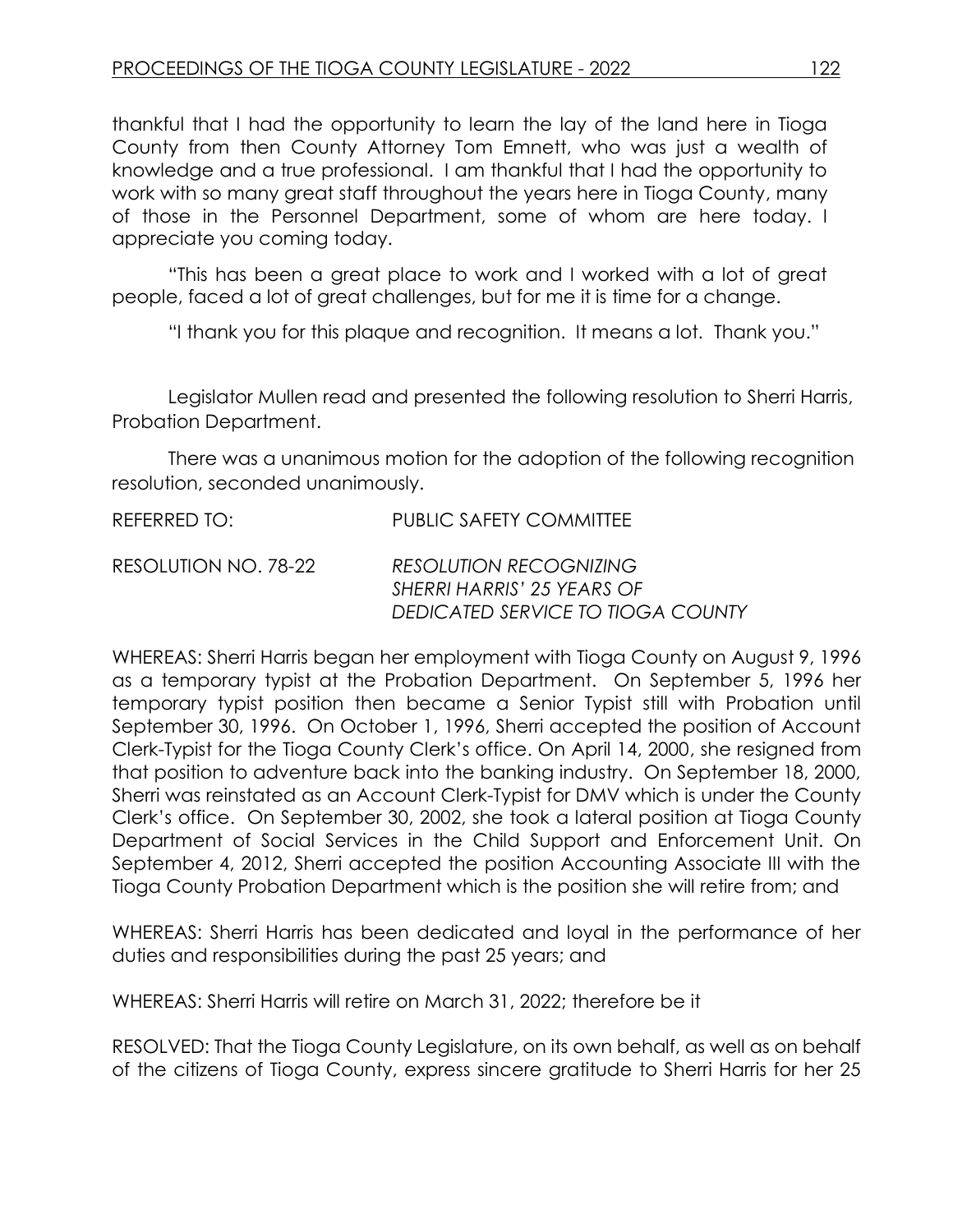years of dedicated and loyal service to the Tioga County Probation Department and it's most vulnerable citizens; and be it further

RESOLVED: That this resolution be spread upon the minutes of this meeting and a certified copy be presented to this loyal, dedicated and outstanding employee, Sherri Harris.

#### ROLL CALL VOTE

Unanimously Yes – Legislators Ciotoli, Hollenbeck, Monell, Mullen, Roberts, Standinger, Weston, and Brown.

No – None.

Absent – Legislator/Chair Sauerbrey.

RESOLUTION ADOPTED UNANIMOUSLY.

Probation Director Cain spoke. "Good Afternoon. I wrote what I wanted to say because Joy tells me I ramble if I don't, so it is going to be short.

"I worked alongside Sherri since she came to Probation, but never really worked with her. The financial person was always the person you knew was important, but weren't really sure why. Then, as our former Director, Joy Bennett, started including me in various Director duties prior to her retirement, I started to gain an understanding of exactly what Sherri did. After I became Director, it became crystal clear why Sherri was so important and vital to the daily functioning of the Probation Department.

"To use lingo that Sherri is more comfortable with, I would say her value is hard to quantify. She completes her tasks so quietly and efficiently you wonder if it is even a challenge for her. Then, I sit and think about the multitude of claims, budget lines, invoices, credit card statements, contracts, etc. that she keeps track of and it is mindboggling.

"Sherri always has an answer or will get the answer to whatever question I have and I have lots of them.

"Sherri is one of the many people that makes my job easier because of how hard she works and how good she is at what she does. As they say in sports, 'the great ones make it look easy'. There is also another saying that fits even better in this situation and that is 'you don't know what you have until it's gone'.

"Over the past several months during our search for a new Accounting Associate III, facing the stark reality of no Sherri has been terrifying. While Kristen and Lisa scramble to fill the void until we find someone, we have come to truly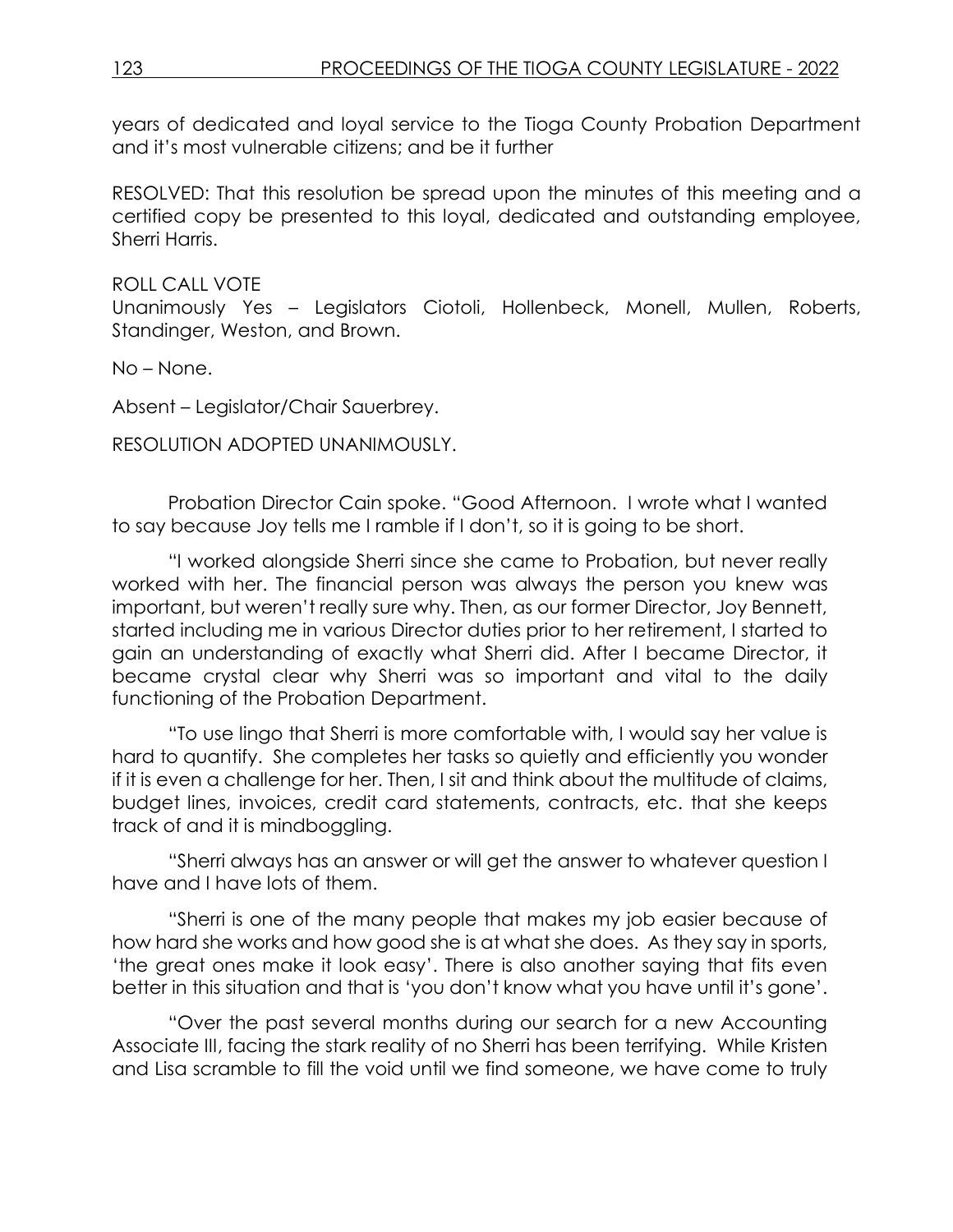appreciate how valuable Sherri has been to our Department and to Tioga County in general.

"So, since I have not been able to convince her to stay, I will say congratulations and enjoy a long and healthy retirement."

Legislator Mullen read and presented the following resolution to William White, Sheriff's Office.

There was a unanimous motion for the adoption of the following recognition resolution, seconded unanimously.

| REFERRED TO:         | PUBLIC SAFETY COMMITTEE                                                                                            |
|----------------------|--------------------------------------------------------------------------------------------------------------------|
| RESOLUTION NO. 79-22 | <b>RESOLUTION RECOGNIZING</b><br>WILLIAM WHITE'S 21 YEARS OF DEDICATED SERVICE<br>TO TIOGA COUNTY SHERIFF'S OFFICE |

WHEREAS: William White was hired as a part-time Guard on September 27, 1993 through December 31, 1996 and appointed to the position of Deputy Sheriff on December 13, 2003; appointed to Road Patrol Sergeant on March 17, 2009; and appointed to Lieutenant of Road Patrol on June 11, 2020; and

WHEREAS: William White has been dedicated and loyal in the performance of his duties and responsibilities during his 21 years of service, thereby earning the respect of his colleagues and peers throughout Tioga County; and

WHEREAS: William White will retire from the Tioga County Sheriff's Office on February 28, 2022; therefore be it

RESOLVED: That the Tioga County Legislature, on its own behalf, as well as on behalf of the citizens of Tioga County, express sincere gratitude to William White for his 21 years of dedicated and loyal service to the residents of Tioga County; and be it further

RESOLVED: That this resolution be spread upon the minutes of this meeting and a certified copy be presented to this outstanding employee, William White.

### ROLL CALL VOTE

Unanimously Yes – Legislators Ciotoli, Hollenbeck, Monell, Mullen, Roberts, Standinger, Weston, and Brown.

No – None.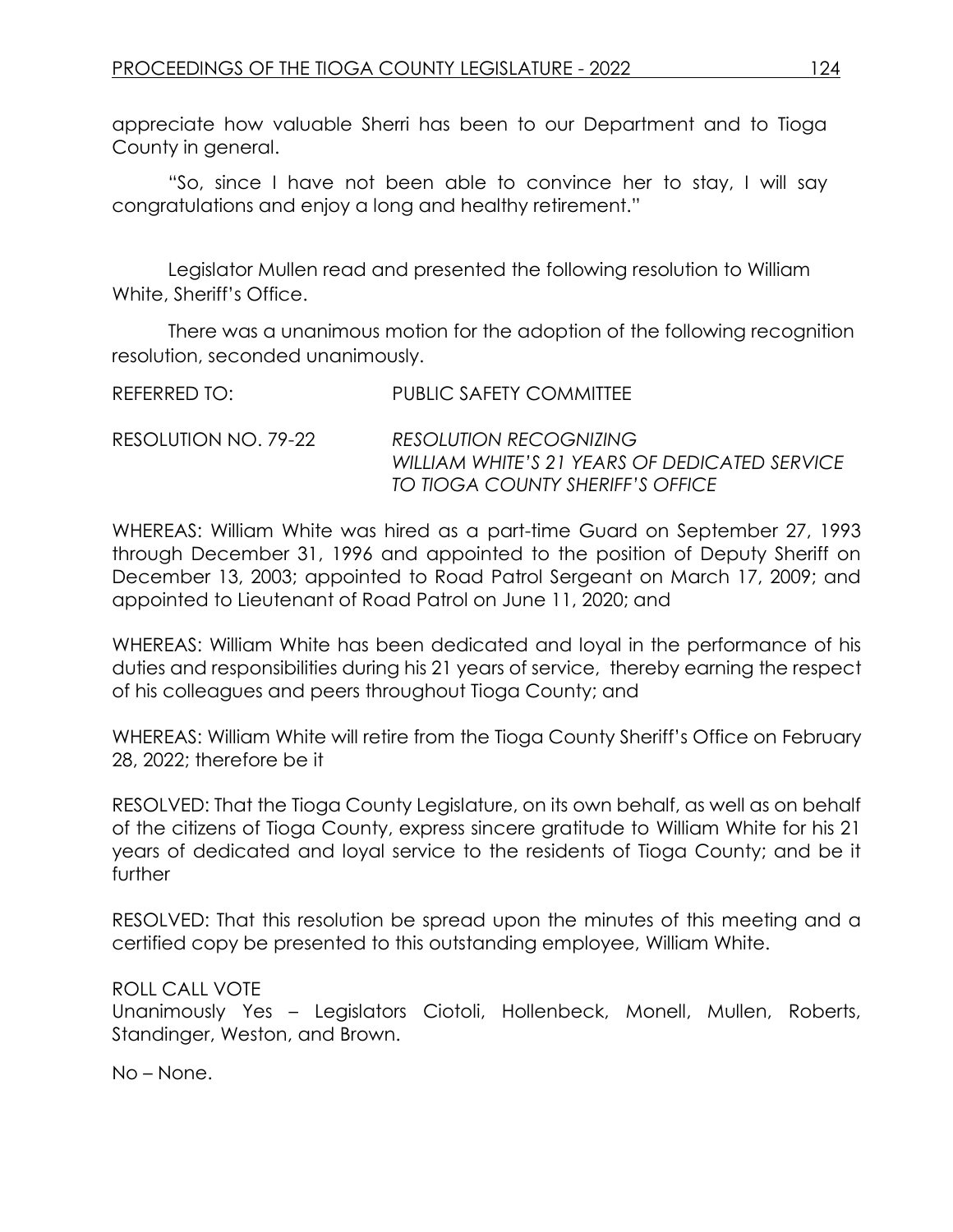Absent – Legislator/Chair Sauerbrey.

RESOLUTION ADOPTED UNANIMOUSLY.

Legislator Mullen spoke. "These resolutions are tough for me because these are my brothers for many years out on the roads in Tioga County. There is a very special man right here. There is a fine human being standing right next to me.

"I am going to tell a quick story and what this man means to all the police officers in Tioga County. I worked with Bill the whole time I was on the road in Tioga County as a State Trooper for 17 ½ years.

"Bill was with the Owego Police Department when I started here and when I retired in 2012, Bill was still here as the Road Patrol Sergeant for the Tioga County Sheriff's Office.

"I remember when Bill became a Sergeant in 2009 when I had just gotten back from a tenure teaching at the State Police Academy and it was always a relief when I knew Sergeant White was the superintendent over at the Sheriff's Office for the night shift when I was working the night shift at the barracks. But, I knew Bill back in the day when we were both young and dumb. The job is addicting. You come to work every day and you say 'Boy, I wonder if I am going to run into somebody that is worse off than me' and you always, always do.

"I will never forget the car/deer accident (a reported car/deer accident) up on Red Brush Road in the Town of Nichols many years ago. Bill and I were both working the afternoon shift, prior to his promotion to Sergeant, and we get the call of a car/deer accident. He is working his post and I am working my post and we both head to the scene and cannot find a car, cannot find a deer, and a lady waves us down and says, 'Come over here'. She took us in her trailer and she had gutted the deer inside the trailer and we weren't sure if we walked into a murder scene or not. Bill is right behind me and I walk in and take a step back and Bill is drawing out his weapon and asking if they were human organs on the couch and then I saw the deer hanging in the kitchen where they had tied it to the ceiling light. Bill looks at me and I look at him and I stated, 'I have no idea how to write this one up' and Bill stated, 'all I am going to put is that I assisted you and you can put down that you assisted me and we are going to leave it at that.' We handed her a deer tag and walked outside, shook our heads, and said, 'I am going to go have a sandwich; I cannot deal with this.'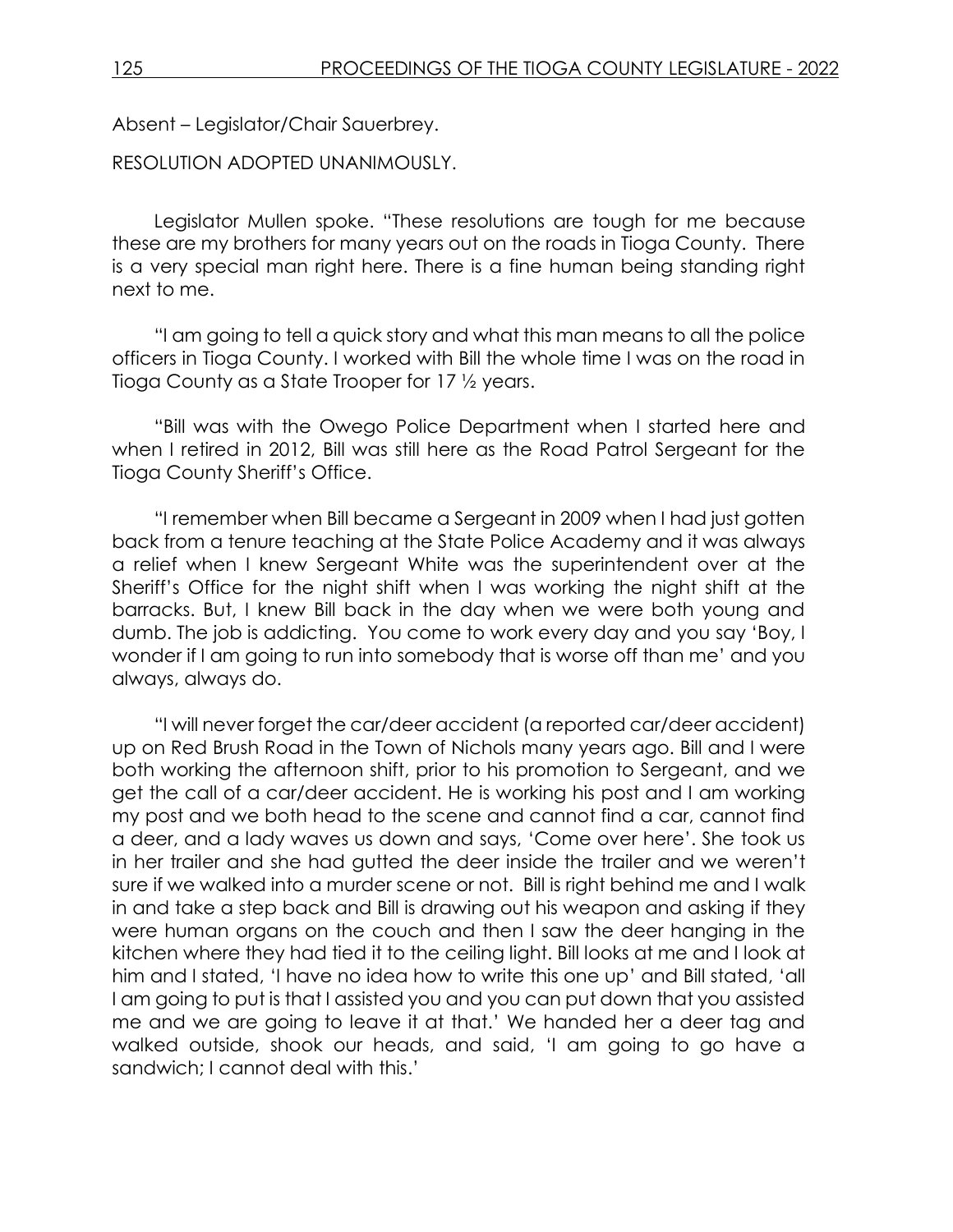"So, I can tell you there are many times when you end up on a call out here as a cop in rural Upstate New York covering 572 square miles in Tioga County with one State Trooper car on at night and maybe three Sheriff Deputy cars, with one being the supervisor, and during the day you might have two State Trooper cars and four or five Sheriff Deputy cars covering this entire county. You knew you were going to be all right if your backup was Bill White. He is calm, doesn't say much, but when you park cars tail to nose, he does a lot of head shaking.

"I can tell you this is a hard one because he is a good man. A good man is leaving us today and moving on. I just want to say, 'Brother, I love you, congratulations, and you are going to be missed.'"

Sheriff Howard spoke. "I just want to say that it is with great honor that I got to work with Bill over the years and it is with a heavy heart that he is retiring.

"Bill comes from a family of community service. I worked with his dad, Bill Sr., his sister works in law enforcement, and his whole family was committed to the community. Bill Sr. and I became close friends, we went hunting and fishing together, not that we always brought anything back, but we always had a good time. The White house was always open and coffee was always on for the Deputies and it is still on and that is the family that Bill came from.

"Bill has always been there for anybody that needed help being at the office or home, Bill was always there for us. That tradition has been passed on down through and we are so grateful for it.

"Bill, your calm demeanor and commitment to the citizens of Tioga County and the men and women of the Sheriff's Office will be missed, but not forgotten. From all the citizens in Tioga County, we love you."

William White spoke. "I just want to say it's been my honor to work for the Sheriff and work with the many fine men and women of the Sheriff's Office. I did not want to have to retire, but unfortunately with medical reasons, I had to. I have been so humbled by my fellow employees who are truly part of my family and if you ever need anything, just ask. Thank you all."

Deputy Chair Hollenbeck reported we have two Proclamations; *National Nutrition Month and Public Health Week (April 4-10, 2022)* that will be noted in the minutes.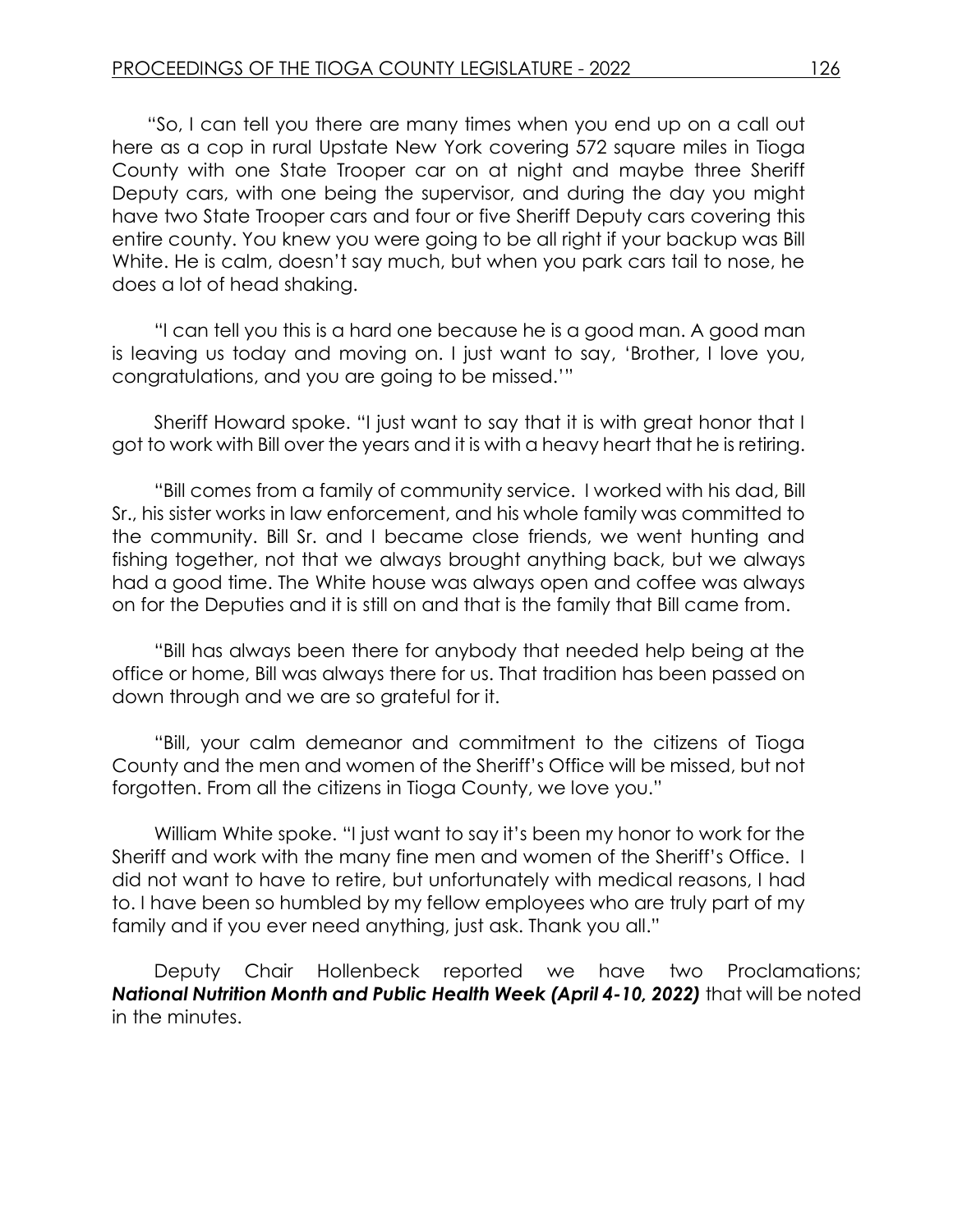#### **COUNTY OF TIOGA EXECUTIVE PROCLAMATION**

WHEREAS: National Nutrition Month is an annual nutrition education and information campaign created by the Academy of Nutrition and Dietetics used to promote healthy eating and physical activity habits; and

WHEREAS: Good nutrition reduces the risk of costly chronic diseases that shorten the lifespan, such as heart disease, type 2 diabetes, and obesity; and

WHEREAS: According to the Centers for Disease Control and Prevention, only 4 in 10 children and 1 in 7 adults eat the daily recommended amount of fruit. In Tioga County, nearly 30% of residents reported eating fruit less than once per day; and

WHEREAS: Making small consistent changes to improve the nutritional quality of one's diet can make a large impact on their overall health status; and

WHEREAS: There are key messages for everyone regarding their health and nutrition: Eat a variety of nutritious foods from different food groups, practice portion control to avoid overeating, plan healthy meals and snacks, exercise most days of the week, take time to enjoy food, and visit a Registered Dietitian Nutritionist (RDN) for personalized nutrition information; and

WHEREAS: Sharing evidence-based nutrition information is a crucial step toward improving the eating habits of Tioga County residents; therefore

THE TIOGA COUNTY LEGISLATURE, County of Tioga, does hereby proclaim the month of March 2022 as

## **NATIONAL NUTRITION MONTH**

and encourages Tioga County residents to make informed food choices and seek nutrition advice from local resources such as Tioga County Public Health and SNAP-Ed New York.

### **COUNTY OF TIOGA EXECUTIVE PROCLAMATION**

WHEREAS: The people of Tioga County benefit every day from the efforts of the public health workforce when eating at restaurants, drinking tap water, and learning about prevention of diseases; and

WHEREAS: Throughout the COVID-19 pandemic Public Health has worked diligently to minimize the burden of disease through community outreach, collaboration with community partners, contact tracing, issuing isolation and quarantine orders, and COVID-19 vaccination and booster clinics; and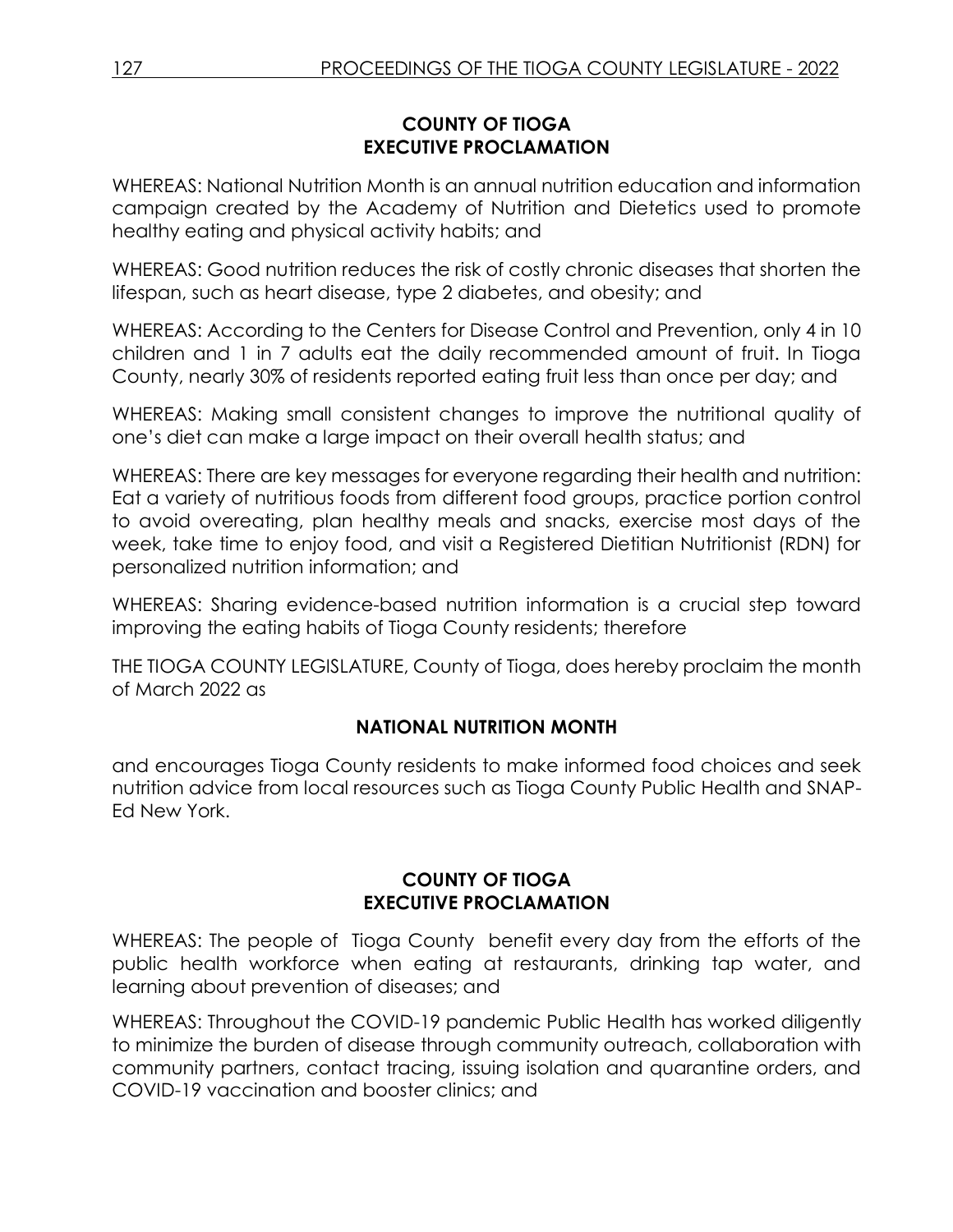WHEREAS: Public Health activities protect Tioga County residents from infectious and chronic diseases, environmental and workplace hazards, unintentional injuries and violence; and

WHEREAS: Educating people about the benefits of healthy behaviors is an essential element in attaining good health and preventing premature illness and death; and

WHEREAS: Public Health efforts alone cannot accomplish the goal of a healthier Tioga County without cooperation and partnership with communities and individuals; and

WHEREAS: Each of us needs to do our part by taking personal responsibility to improve behaviors by following public health recommendations: abstaining from tobacco use, prioritizing sleep, staying up-to-date on vaccinations, making time for regular, safe physical activity, and eating more fruits and vegetables in order to prevent disease; and

WHEREAS: National Public Health Week provides an opportunity for our county to learn about public health concerns and success stories that are vital to healthy communities, such as immunizing against infectious disease, providing services for children with developmental delays, ensuring safe living conditions, enforcing environmental health regulations, providing dental services to underserved families, and preventing lead poisoning; and

WHEREAS: The residents of Tioga County recognize the essential role public health plays in their everyday lives; therefore

THE TIOGA COUNTY LEGISLATURE does hereby proclaim the week of April 4 – 10, 2022 as

### **PUBLIC HEALTH WEEK**

and urges all residents to take steps to educate and recognize the role of public health in our community.

There was no privilege of the floor.

Legislator Monell made a motion to approve the minutes of February 15 and 24, 2022, seconded by Legislator Mullen and carried.

Deputy Chair Hollenbeck stated all Legislative Committees met this month and the minutes are or will be on file with the Clerk of the Legislature by the end of this week.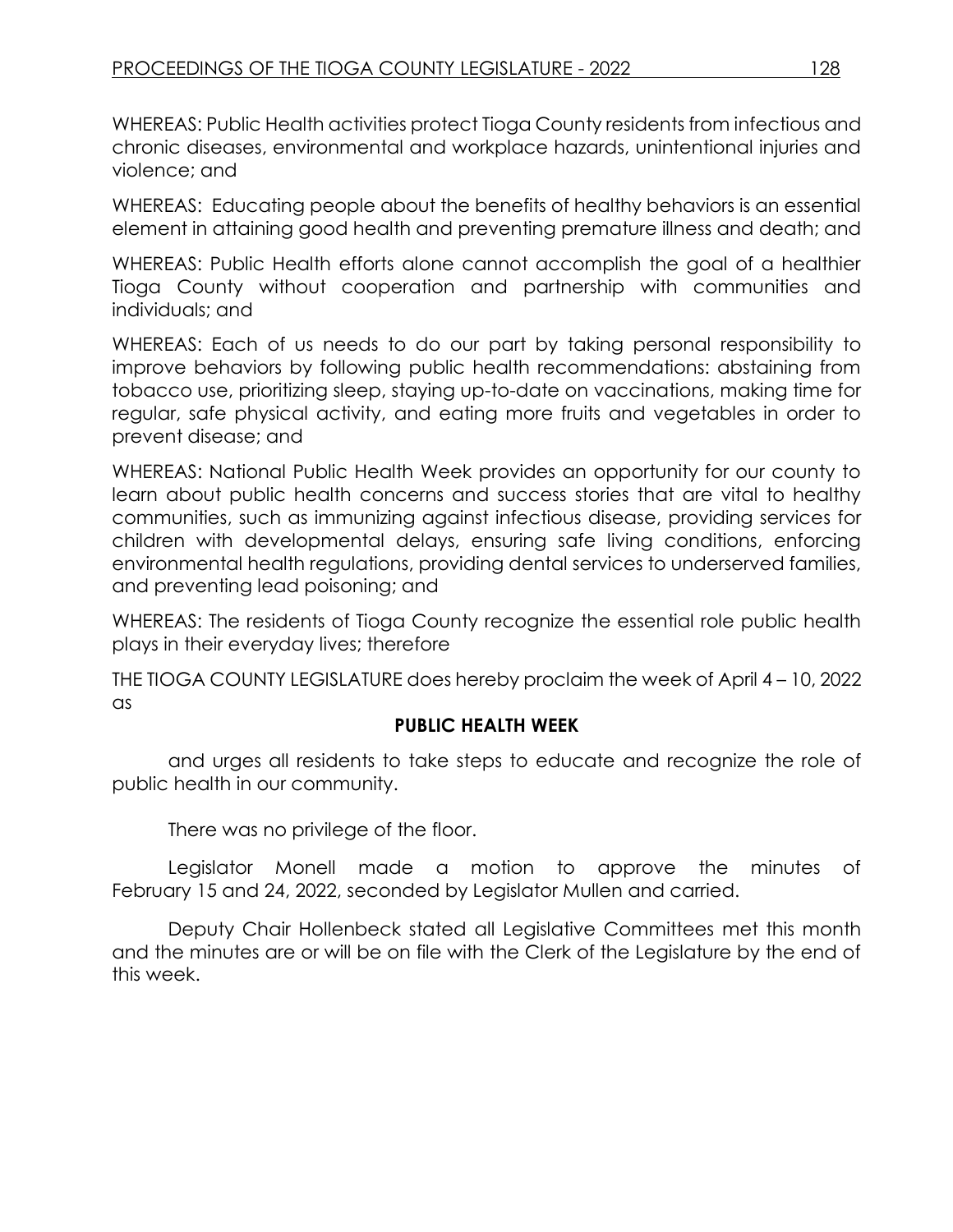Legislator Monell moved for the adoption of the following resolution, seconded by Legislator Mullen.

| REFERRED TO:         | LEGISLATIVE WORKSESSION           |
|----------------------|-----------------------------------|
| RESOLUTION NO. 80-22 | APPOINT MEMBER TO BOARD OF ETHICS |

WHEREAS: Tioga County Ethics Policy, Section II, Subsection VI (B) – Ethics Board Membership states members who have served two full three-year terms may not be reappointed for at least one year after the expiration of their last term; and

WHEREAS: A vacancy exists on the Board of Ethics due to Reverend James Stevens term ending; and

WHEREAS: Thomas Mullen, a resident of Tioga County, NY has agreed to serve on the Board of Ethics; therefore be it

RESOLVED: That Thomas Mullen be and hereby is appointed to the Board of Ethics for a term beginning April 1, 2022 through March 31, 2025.

ROLL CALL VOTE Yes – Legislators Ciotoli, Hollenbeck, Monell, Mullen, Roberts, Standinger, Weston, and Brown.

No – None.

Absent – Legislator/Chair Sauerbrey.

RESOLUTION ADOPTED.

Legislator Standinger moved for the adoption of the following resolution, seconded by Legislator Monell.

| REFERRED TO:         | <b>HEALTH &amp; HUMAN SERVICES COMMITTEE</b>          |
|----------------------|-------------------------------------------------------|
| RESOLUTION NO. 81-22 | APPOINT MEMBER TO THE<br>TIOGA COUNTY BOARD OF HEALTH |

WHEREAS: Section 344 of the Public Health Law requires that members of the Board of Health shall serve six year staggered terms; and

WHEREAS: Maureen Hawley resigned from the Board of Health November 11, 2020; and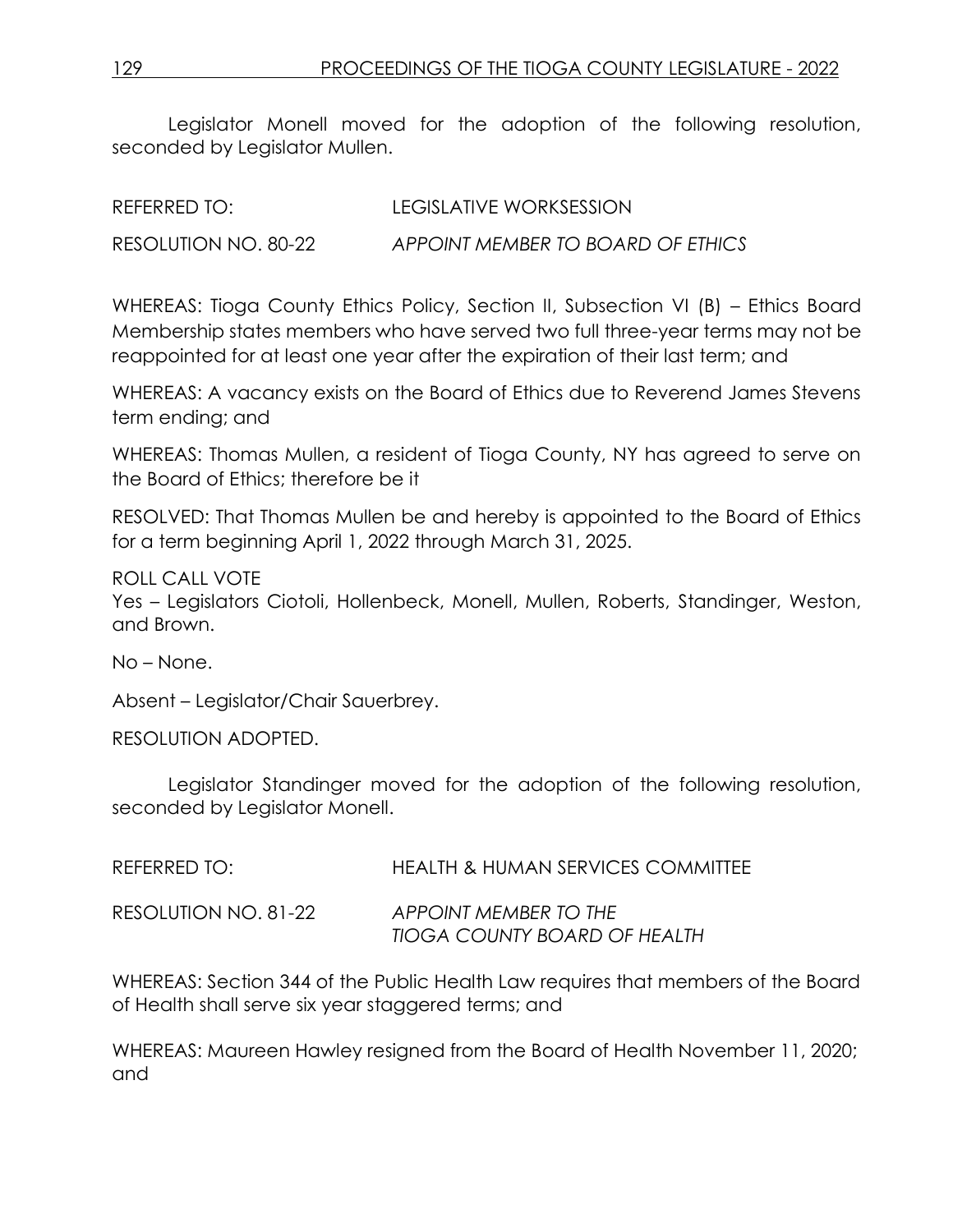WHEREAS: The appointed term for Maureen Hawley on the Board of Health expires June 13, 2022; and

WHEREAS: William Simmons has agreed to fill the unexpired term of Maureen Hawley and continue with a new six-year term effective June 14, 2022 through June 13, 2028 ; and

WHEREAS: The Board of Health voted, on February 17, 2022, to recommend to the Tioga County Legislature the appointment of William Simmons to the Board of Health; therefore be it

RESOLVED: That William Simmons be appointed to the Board of Health to serve the remainder of the unexpired term of Maureen Hawley and thereafter commence a new six-year term effective June 14, 2022 through June 13, 2028.

ROLL CALL VOTE

Yes – Legislators Ciotoli, Hollenbeck, Monell, Mullen, Roberts, Standinger, Weston, and Brown.

No – None.

Absent – Legislator/Chair Sauerbrey.

RESOLUTION ADOPTED.

Legislator Standinger moved for the adoption of the following resolution, seconded by Legislator Mullen.

REFERRED TO: HEALTH & HUMAN SERVICES COMMITTEE

RESOLUTION NO. 82-22 *RESOLUTION REAPPOINTING MEMBER TO COMMUNITY SERVICES BOARD*

WHEREAS: Larrisa Pierce's appointment to the Community Services Board will expire on March 31st, 2021; and

WHEREAS: The Community Services Board has recommended Larissa Pierce's reappointment; and

WHEREAS: Section Article 41.11 (d) of the Mental Hygiene Law allows counties to determine the length of term of Community Services Board members; therefore be it

RESOLVED: That Larissa Pierce be reappointed to the Community Services Board, for term starting April 1st, 2022 and ending March 31st, 2026.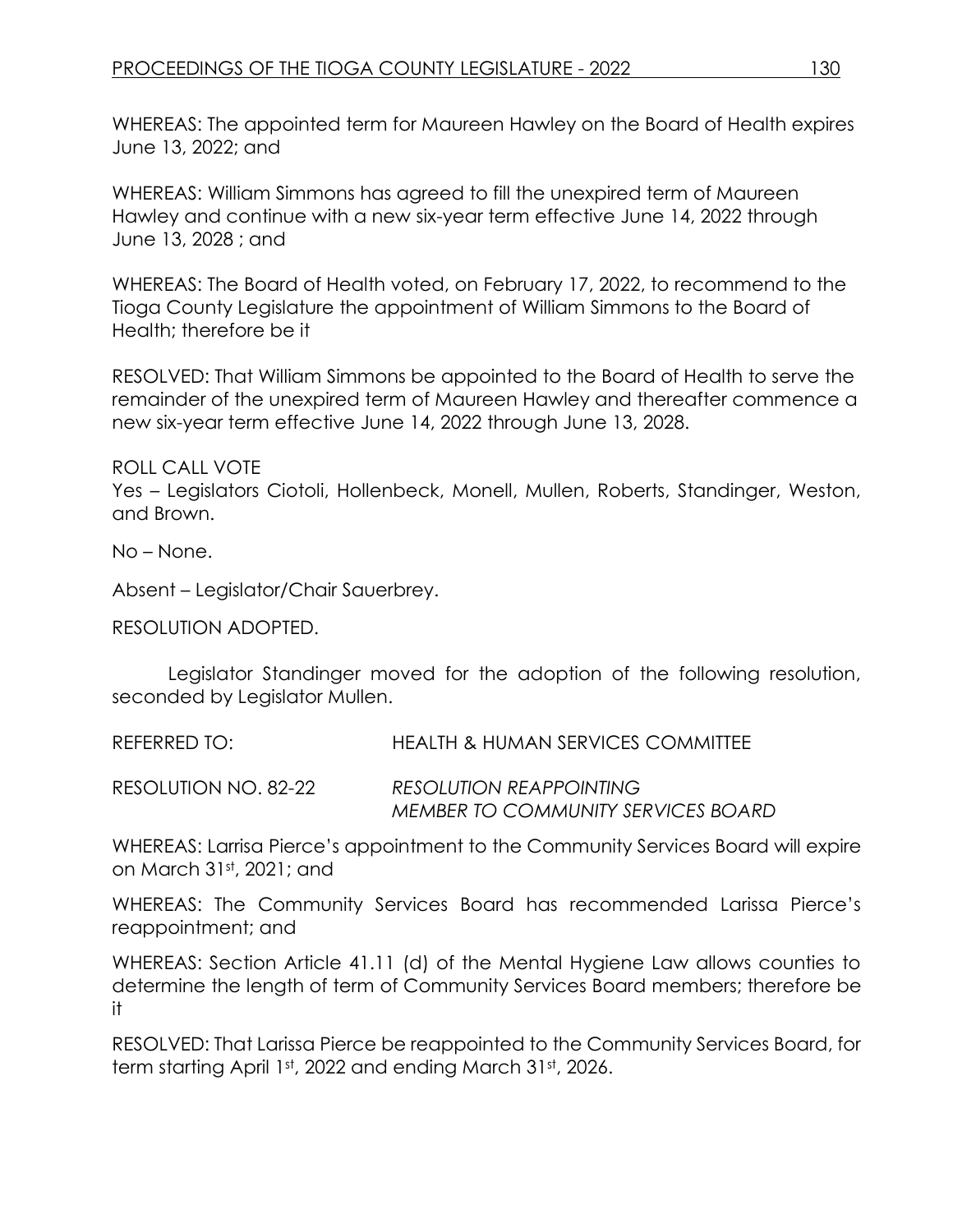Yes – Legislators Ciotoli, Hollenbeck, Monell, Mullen, Roberts, Standinger, Weston, and Brown.

No – None.

Absent – Legislator/Chair Sauerbrey.

RESOLUTION ADOPTED.

Legislator Mullen moved for the adoption of the following resolution, seconded by Legislator Roberts.

REFERRED TO: PUBLIC SAFETY COMMITTEE

RESOLUTION NO. 83-22 *RE-APPOINT MEMBERS TO TRAFFIC SAFETY BOARD SHERIFF'S OFFICE*

WHEREAS: The terms of the Traffic Safety Board members will expire March 31, 2022; therefore be it

RESOLVED: That the following members be appointed to the Traffic Safety Board for a term as follows:

| <b>TITLE</b>                                       | TERM           |
|----------------------------------------------------|----------------|
| Tioga County Public Works Commissioner or Designee | 4/1/22-3/31/25 |
| Tioga County Emergency Services Director           | 4/1/22-3/31/25 |
| Tioga County Sheriff or Designee                   | 4/1/22-3/31/25 |
| Tioga County Economic Development or Designee      | 4/1/22-3/31/25 |
| Tioga County Public Health Director or Designee    | 4/1/22-3/31/25 |
| Art Cacciola - Candor                              | 4/1/22-3/31/25 |

ROLL CALL VOTE

Yes – Legislators Ciotoli, Hollenbeck, Monell, Mullen, Roberts, Standinger, Weston, and Brown.

No – None.

Absent – Legislator/Chair Sauerbrey.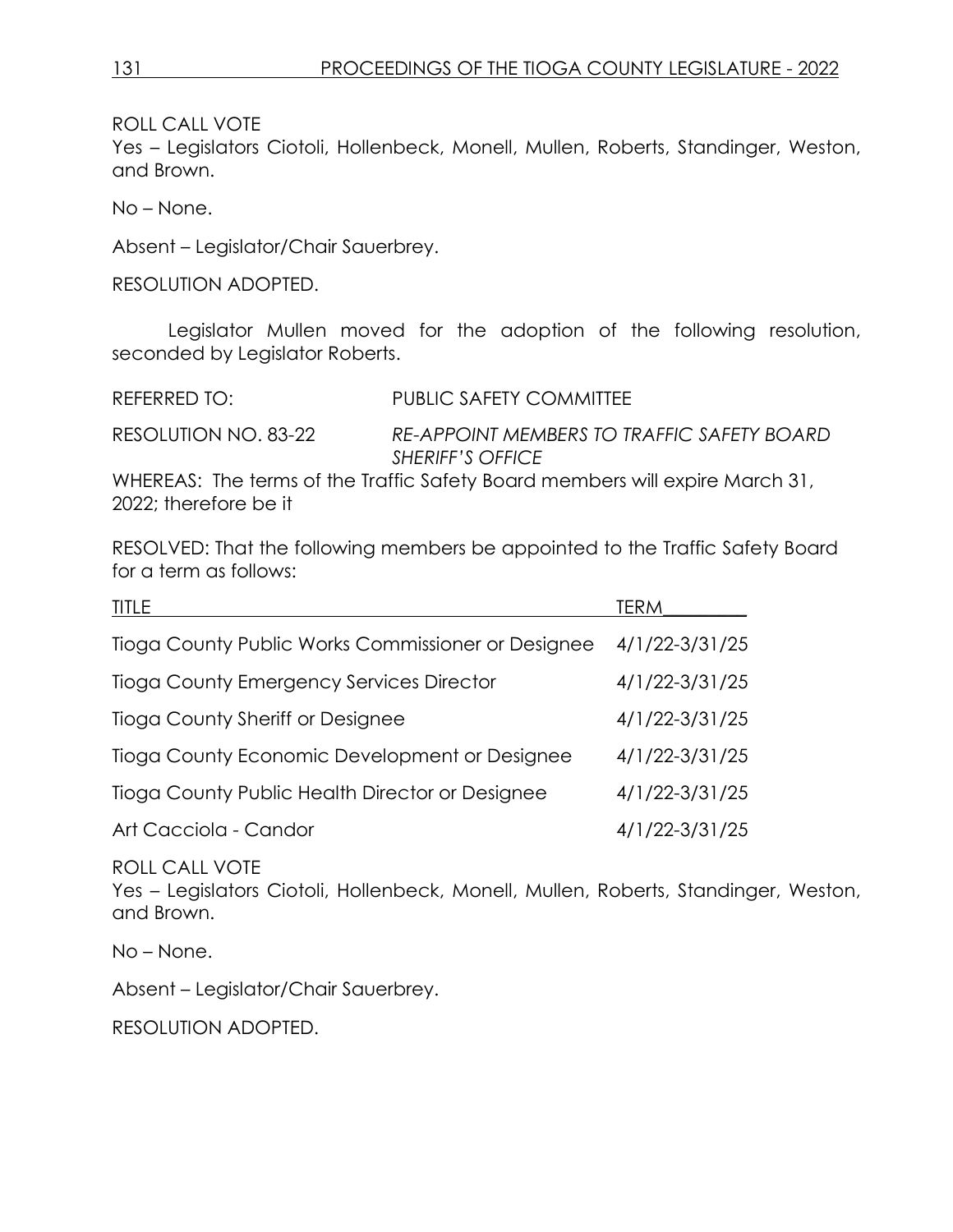Legislator Roberts moved for the adoption of the following resolution, seconded by Legislator Mullen.

REFERRED TO: FD&P COMMITTEE

RESOLUTION NO. 84-22 *RE-APPOINT MEMBER TO THE TIOGA COUNTY LOCAL DEVELOPMENT CORPORATION (TCLDC)*

WHEREAS: The term of Tioga County Local Development Corporation member, Jon Ward, will expire as of March 31, 2022; and

WHEREAS: Jon Ward has expressed a desire for re-appointment to serve another term; therefore be it

RESOLVED: That the Tioga County Legislature hereby re-appoint Jon Ward for another three-year term of 4/1/22 – 3/31/25.

ROLL CALL VOTE Yes – Legislators Ciotoli, Hollenbeck, Monell, Mullen, Roberts, Standinger, Weston, and Brown.

No – None.

Absent – Legislator/Chair Sauerbrey.

RESOLUTION ADOPTED.

Legislator Roberts moved for the adoption of the following resolution, seconded by Legislator Mullen.

REFERRED TO: ED&P COMMITTEE

RESOLUTION NO. 85-22 *RE-APPOINT MEMBER TO THE TIOGA COUNTY* LOCAL DEVELOPMENT CORPORATION (TCLDC)

WHEREAS: The term of Tioga County Local Development Corporation member, Marcia Kiechle, will expire as of March 31, 2022; and

WHEREAS: Marcia Kiechle has expressed a desire for re-appointment to serve another term; therefore be it

RESOLVED: That the Tioga County Legislature hereby re-appoint Marcia Kiechle for another three-year term of 4/1/22 – 3/31/25.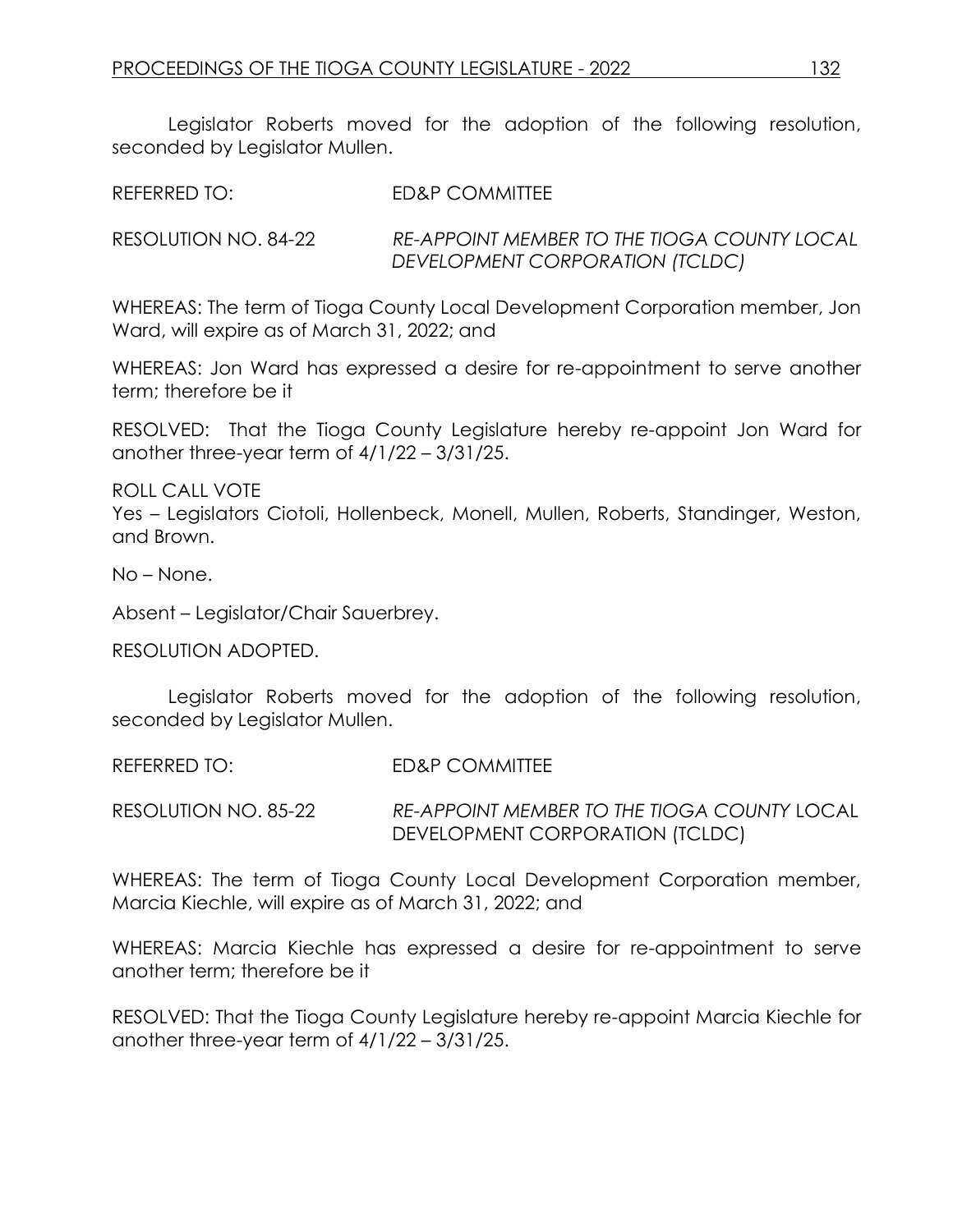Yes – Legislators Ciotoli, Hollenbeck, Monell, Mullen, Roberts, Standinger, Weston, and Brown.

No – None.

Absent – Legislator/Chair Sauerbrey.

RESOLUTION ADOPTED.

Legislator Monell moved for the adoption of the following resolution, seconded by Legislator Mullen.

| REFERRED TO:         | <b>FINANCE/LEGAL COMMITTEE</b>                 |
|----------------------|------------------------------------------------|
| RESOLUTION NO. 86-22 | ERRONEOUS ASSESSMENT<br><b>TOWN OF SPENCER</b> |

WHEREAS: An application for Corrected Tax Roll for the year 2020 indicates that parcels #68.00-1-13.2-1, 68.00-1-13.3-1, 68.00-1-13.4-1, 68.00-1-13.5-1, 68.00-1-29.11-1, 68.00-1-67.-1,68.00-1-68.-1 account #5284, 5285, 5286, 5287, 5288, 5289, 5290, in the Town of Spencer assessed to Spencer-Tioga Solar LLC (c/o SUN8 PDC LLC) on the 2020 tax roll of the Town of Spencer is erroneous in that the Spencer-Tioga Solar LLC should have been wholly exempt due to their IDA PILOT for solar farm started in the 2019 roll year and that the exempt code was not applied; therefore be it

RESOLVED: The tax bills for 2020 in the Town of Spencer be null and void; and be it further

RESOLVED: That the erroneous County Tax of \$6.72 be charged to the proper account in the records of the County Treasurer; and be it further

RESOLVED: That the erroneous Town Tax of \$4.76 be charged to the proper account in the records of the County Treasurer; and be it further

RESOLVED: That the Solid Waste Tax of \$.42 be charged to the proper account in the records of the County Treasurer; and be it further

RESOLVED: That the School Tax of \$15.26 be charged to the proper account in the records of the County Treasurer; and be it further

RESOLVED: That the erroneous Fire Tax of \$.42 be charged to the proper account in the records of the County Treasurer;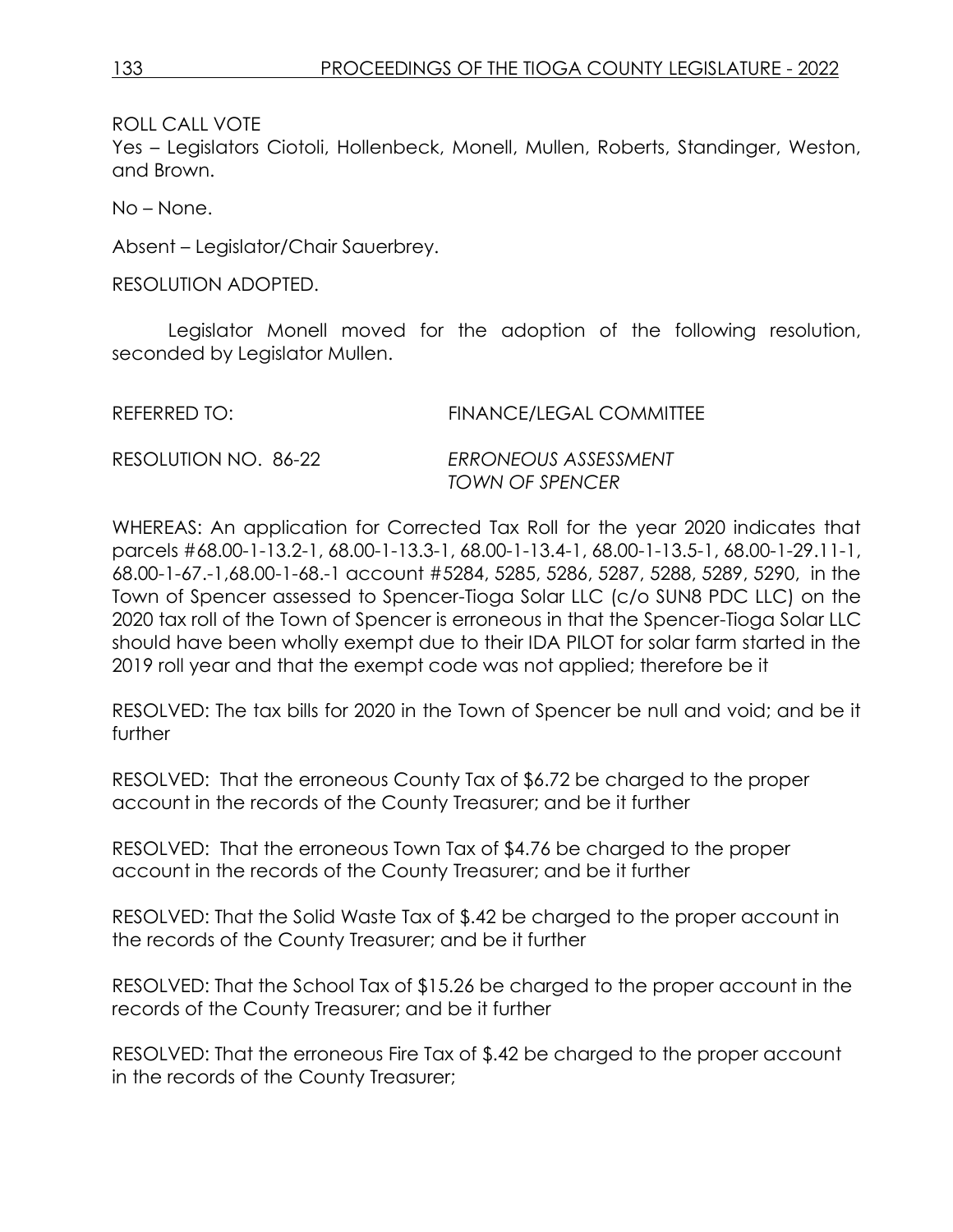Yes – Legislators Ciotoli, Hollenbeck, Monell, Mullen, Roberts, Standinger, Weston, and Brown.

No – None.

Absent – Legislator/Chair Sauerbrey.

RESOLUTION ADOPTED.

Legislator Monell moved for the adoption of the following resolution, seconded by Legislator Mullen.

RESOLUTION NO. 87-22 *ADOPT LOCAL LAW NO. 3 OF 2022*

WHEREAS: A public hearing was held on February 24, 2022, following due notice thereof to consider the adoption of Local Law Introductory No. C of the Year 2022; a Local Law repealing Local Law No. 1 of 2022 and imposing additional surcharges for telephonic communication pursuant to the authority of Tax Law §186-g and County Law §337; and

WHEREAS: It is in the best interests of the residents of Tioga County to adopt such Local law which will be Local Law No. 3 of 2022; therefore be it

RESOLVED: That the following Local Law be and hereby is adopted:

County of Tioga

Local Law No. 3 of the Year 2022.

A Local Law of the Tioga County Legislature of the County of Tioga, repealing Local Law No. 1 of the Year 2022 and imposing additional surcharges for telephonic communication pursuant to the authority of Tax Law §186-g and County Law §337.

Be It Enacted by the Legislature of the County of Tioga as follows:

### SECTION 1: PURPOSE

A Local Law repealing and replacing Local Law No. 1 of the Year 2022, that amended Local Law No. 3 of 2017 and Local Law No. 1 of 1991 to authorize the County of Tioga to impose an additional surcharge of One Dollar (\$1.00) to the current surcharges which are applied to both wireless and traditional telephone services for a period of ten years.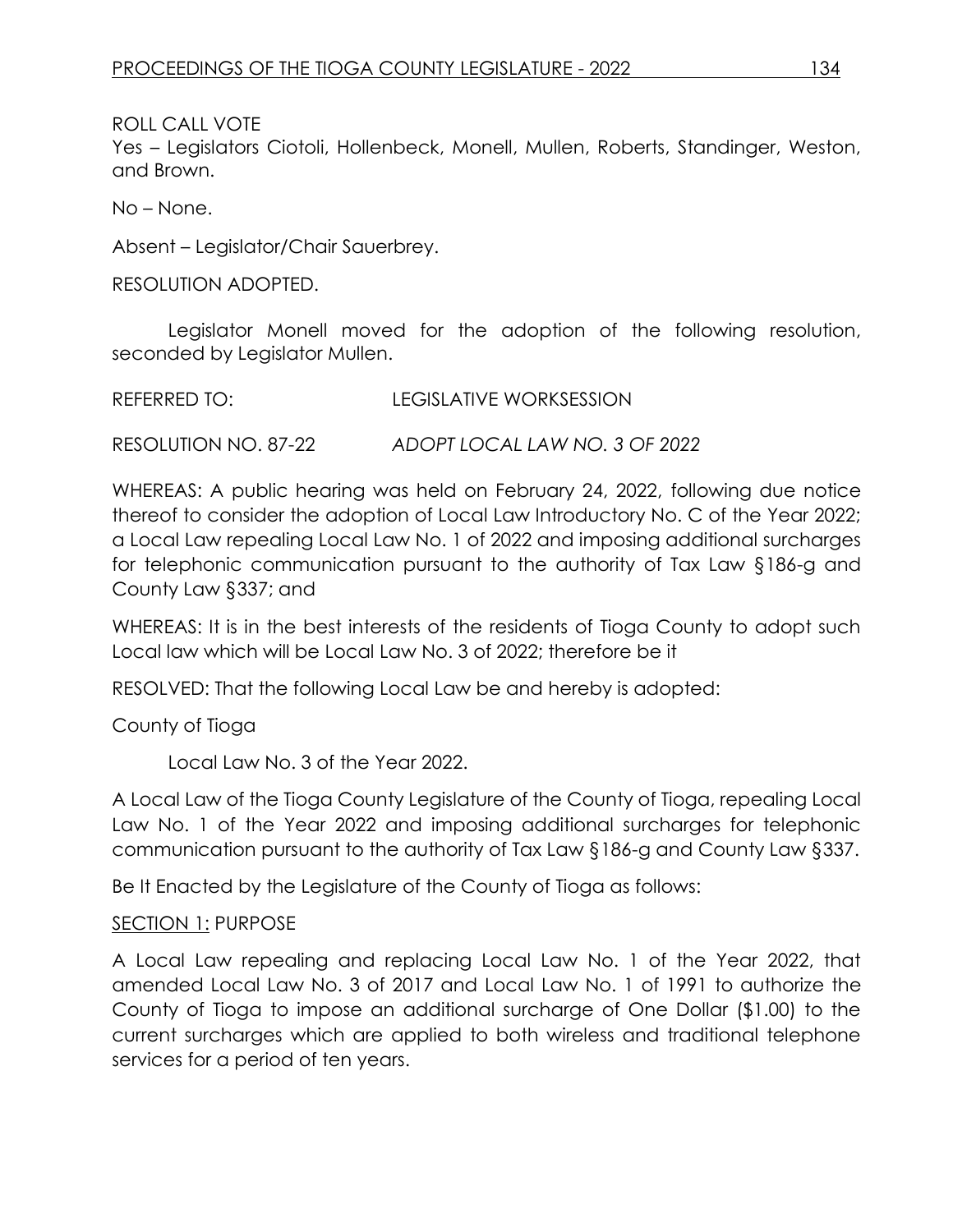The charge applied for prepaid and monthly wireless devices is increased from Thirty Cents (\$0.30) to One Dollar and Thirty Cents (\$1.30). The charge for traditional phone service through telephone service providers and Voice Over IP services is increased from Thirty Five Cents (\$0.35) to One Dollar and Thirty Five Cents (\$1.35). This law provides for these fees to return to their prior level after this law's expiration.

## SECTION 2:

Local Law No. 1 of 2022, which amended Local Law No. 3 of 2017, is hereby repealed.

## SECTION 3: WIRELESS SURCHARGES

Local Law No. 3 of 2017 is amended by adding a new Section 2-A to read as follows:

## SECTION 2-A: Imposition of additional wireless surcharges

(a) Pursuant to the authority of Tax Law § 186-g, in addition to the wireless communications surcharges imposed by Section 2 of this local law, there are hereby imposed and there shall be paid additional surcharges within the territorial limits of the County of Tioga on (i) wireless communications service provided to a wireless communications customer with a place of primary use within the County of Tioga, at the rate of One Dollar (\$1.00) per month on each wireless communications device in service during any part of the month; and (ii) retail sales of prepaid wireless communication service sold within the territorial limits of County of Tioga, at the rate of One Dollar (\$1.00) per retail sale, whether or not any tangible personal property is sold therewith.

(b) Such additional surcharges shall be identical to the surcharges imposed by such Section 2 and shall be administered and collected in the same manner as such surcharges. All of the provisions of this local law relating or applicable to the administration and collection of the surcharges imposed by such Section 2 shall apply to the additional surcharges imposed by this section with the same force and effect as if those provisions had been incorporated in full into this section and had expressly referred to the additional surcharges imposed by this section.

SECTION 4: LOCAL SURCHARGE FOR ENHANCED EMERGENCY TELEPHONE SYSTEM

Local Law No. 1 of 1991 is amended by adding a new Section 11 to read as follows:

SECTION 11: Imposition of additional surcharges for an Enhanced Emergency Phone System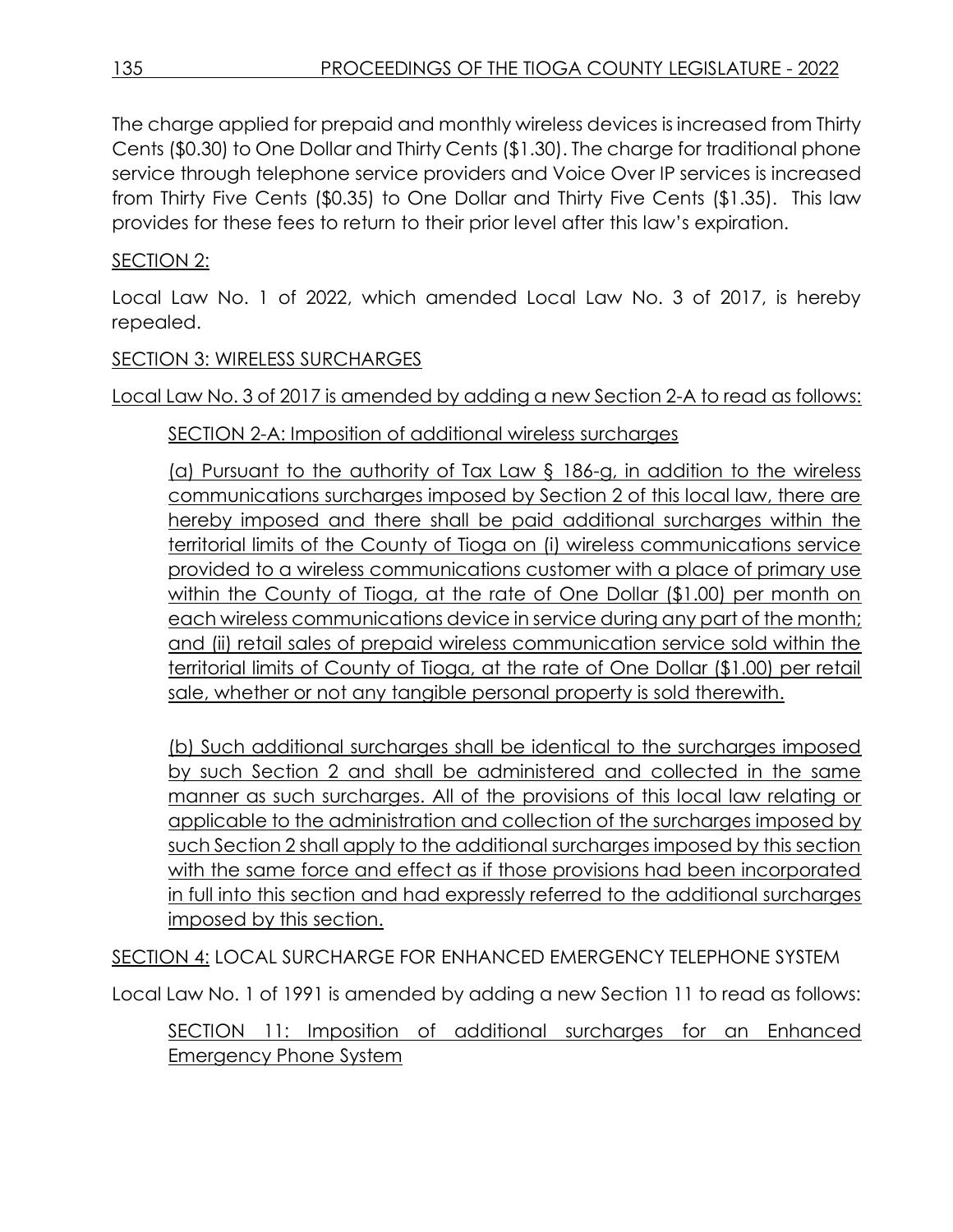(a) Pursuant to the authority of County Law §337, in addition to the surcharges imposed by Section 2 of this local law, there are hereby imposed and there shall be paid an additional surcharge of One Dollar (\$1.00) per access line per month on the customers of every service supplier within Tioga County to pay for the costs associated with obtaining, operating and maintaining the telecommunication equipment and telephone services needed to provide an enhanced 911 emergency telephone system (E911) to serve Tioga.

(b) This additional surcharge shall be identical to the surcharge imposed by such Section 2 and shall be administered and collected in the same manner as such surcharges. All of the provisions of this local law relating or applicable to the administration and collection of the surcharges imposed by such Section 2 shall apply to the additional surcharges imposed by this section with the same force and effect as if those provisions had been incorporated in full into this section and had expressly referred to the additional surcharges imposed by this section.

(c) Tioga County will provide a minimum of forty-five (45) days written notice to the service suppliers to allow ample time to add such surcharge to the billings of its customers.

(d) The E911 surcharge imposed must be reflected and made payable on bills rendered to the customer.

(e) Service suppliers shall begin to add such surcharge to the billing of its customers and shall begin to collect such surcharge commencing June1, 2022.

(f) The Definition of Service Supplier provided in Section 1 (a) is hereby amended to reference the definition provided by New York County Law §301 and will read as follows (a) "Service supplier" means (i) a telephone corporation which provides local exchange access service within a 911 service area, or (ii) a provider of "voice over internet protocol service" or "VOIP service" that provides such service within a 911 service area.

## SECTION 5: EFFECTIVE DATE

This Local Law shall take effect June 1, 2022, provided however new section 2-A of Local Law No. 3 of 2017, as added by Section 3 of this local law, and new section 11 of Local Law No. 1 of 1991, as added by Section 4 of this local law, shall expire and be deemed repealed August 31, 2031.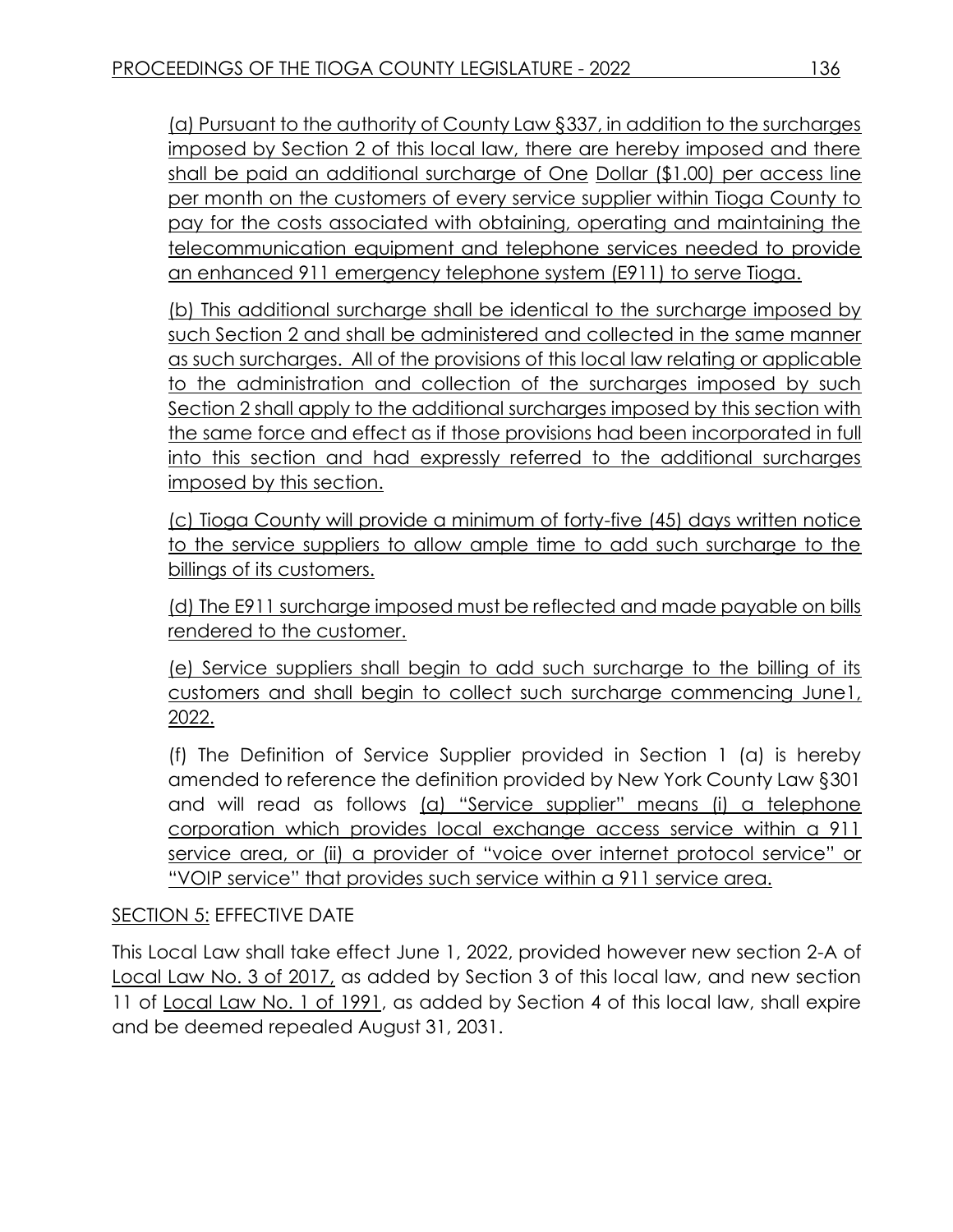Yes – Legislators Ciotoli, Hollenbeck, Monell, Mullen, Roberts, Standinger, Weston, and Brown.

No – None.

Absent – Legislator/Chair Sauerbrey.

RESOLUTION ADOPTED.

Legislator Monell moved for the adoption of the following resolution, seconded by Legislator Mullen.

| REFERRED TO:         | <b>LEGAL/FINANCE COMMITTEE</b>                                                                                                                  |
|----------------------|-------------------------------------------------------------------------------------------------------------------------------------------------|
|                      | <b>INFORMATION TECHNOLOGY COMMITTEE</b><br><b>PUBLIC SAFETY COMMITTEE</b>                                                                       |
|                      | <b>HEALTH AND HUMAN SERVICES COMMITTEE</b>                                                                                                      |
| RESOLUTION NO. 88-22 | AUTHORIZE EXECUTION OF COOPERATIVE<br>AGREEMENTS BETWEEN THE LAW DEPARTMENT,<br>ITCS, SHERIFF, PUBLIC HEALTH, DSS, AND<br><b>MENTAL HYGIENE</b> |

WHEREAS: Tioga County has implemented a Direct Charge Pilot Program that will maximize State reimbursement for legal and IT expenses while eliminating the administrative burden of charging all departments for those expenses; and

WHEREAS: The Law Department and ITCS will directly charge the Department of Social Services, Public Health and Mental Hygiene for its services and support pursuant to Cooperative Agreements; and

WHEREAS: The Sheriff's Department will directly charge the Department of Social Services for security services, escort, protection and transport services; and

WHEREAS: It may be necessary for the Budget Officer to make budget adjustments to reflect the budgeted amounts and year end actuals in the cooperative agreements between ITCS and DSS, Public Health and Mental Hygiene and to reflect the budgeted amount in the cooperative agreement between the Sheriff and DSS; therefore be it

RESOLVED: That the Legislature authorizes and directs the Chair to execute Cooperative Agreements between the Law Department and DSS, Public Health and Mental Hygiene; and be it further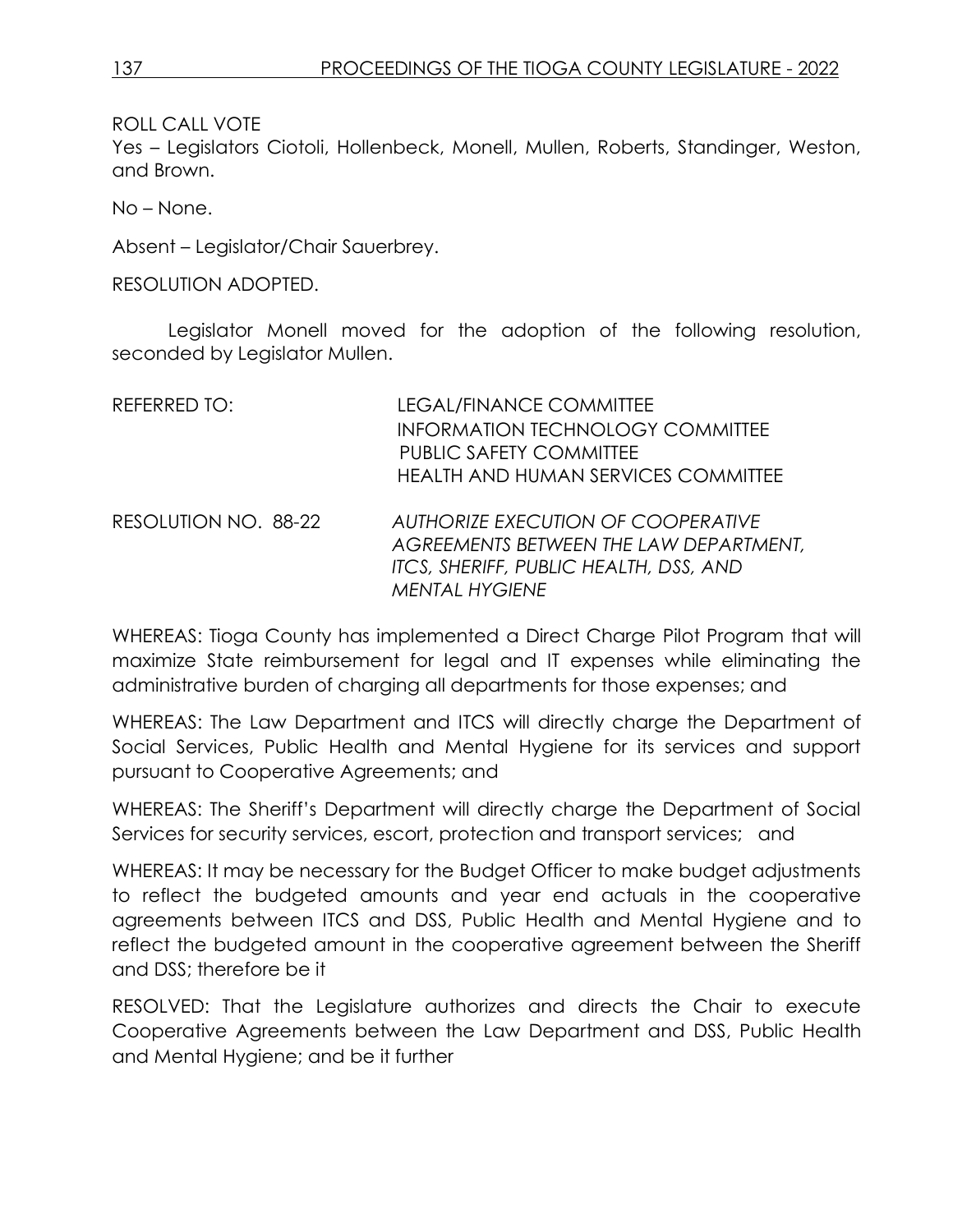RESOLVED: That the Legislature authorizes and directs the Chair to execute Cooperative Agreements between the ITCS Department and DSS, Public Health and Mental Hygiene; and be it further

RESOLVED: That the Legislature authorizes and directs the Chair to execute a Cooperative Agreement between the Sheriff's Department and DSS; and be it further

RESOLVED: That the Cooperative Agreements between DSS and the Law Department, ITCS and Sheriff shall be submitted to the New York State Office of Temporary and Disability Assistance and the Office of Children and Family Services for approval; and be it further

RESOLVED: That the Budget Officer is authorized to make budget adjustments to reflect the budgeted amounts and year end actuals in the cooperative agreements between ITCS and DSS, Public Health and Mental Hygiene and to reflect the budgeted amount in the cooperative agreement between the Sheriff and DSS.

ROLL CALL VOTE Yes – Legislators Ciotoli, Hollenbeck, Monell, Mullen, Roberts, Standinger, Weston, and Brown.

No – None.

Absent – Legislator/Chair Sauerbrey.

RESOLUTION ADOPTED.

Legislator Monell moved for the adoption of the following resolution, seconded by Legislator Mullen.

| REFERRED TO: I       | PERSONNEL COMMITTEE<br>LEGISLATIVE WORKSESSION             |
|----------------------|------------------------------------------------------------|
| RESOLUTION NO. 89-22 | AUTHORIZE CONTRACT WITH<br><b>PUBLIC SAFETY PSYCHOLOGY</b> |

WHEREAS: Part 6000 of the NYS Register, which governs medical and physical standards for law enforcement recruits, was revised in late 2021; and

WHEREAS: A significant change was made to the psychological testing regulations, to now require examination by a Psychologist or Psychiatrist certified in New York State; and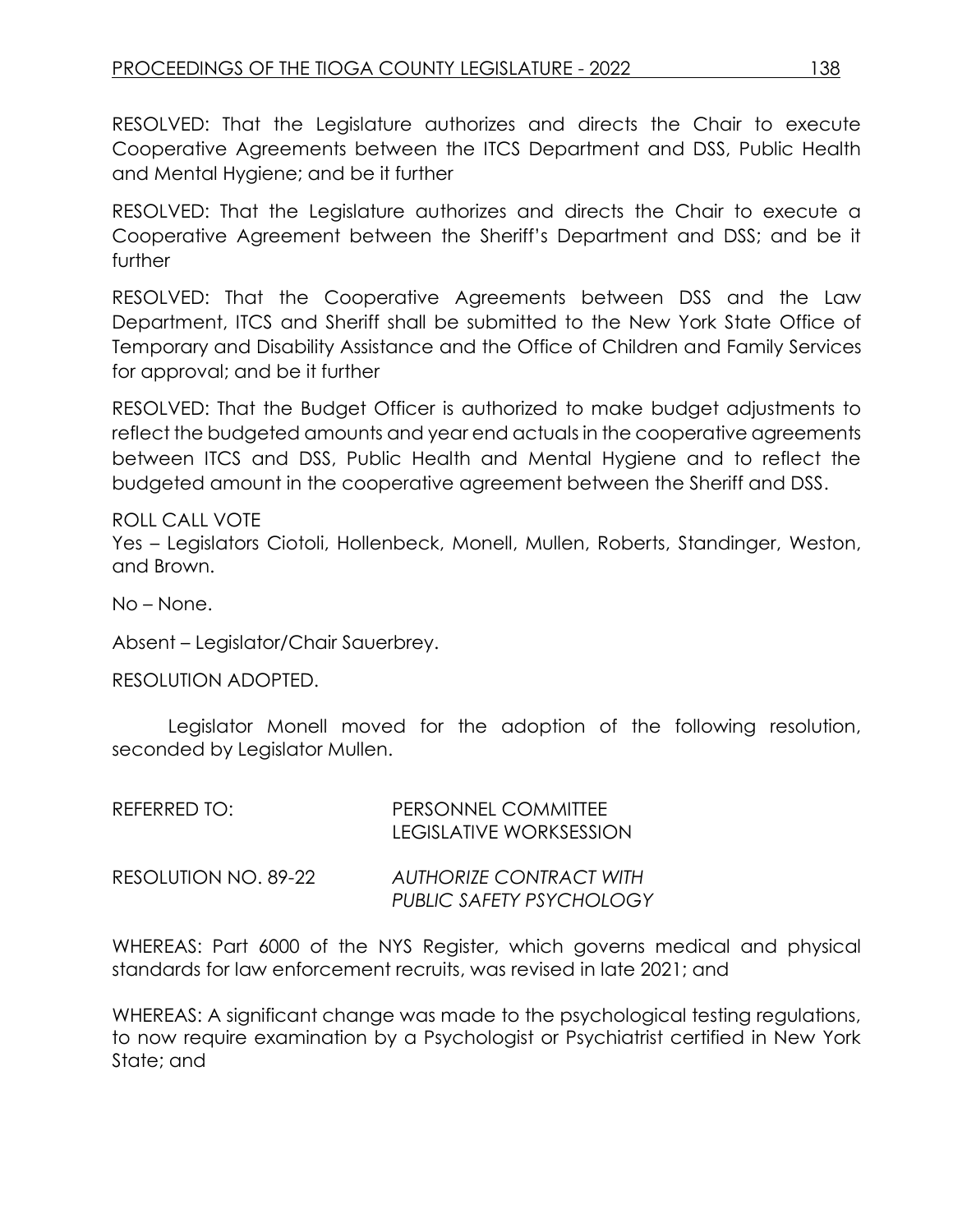WHEREAS: Tioga County has for many years completed this testing utilizing a tool issued and evaluated by an agency in Georgia, which no longer satisfies the revised regulations; and

WHEREAS: The Personnel Department has sought quotes from three agencies to conduct psychological tests that satisfy the new regulations; and

WHEREAS: Only one of the agencies contracted is able to offer the required services; therefore be it

RESOLVED: That the Tioga County Legislature authorizes the Chair of the Legislature to enter into a contract with Public Safety Psychology retroactive to March 7, 2022 at a cost of \$325.00/exam, subject to review by the County Attorney, for the administration of psychological testing of law enforcement candidates in accordance with Part 6000 of the NYS Register; and be it further

RESOLVED: That the cost of this contract will be paid out of account A1430-540470.

ROLL CALL VOTE Yes – Legislators Ciotoli, Hollenbeck, Monell, Mullen, Roberts, Standinger, Weston, and Brown.

No – None.

Absent – Legislator/Chair Sauerbrey.

RESOLUTION ADOPTED.

Legislator Roberts moved for the adoption of the following resolution, seconded by Legislator Ciotoli.

| REFERRED TO:         | <b>PUBLIC WORKS COMMITTEE</b>                               |
|----------------------|-------------------------------------------------------------|
| RESOLUTION NO. 90-22 | AWARD TALCOTT STREET BRIDGE<br><b>CONSTRUCTION CONTRACT</b> |

WHEREAS: Tioga County has budgeted for the repairs to Talcott Street Bridge; and

WHEREAS: The Commissioner of Public Works received sealed bids on February 9, 2022 and the bids results were as follows:

| R. DeVincentis Construction Co., Inc. | \$378,000.00 |
|---------------------------------------|--------------|
| Economy Paving Co. Inc.               | \$399,399.00 |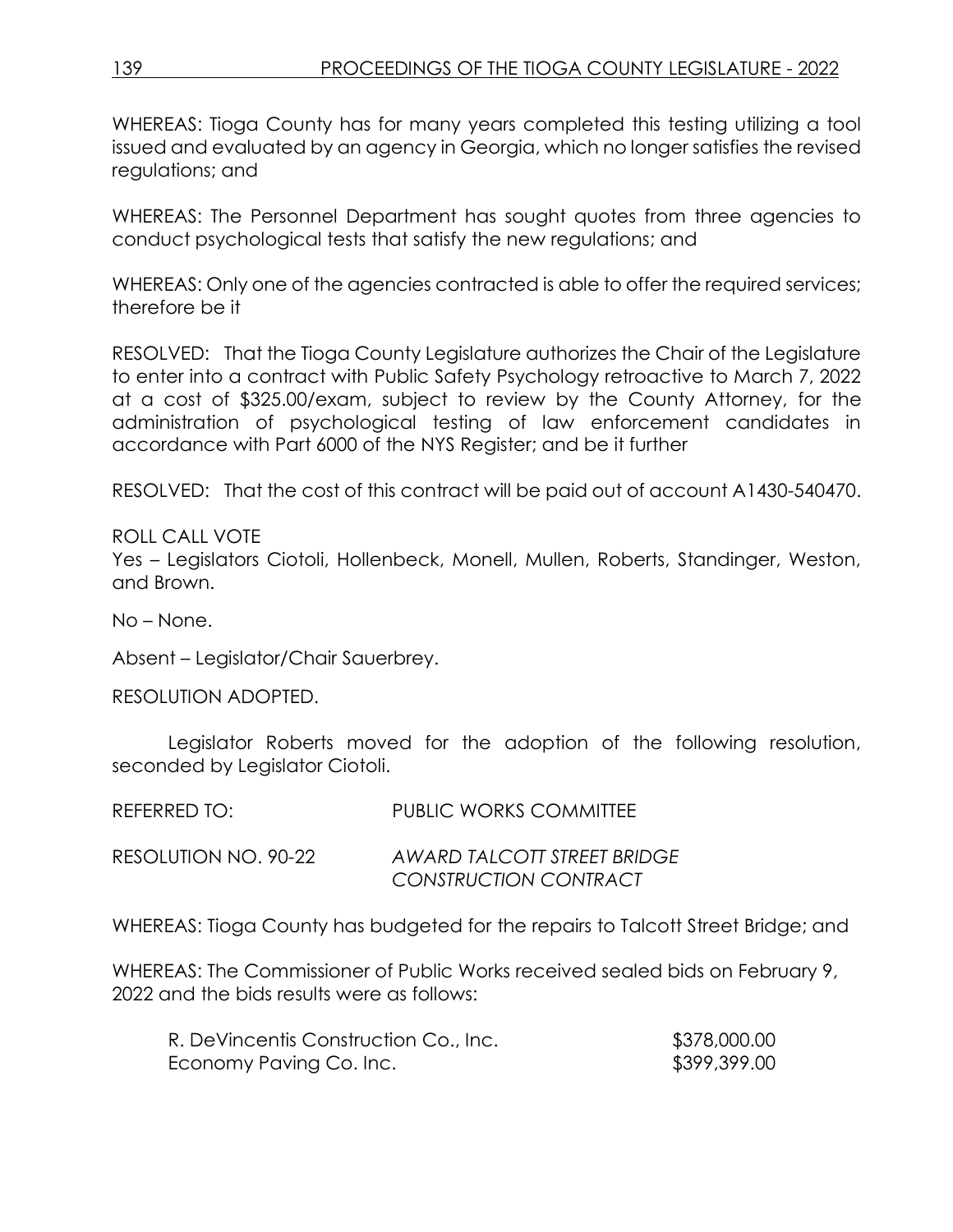WHEREAS: Tioga County DPW have completed the review of the bids and finds the low bidder R. DeVincentis Construction Co. Inc., Binghamton, NY meets all of the qualifications of the bid specifications; therefore be it

RESOLVED: That the Tioga County Legislature authorize awarding the bid to R. DeVincentis Construction Co. Inc., Binghamton, NY not to exceed \$378,000.00 to be paid out of the following account: H5110.540004.H2101 – Talcott Street Bridge.

ROLL CALL VOTE Yes – Legislators Ciotoli, Hollenbeck, Monell, Mullen, Roberts, Standinger, Weston, and Brown. No – None.

Absent – Legislator/Chair Sauerbrey.

RESOLUTION ADOPTED.

Legislator Ciotoli moved for the adoption of the following resolution, seconded by Legislator Mullen.

REFERRED TO: ADMINISTRATIVE SERVICES COMMITTEE

RESOLUTION NO. 91-22 *AUTHORIZE INCREASE IN ADMINISTERING MORTGAGE TAX BY THE TIOGA COUNTY CLERK AS APPROVED BY NEW YORK STATE DEPARTMENT OF TAXATION AND FINANCE*

WHEREAS: Section 262 (Article 11) of the New York State tax law mandates that recording officers are entitled to receive for the county all necessary expenses for the purpose of administration of the mortgage tax in their office and approved allowance by the New York State Department of Taxation and Finance; and

WHEREAS: The Tioga County Clerk has requested proper compensation that are reasonable and necessary allowances to cover county expenditures for collection, disbursements of the mortgage tax; and

WHEREAS: The Tioga County Clerk's office has submitted to the New York State Department of Taxation and Finance a mortgage expense request of \$150,774.00 per year; and

WHEREAS: The Tioga County Clerk has been authorized by New York State Department of Taxation and Finance to increase the mortgage expense to be \$150,774.00 for the period of April 1, 2022 – March 31, 2023; therefore be it

RESOLVED: That the County Clerk be authorized to collect or withhold from its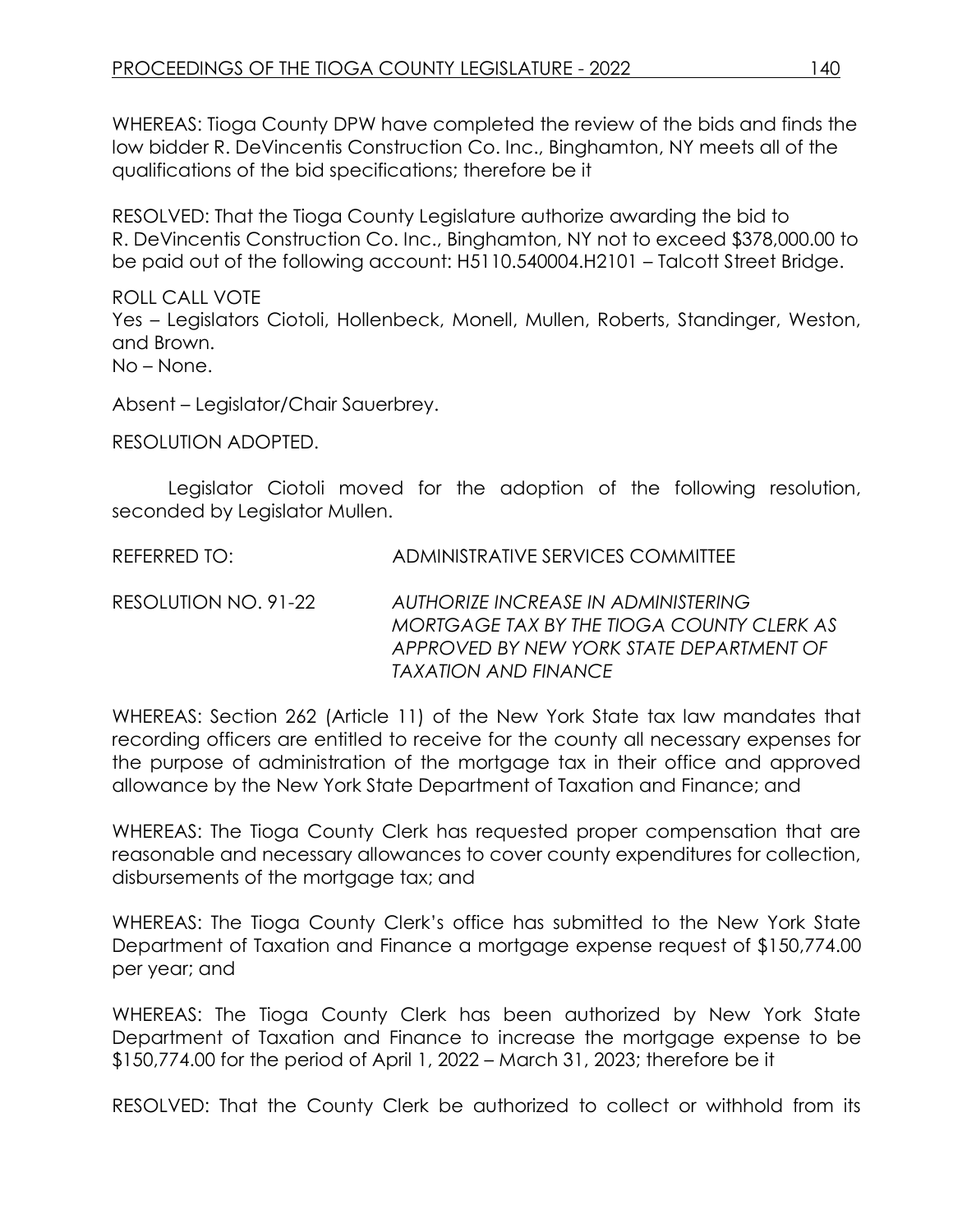disbursements in twelve (12) equal monthly installments of \$12,564.50 at a total annum amount of \$150,774.00.

ROLL CALL VOTE Yes – Legislators Ciotoli, Hollenbeck, Monell, Mullen, Roberts, Standinger, Weston, and Brown.

No – None.

Absent – Legislator/Chair Sauerbrey.

RESOLUTION ADOPTED.

Legislator Roberts moved for the adoption of the following resolution, seconded by Legislator Mullen.

| REFERRED TO:         | <b>ED&amp;P COMMITTEE</b><br><b>PUBLIC SAFETY COMMITTEE</b>                                                                                                     |
|----------------------|-----------------------------------------------------------------------------------------------------------------------------------------------------------------|
| RESOLUTION NO. 92-22 | AUTHORIZE SUBMISSION OF HAZARDOUS MITIGATION<br>PLANNING GRANT APPLICATION<br><b>EMERGENCY MANAGEMENT, SOIL &amp; WATER,</b><br>ECONOMIC DEVELOPMENT & PLANNING |

WHEREAS: Tioga County currently has an approved Federal Emergency Management Agency (FEMA) Multijurisdictional Multi Hazards Mitigation Plan (HMP); and

WHEREAS: The County's current HMP expires in August of 2024 and FEMA requires five-year HMP updates to be completed before their current expiration date; and

WHEREAS: FEMA has made funding available to NYS Department of Homeland Security and Emergency Services (DHSES) to update Hazard Mitigation Plans; and

WHEREAS: Tioga County Departments of Economic Development & Planning, Emergency Services and Soil & Water Conservation District partner on these HMP updates; and

WHEREAS: Tioga County is eligible for these funds and has been encouraged by NYS DHSES staff to apply this year for our County's HMP Update; and

WHEREAS: This funding is available to cover 75% of the project cost with a required local match of 25%; and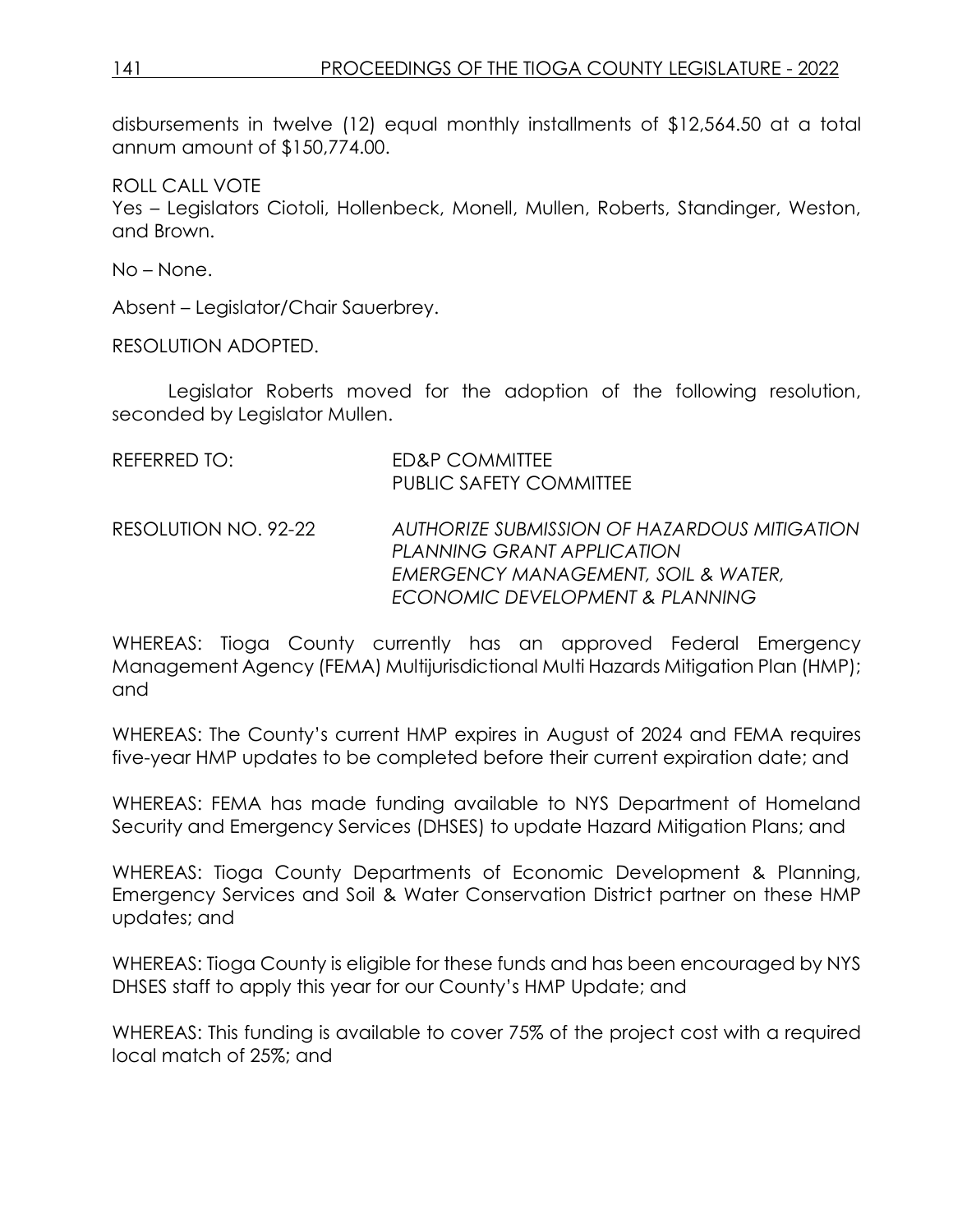WHEREAS: In 2023, Economic Development and Planning will have \$22,000 available between budget line items of A8020.540140 Contract Services and A8020.540590 Services Rendered and Emergency Services will have \$3,000 available in budget line item A3640.540140 Contract Services totaling a \$25,000 local match and enabling a \$100,000 total grant application; therefore be it

RESOLVED: That the Tioga County Legislature hereby authorizes said grant application to FEMA for a Tioga County HMP Update in an amount not to exceed \$100,000 and authorizes the Chair of the County Legislature to sign any and all grant related paperwork upon review of the County Attorney.

ROLL CALL VOTE

Yes – Legislators Ciotoli, Hollenbeck, Monell, Mullen, Roberts, Standinger, Weston, and Brown.

No – None.

Absent – Legislator/Chair Sauerbrey.

RESOLUTION ADOPTED.

Legislator Roberts moved for the adoption of the following resolution, seconded by Legislator Mullen.

REFERRED TO: FD&P COMMITTEE

RESOLUTION NO. 93-22 *AUTHORIZATION FOR ECONOMIC DEVELOPMENT AND PLANNING TO SUBMIT GRANT APPLICATION TO NYS CDBG-CV CARES ACT PROGRAM AND AUTHORIZE LEGISLATIVE CHAIR SIGNATURE ON GRANT RELATED DOCUMENTS FOR RACKER NON-PROFIT HUB PROJECT* 

WHEREAS: Racker intends to construct a 15,000 SF non-profit hub on a 1.6-acre parcel on North Depot Street in the Village of Owego estimated at \$5,824,000 that will address an abundance of needs in Tioga County for the vulnerable and underserved populations disproportionately impacted by the COVID-19 crisis; and

WHEREAS: The non-profit hub will allow Racker and partnering organizations to provide services and programs for people with disabilities and poverty stricken families, early childhood services, immigrant services, and various other community needs; and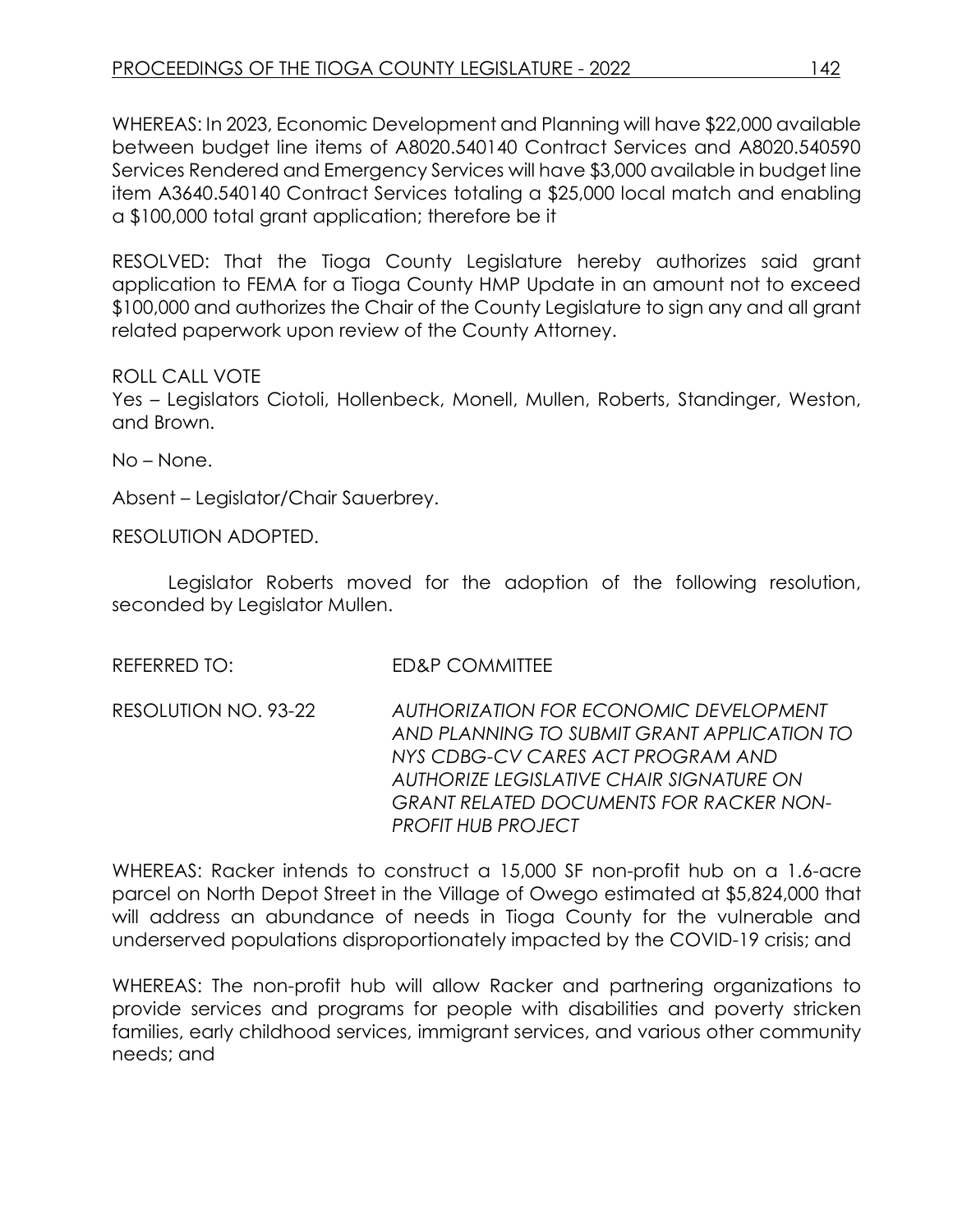WHEREAS: The Community Development Block Grant (CDBG)-CV Cares Act program is administered by the NYS Office of Community Renewal (OCR), and will make available to eligible local governments approximately \$127,000,000 for Small Business Assistance, Public Facilities/Infrastructure, Housing Improvements, and Public Services activities that respond to the impacts of COVID-19 crisis; and

WHEREAS: Tioga County is proposing the submittal of an application under the CDBG-CV program in the amount of \$3,000,000 to assist Racker with the aforementioned project; and

WHEREAS: Racker will be providing the balance of the project cost through a combination of other committed grants sources and cash match; and WHEREAS: The proposed project is an eligible activity under the CDBG-CV program and Tioga County, NY, as a non-entitlement unit of local government, is an eligible entity to apply for and receive CDBG-CV funds; therefore be it

RESOLVED: That the Tioga County Legislature authorizes said grant application in the amount of \$3,000,000 and upon award, authorizes the Chair of the Legislature to sign any and all grant-related contract and other paperwork, contingent upon review by the County Attorney.

ROLL CALL VOTE

Yes – Legislators Ciotoli, Hollenbeck, Monell, Mullen, Roberts, Standinger, Weston, and Brown.

No – None.

Absent – Legislator/Chair Sauerbrey.

RESOLUTION ADOPTED.

Legislator Roberts moved for the adoption of the following resolution, seconded by Legislator Mullen.

REFERRED TO: ED&P COMMITTEE

RESOLUTION NO. 94-22 *SCHEDULE PUBLIC HEARING FOR NEW YORK STATE COMMUNITY DEVELOPMENT BLOCK GRANT FOR RACKER NON-PROFIT HUB PROJECT*

WHEREAS: Racker intends to construct a 15,000 SF non-profit hub on a 1.6-acre parcel on North Depot Street in the Village of Owego estimated at \$5,824,000 that will address an abundance of needs in Tioga County for the vulnerable and underserved populations disproportionately impacted by the COVID-19 crisis; and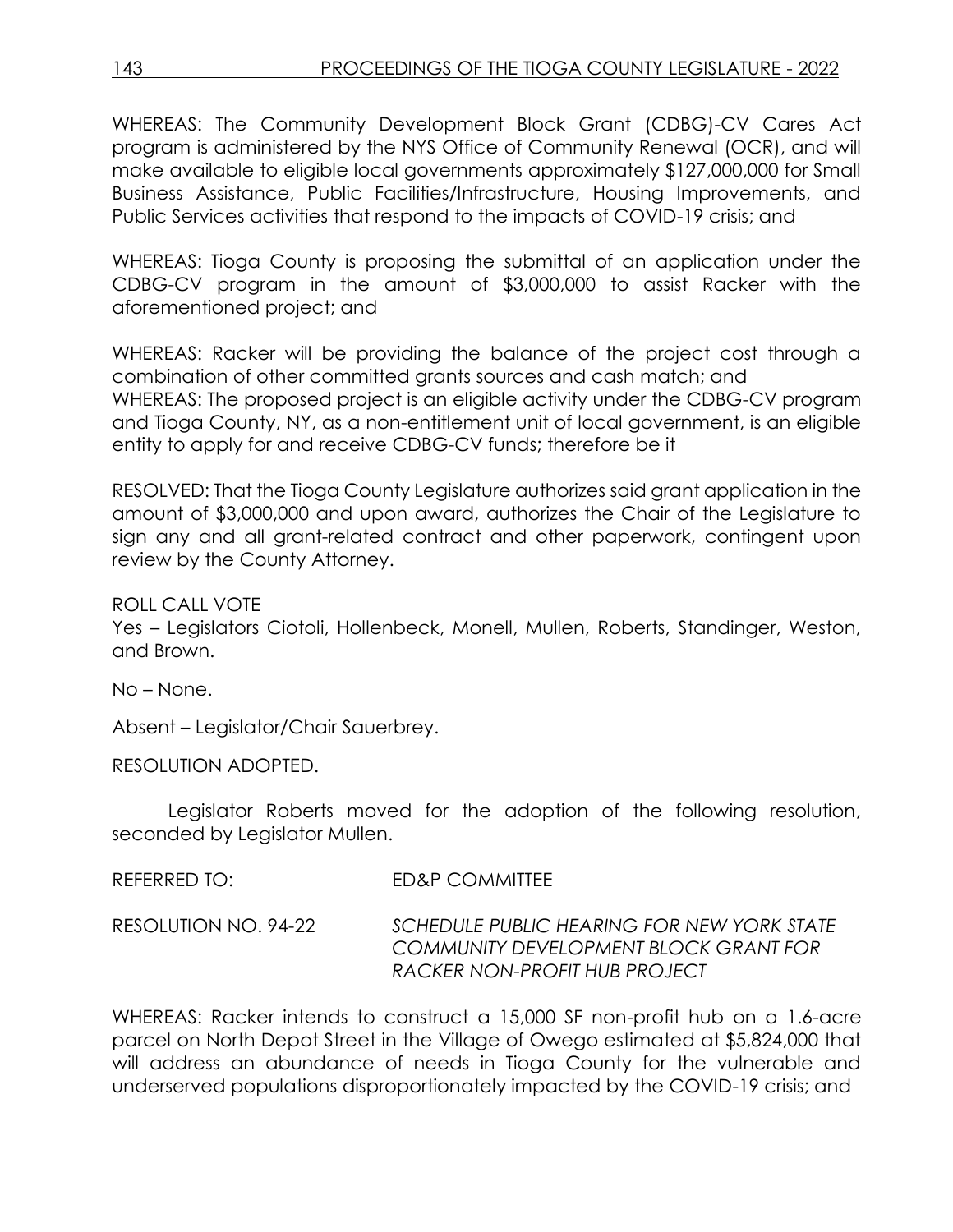WHEREAS: The non-profit hub will allow Racker and partnering organizations to provide services and programs for people with disabilities and poverty stricken families, early childhood services, immigrant services, and various other community needs; and

WHEREAS: The Community Development Block Grant (CDBG)-CV program is administered by the NYS Office of Community Renewal (OCR), and will make available to eligible local governments approximately \$127,000,000 for Small Business Assistance, Public Facilities/Infrastructure, Housing Improvements, and Public Services activities that respond to the impacts of COVID-19 crisis; and

WHEREAS: The proposed project is an eligible activity under the NYS CDBG-CV Cares Act program and Tioga County, NY, as a non-entitlement unit of local government, is an eligible entity to apply for and receive CDBG-CV funds; and

WHEREAS: The Tioga County Legislature is required to hold a public hearing allowing for citizen feedback on the community and economic development needs of Tioga County and the proposed project; therefore be it

RESOLVED: That the Tioga County Legislature will hold a public hearing for community input in regards to the current Community Development Block Grant project in the Edward D. Hubbard Auditorium of the Ronald E. Dougherty County Office Building, 56 Main Street, Owego, New York 13827 on Thursday, March 24, 2022 at 10:00 A.M. All persons desiring to present written or oral comments may do so at said time.

ROLL CALL VOTE

Yes – Legislators Ciotoli, Hollenbeck, Monell, Mullen, Roberts, Standinger, Weston, and Brown.

No – None.

Absent – Legislator/Chair Sauerbrey.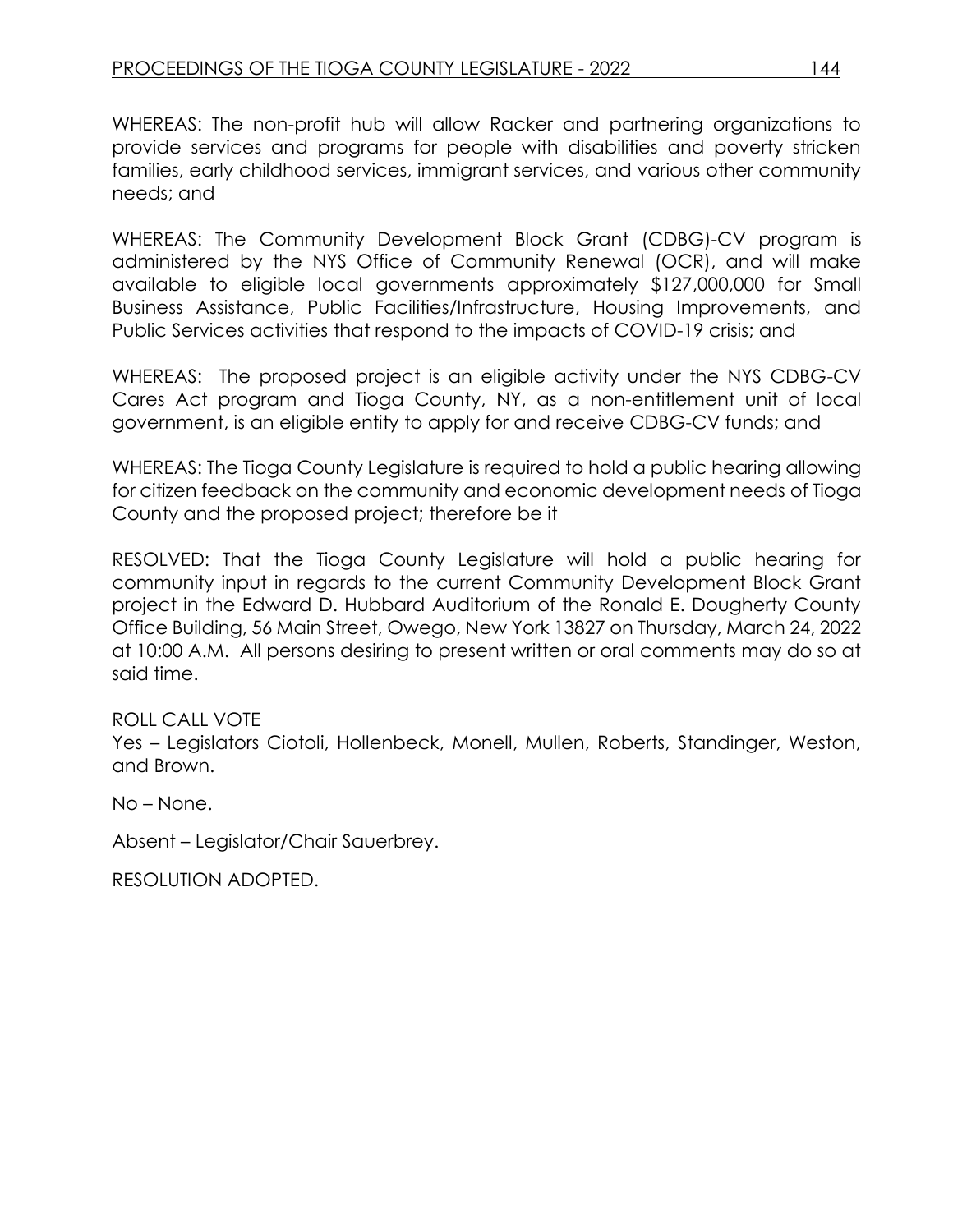Legislator Roberts moved for the adoption of the following resolution, seconded by Legislator Mullen.

REFERRED TO: ED&P COMMITTEE

RESOLUTION NO. 95-22 *AUTHORIZATION FOR ECONOMIC DEVELOPMENT AND PLANNING TO SUBMIT GRANT APPLICATION TO NYS CDBG-CV CARES ACT PROGRAM AND AUTHORIZE LEGISLATIVE CHAIR SIGNATURE ON GRANT RELATED DOCUMENTS FOR TIOGA OPPORTUNITIES, INC. BUILDING UPGRADE AND GENERATOR PURCHASE PROJECT*

WHEREAS: Tioga Opportunities, Inc. (TOI) intends to upgrade and expand the existing HVAC system at the Countryside Community Center, located at 9 Sheldon Guile Blvd, Owego, NY 13827 to provide ventilation throughout the entire building, enhance air filtration, and sanitize air to keep vulnerable populations safe, improve air quality, and reduce transmission of airborne illnesses and risk of exposure; and

WHEREAS: TOI also intends to install a 24kw generator at the Nichols Schoolhouse Apartments, located at 84 Cady Ave, Nichols, NY 13812 to power the complex's common room so that in the event of a power outage, residents could power necessary medical equipment, charge personal items, and prepare food; and

WHEREAS: The Community Development Block Grant (CDBG)-CV program is administered by the NYS Office of Community Renewal (OCR), and will make available to eligible local governments approximately \$127,000,000 for Small Business Assistance, Public Facilities/Infrastructure, Housing Improvements, and Public Services activities that respond to the impacts of COVID-19 crisis; and

WHEREAS: Tioga County is proposing the submittal of an application under the CDBG-CV program in the amount of \$300,000 to assist TOI with the aforementioned project; and

WHEREAS: The proposed project is an eligible activity under the CDBG-CV program and Tioga County, NY, as a non-entitlement unit of local government, is an eligible entity to apply for and receive CDBG-CV funds; therefore be it

RESOLVED: That the Tioga County Legislature authorizes said grant application in the amount of \$300,000 and upon award, authorizes the Chair of the Legislature to sign any and all grant-related contract and other paperwork, contingent upon review by the County Attorney.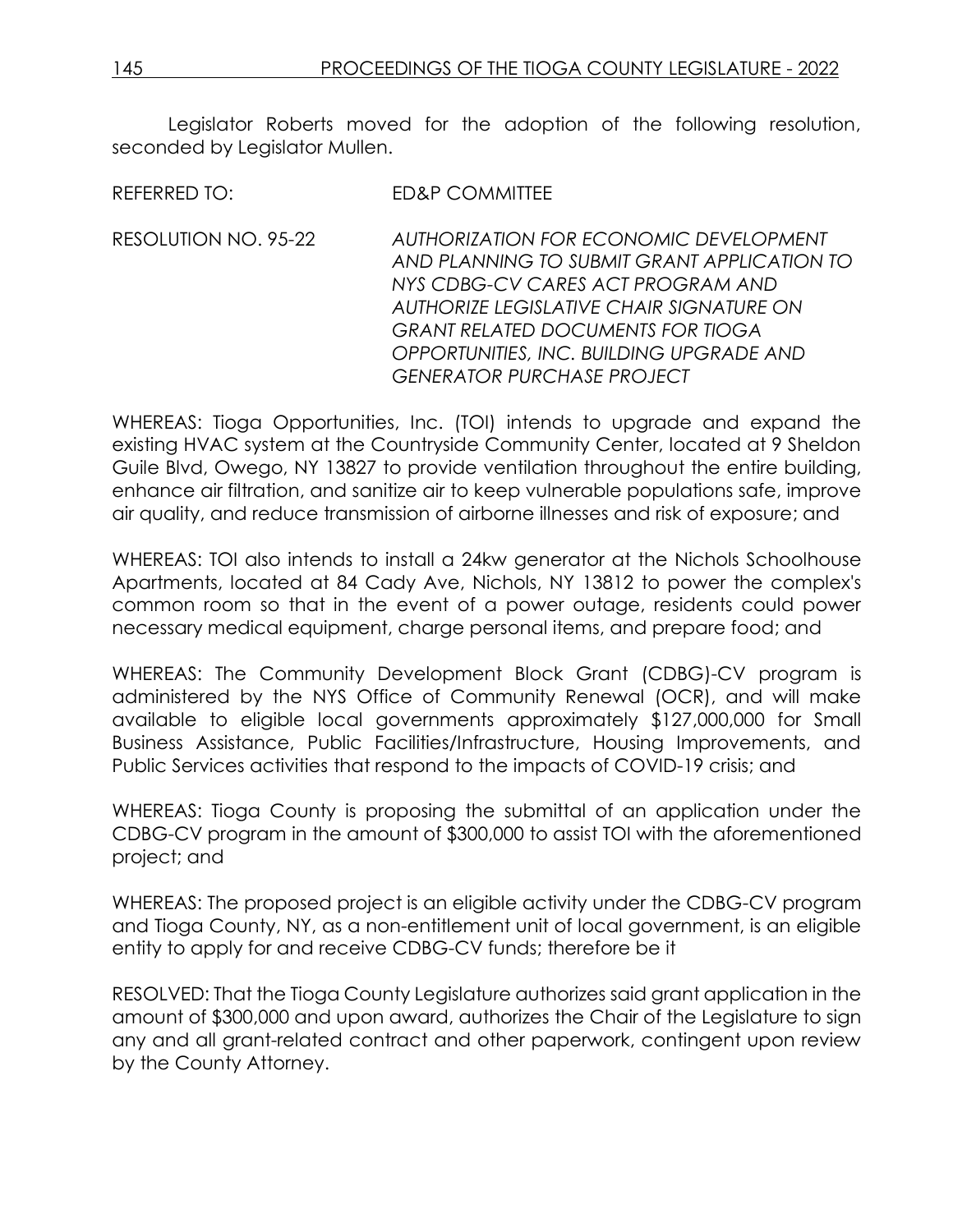Yes – Legislators Ciotoli, Hollenbeck, Monell, Mullen, Roberts, Standinger, Weston, and Brown.

No – None.

Absent – Legislator/Chair Sauerbrey.

RESOLUTION ADOPTED.

Legislator Roberts moved for the adoption of the following resolution, seconded by Legislator Mullen.

REFERRED TO: ED&P COMMITTEE

RESOLUTION NO. 96-22 *SCHEDULE PUBLIC HEARING FOR NEW YORK STATE COMMUNITY DEVELOPMENT BLOCK GRANT FOR TIOGA OPPORTUNITIES, INC. BUILDING UPGRADE AND GENERATOR PURCHASE PROJECT*

WHEREAS: Tioga Opportunities, Inc. (TOI) intends to upgrade and expand the existing HVAC system at the Countryside Community Center, located at 9 Sheldon Guile Blvd, Owego, NY 13827 to provide ventilation throughout entire building, enhance air filtration, and sanitize air to keep vulnerable populations safe, improve air quality, and reduce transmission of airborne illnesses and risk of exposure; and

WHEREAS: TOI also intends to install a 24kw generator at the Nichols Schoolhouse Apartments, located at 84 Cady Ave, Nichols, NY 13812 to power the complex's common room so that in the event of a power outage, residents could power necessary medical equipment, charge personal items, and prepare food; and

WHEREAS: The Community Development Block Grant (CDBG)-CV program is administered by the NYS Office of Community Renewal (OCR), and will make available to eligible local governments approximately \$127,000,000 for Small Business Assistance, Public Facilities/Infrastructure, Housing Improvements, and Public Services activities that respond to the impacts of COVID-19 crisis; and

WHEREAS: The proposed project is an eligible activity under the NYS CDBG-CV Cares Act program and Tioga County, NY, as a non-entitlement unit of local government, is an eligible entity to apply for and receive CDBG-CV funds; and

WHEREAS: The Tioga County Legislature is required to hold a public hearing allowing for citizen feedback on the community and economic development needs of Tioga County and the proposed project; therefore be it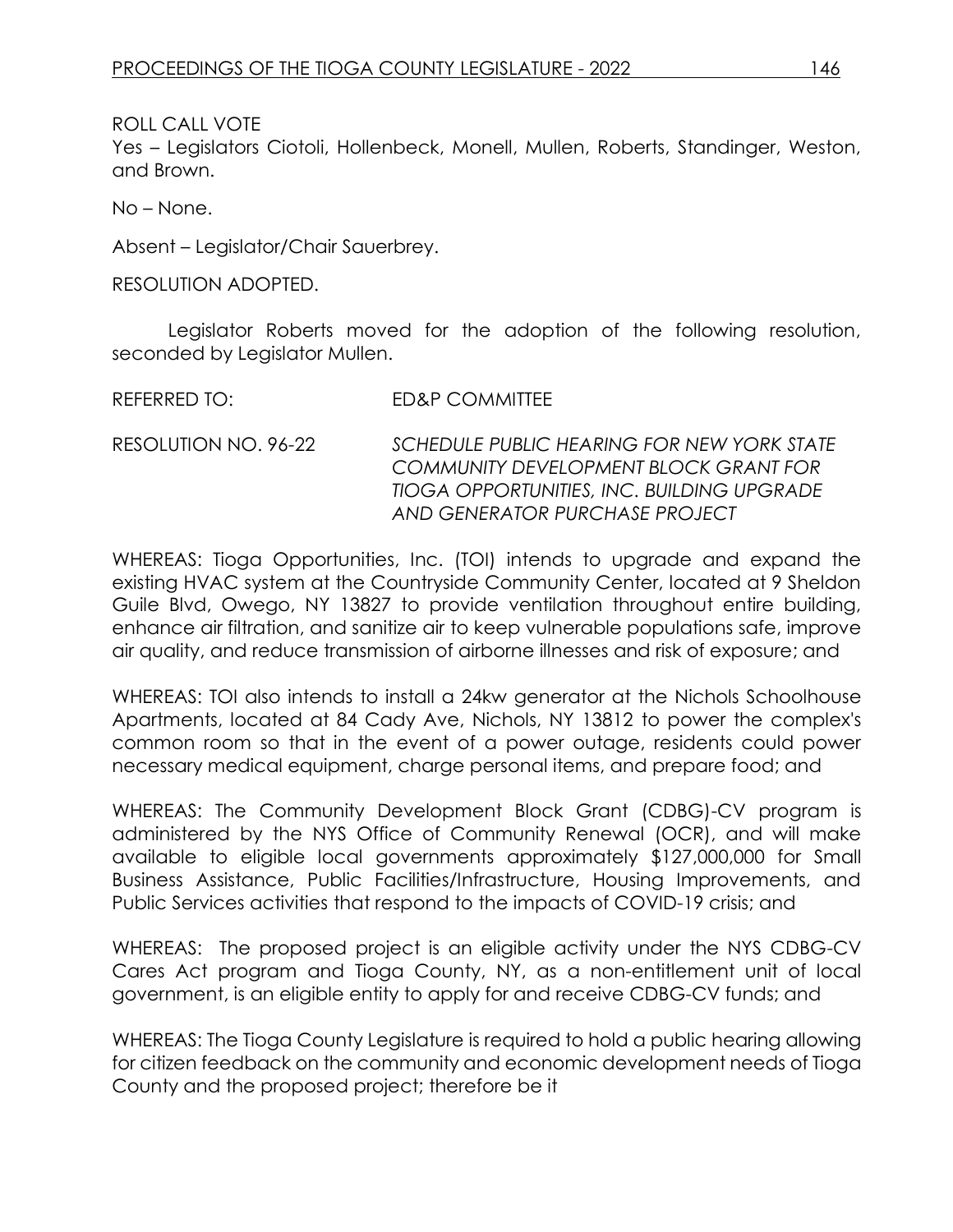RESOLVED: That the Tioga County Legislature will hold a public hearing for community input in regards to the current Community Development Block Grant project in the Edward D. Hubbard Auditorium of the Ronald E. Dougherty County Office Building, 56 Main Street, Owego, New York 13827 on Thursday, March 24, 2022 at 10:05 A.M. All persons desiring to present written or oral comments may do so at said time.

ROLL CALL VOTE

Yes – Legislators Ciotoli, Hollenbeck, Monell, Mullen, Roberts, Standinger, Weston, and Brown.

No – None.

Absent – Legislator/Chair Sauerbrey.

RESOLUTION ADOPTED.

Legislator Roberts moved for the adoption of the following resolution, seconded by Legislator Mullen.

REFERRED TO: ED&P COMMITTEE

RESOLUTION NO. 97-22 *FILING OF AN APPLICATION FOR STATE GRANT FROM DEC MUNICIPAL WASTE REDUCTION AND RECYCLING (MWRR) PROGRAM*

WHEREAS: The State of New York announced a grant from the DEC municipal waste reduction and recycling (MWRR) program to assist counties and local governments with their waste reduction program expenses; and

WHEREAS: Through this grant Solid Waste would be partially reimbursed for their eligible costs of their Reduce, Reuse and Recycling program; therefore be it

RESOLVED: That the Tioga County Legislature authorizes the Sustainability Manager to apply and administer said grant via NYS Grants Gateway; and be it further

RESOLVED: That the Tioga County Legislature authorizes and directs the Chair or their designee to sign the application via Grants Gateway for grant upon approval by the County Attorney.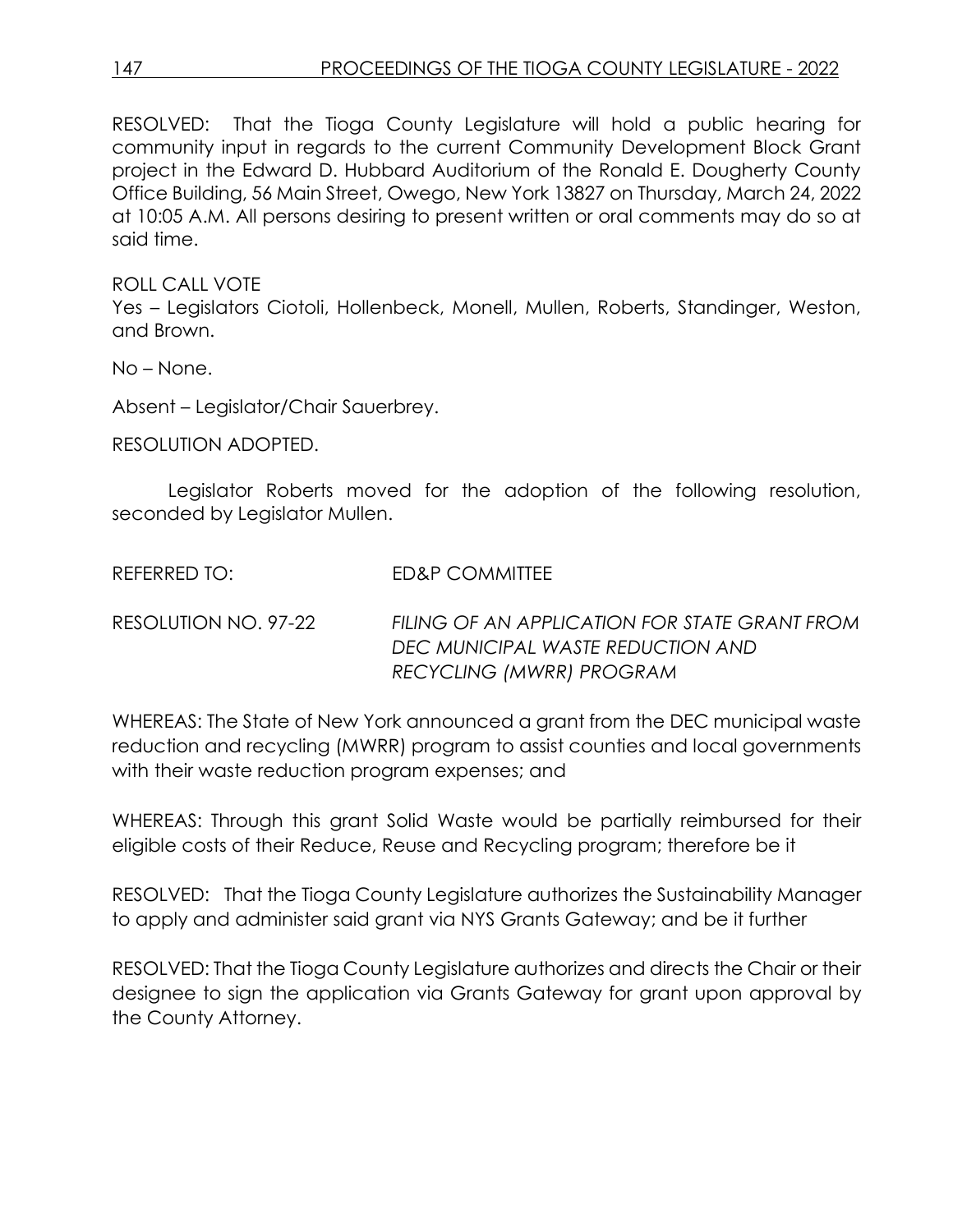Yes – Legislators Ciotoli, Hollenbeck, Monell, Mullen, Roberts, Standinger, Weston, and Brown.

No – None.

Absent – Legislator/Chair Sauerbrey.

RESOLUTION ADOPTED.

Legislator Ciotoli moved for the adoption of the following resolution, seconded by Legislator Monell.

| REFERRED TO:         | ADMINISTRATIVE SERVICES COMMITTEE                                                                              |
|----------------------|----------------------------------------------------------------------------------------------------------------|
| RESOLUTION NO. 98-22 | REQUESTING TIOGA COUNTY VETERANS' SERVICE<br>AGENCY BE ALLOWED TO PURSUE A GRANT KNOWN<br>AS NY CARES UP GRANT |

WHEREAS: The New York State Office of Mental Health's Suicide Prevention Center of New York is offering a two-year Veteran Serving Organization Grant that will award \$70,000 to be used to set-up and implement a model national program called the Expiration Term of Service - Sponsorship Program (ETS-SP); and

WHEREAS: This community-based program serves to assist Transitioning Service members and veterans (TSMs/Vs) as they shift from military to civilian life, by connecting them with a local volunteer peer sponsor. The program focuses on the first year of post-military life, a timeframe often referred to as the "deadly gap" due to the high rate of homelessness, criminal justice involvement, alcohol and substance use, unemployment, and suicide. ETS Sponsors are trained and certified to build relationships and resiliency; and

WHEREAS: The grant funding will be used to aid us in becoming an approved ETS-SP program that includes certification as Community Integration Coordinators. Applicants for this grant are encouraged to do so on a regional level; therefore, we have created the Southern Tier Finger Lakes Regional Collaborative that is currently comprised of the Veteran Service Agencies of Tioga (lead entity for grant), Cayuga, Chemung, Cortland, Schuyler and Tompkins Counties as well as, the Tioga County Department of Mental Hygiene, Tioga County Suicide Prevention Coalition and the Tioga ASAP Coalition; therefore be it

RESOLVED: That the Tioga County Legislature allow the Tioga County Veterans' Service Agency to pursue this grant application to establish and maintain an ETS-SP program within the Regional Collaborative as previously described.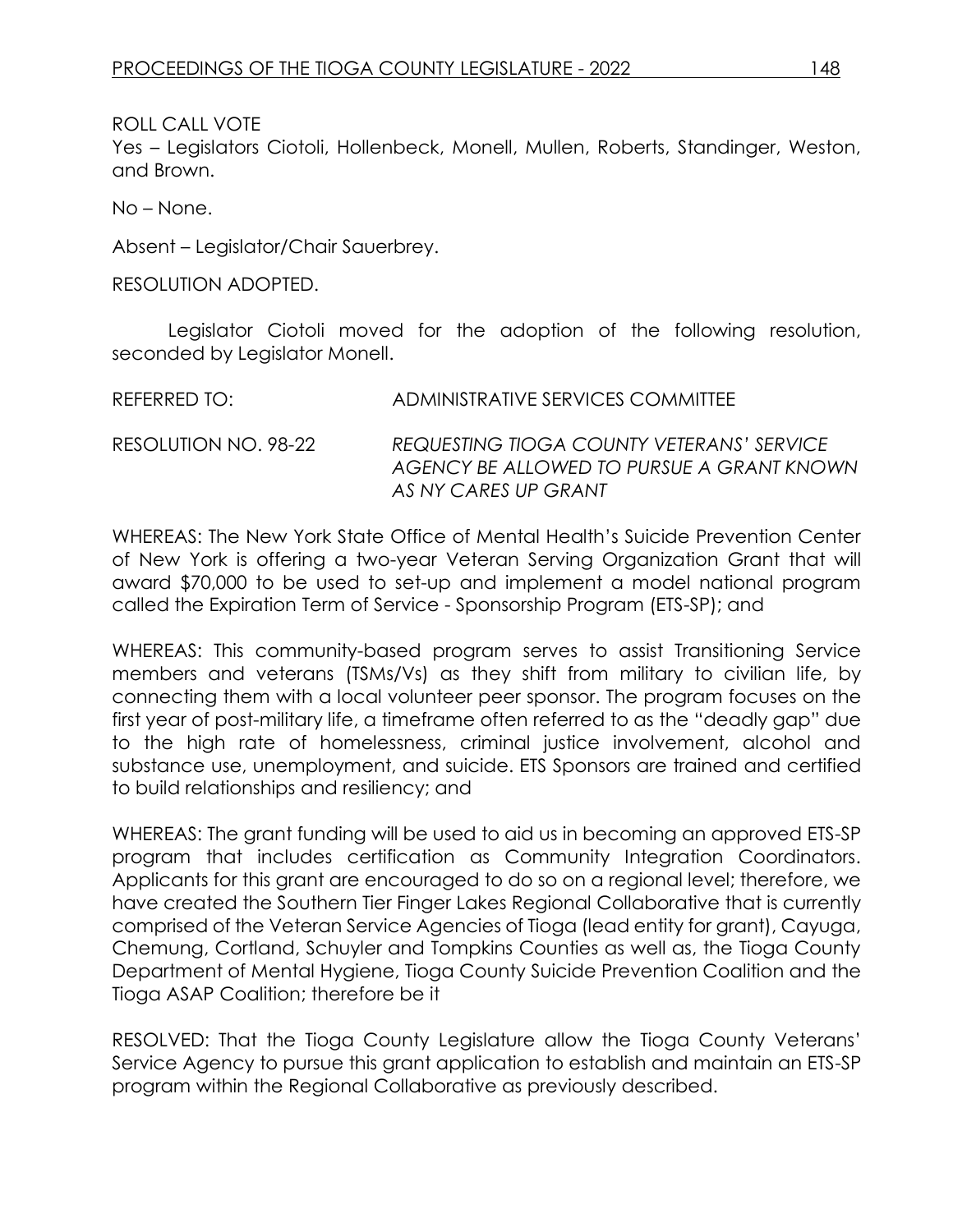Yes – Legislators Ciotoli, Hollenbeck, Monell, Mullen, Roberts, Standinger, Weston, and Brown.

No – None.

Absent – Legislator/Chair Sauerbrey.

RESOLUTION ADOPTED.

Legislator Standinger moved for the adoption of the following resolution, seconded by Legislator Mullen.

| REFERRED TO           | HEALTH & HUMAN SERVICES COMMITTEE                                 |
|-----------------------|-------------------------------------------------------------------|
| RESOLUTION NO. 99- 22 | AUTHORIZATION TO APPLY FOR GRANT<br>DEPARTMENT OF SOCIAL SERVICES |

WHEREAS: New York State has released a grant opportunity titled "Victims of Crime Act (VOCA) Victim and Witness Assistance Grant Program"; and

WHEREAS: The Tioga County Department of Social Services desires to pursue this grant opportunity to assist in the implementation of their recently developed Child Advocacy Center; and

WHEREAS: Although the amount of the grant funding is not yet determined, as it will be based upon the competitive award process, the Department of Social Services will be requesting approximately \$450,000 over 3 years; and

WHEREAS: While the grant does require 25% matching expenditures in years two and three, the Department of Social Services will seek all matching costs from community partners and in-kind expenditures; and

WHEREAS: The Tioga County Department of Social Services has partnered with A New Hope Center on this potential grant opportunity; and

WHEREAS: County Policy 47 requires Legislative approval for grant applications that will require the signature of the Chief Elected Official; therefore be it

RESOLVED: That the Tioga County Department of Social Services is authorized to submit an application for the "Victims of Crime Act (VOCA) Victim and Witness Assistance Grant Program" grant.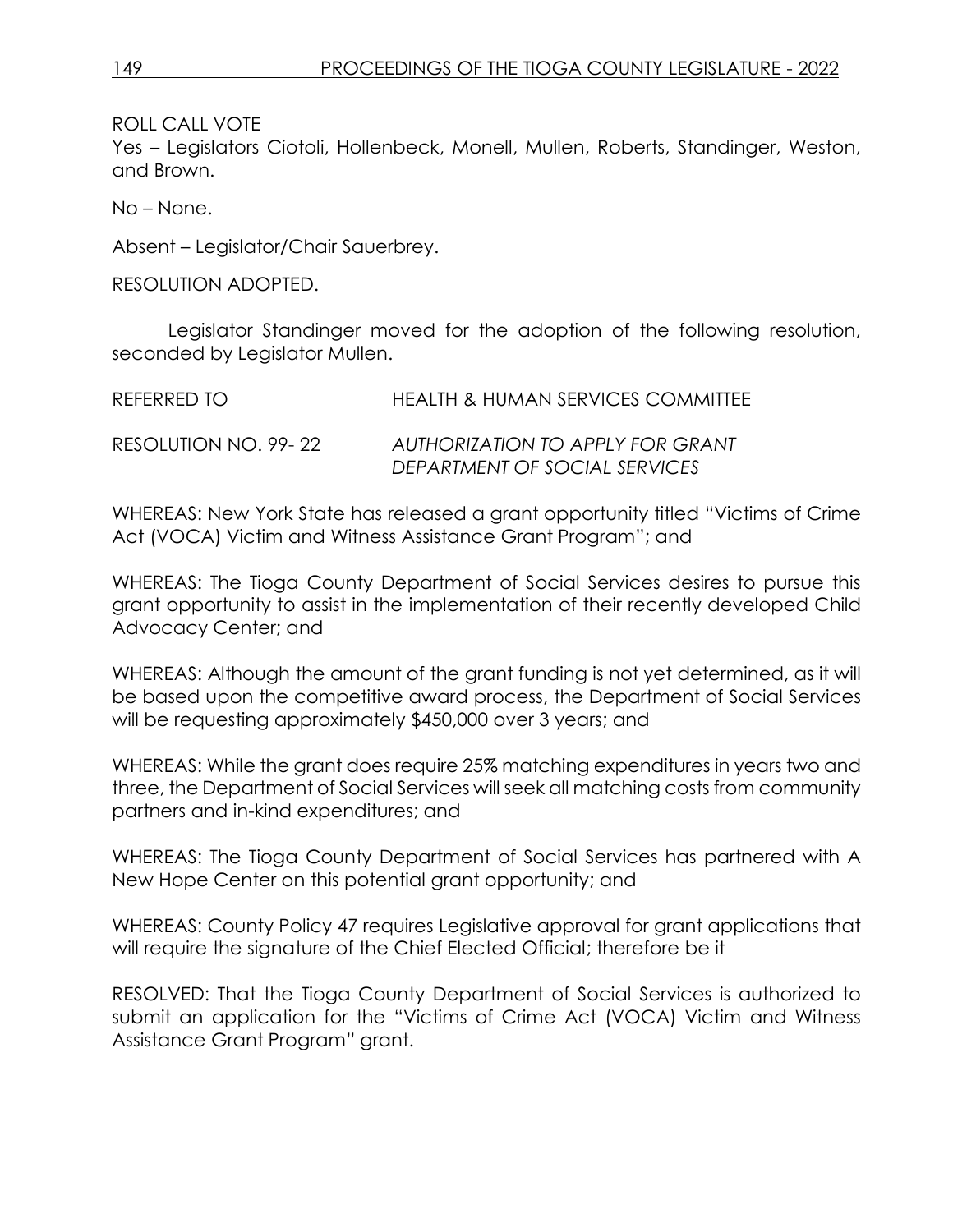Yes – Legislators Ciotoli, Hollenbeck, Monell, Mullen, Roberts, Standinger, Weston, and Brown.

No – None.

Absent – Legislator/Chair Sauerbrey.

RESOLUTION ADOPTED.

Legislator Monell moved for the adoption of the following resolution, seconded by Legislator Ciotoli.

| REFERRED TO:          | FINANCE/LEGAL COMMITTEE<br><b>LEGISLATIVE WORKSESSION</b>                                                                                            |
|-----------------------|------------------------------------------------------------------------------------------------------------------------------------------------------|
| RESOLUTION NO. 100-22 | AUTHORIZE APPROPRIATION OF YEAR FOUR<br>FUNDING FROM THE NYS OFFICE OF INDIGENT LEGAL<br>SERVICES FOR HURRELL-HARRING GRANT AND<br>AMEND 2022 BUDGET |

WHEREAS: By Resolution No. 257-18 adopted on November 13, 2018, Tioga County entered into a five-year agreement with the New York State Office of Indigent Legal Services for distribution of funds to provide representation to persons legally entitled to counsel but unable to hire an attorney; and

WHEREAS: By Resolution No. 49-22 the fourth year contract amendment was adopted and executed on February 15, 2022 for fiscal year April 2021 – March 2022; and

WHEREAS: The NYS Expense Report has a current balance remaining of \$619,149.17; and

WHEREAS: The 2022 budget and the 2021 carry forward (Resolution 283-21) allocated \$409,350.40 of the \$619,149.17 into the Hurrell-Harring Grant. The remaining \$209,798.77 needs to be allocated to equal the remaining balance of \$619,149.17; and

WHEREAS: The 2022 budget allocated \$359,979.36 in State Aid revenue of the \$619,149.17. The remaining \$259,169.81needs to be allocated to equal the remaining balance of \$619,149.17; and

WHEREAS: Appropriation of Funds requires Legislative approval; therefore be it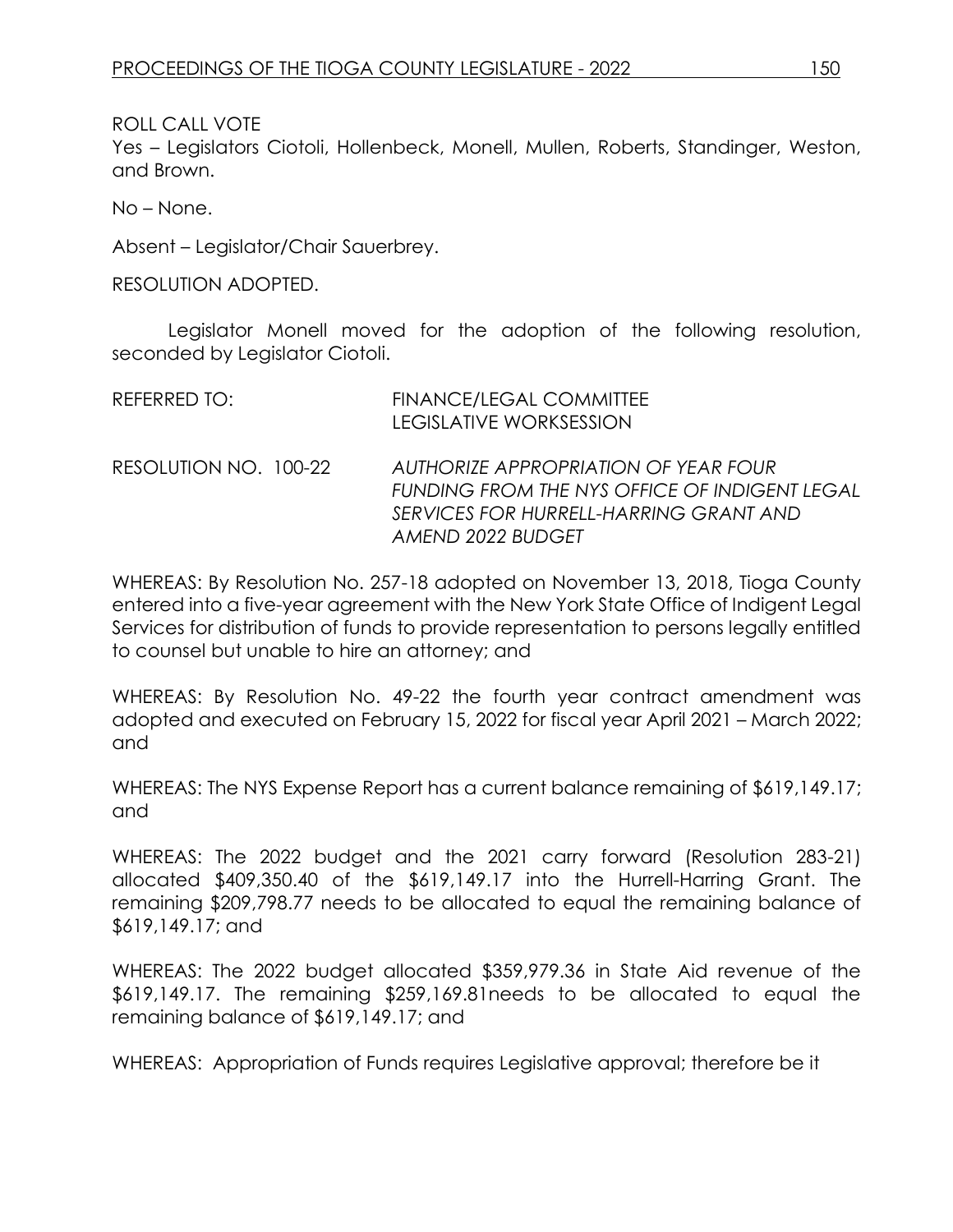RESOLVED: That the 2022 Budget be amended and brought into balance with the NYS Expense report in the Amount of \$619,149.17; and amended as follows:

Expense Account: A 1174 510010 Full Time Salary \$ - 29,817.36 A 1174 510020 Part Time Salary \$ 30,757.69 A 1174 520090 Info Tech  $$-5.108.09$ A 1174 520200 Office Equipment \$ 10,684.15 A 1174 540140 Contracted Services \$ 27,345.73 A 1174 540040 Books \$ 1,493.38 A 1174 540180 Dues \$ 2,500.00 A 1174 540280 Investigations \$ 71,312.23 A 1174 540320 Leased Services \$<br>A 1174 540390 Mileage \$ A 1174 540390 Mileage  $$3,483.68$ A 1174 540420 Supplies \$ 9,857.91 A 1174 540480 Postage \$ A 1174 540550 Rent \$ 11,500.00 A 1174 540620 Software Expenses \$ 10.633.94 A 1174 540733 Training/CLE \$ 6.264.00 A 1174 581088 Retirement \$ 14,634.78 A 1174 583088 Social Security \$ 16,262.04 A 1174 585588 Disability \$ 49.85 A 1174 584088 Workers Comp \$ 3,116.10 A 1174 586088 Health Ins/HRA \$ 24,795.40 A 1174 588988 EAP \$ 33.34

Revenue Account: A1174 430260 State Aid Indigent \$ 259,169.81

And be it further

RESOLVED: Available funds on 12/31 will be carried forward into the New Year.

### ROLL CALL VOTE

Yes – Legislators Ciotoli, Hollenbeck, Monell, Mullen, Roberts, Standinger, Weston, and Brown.

No – None.

Absent – Legislator/Chair Sauerbrey.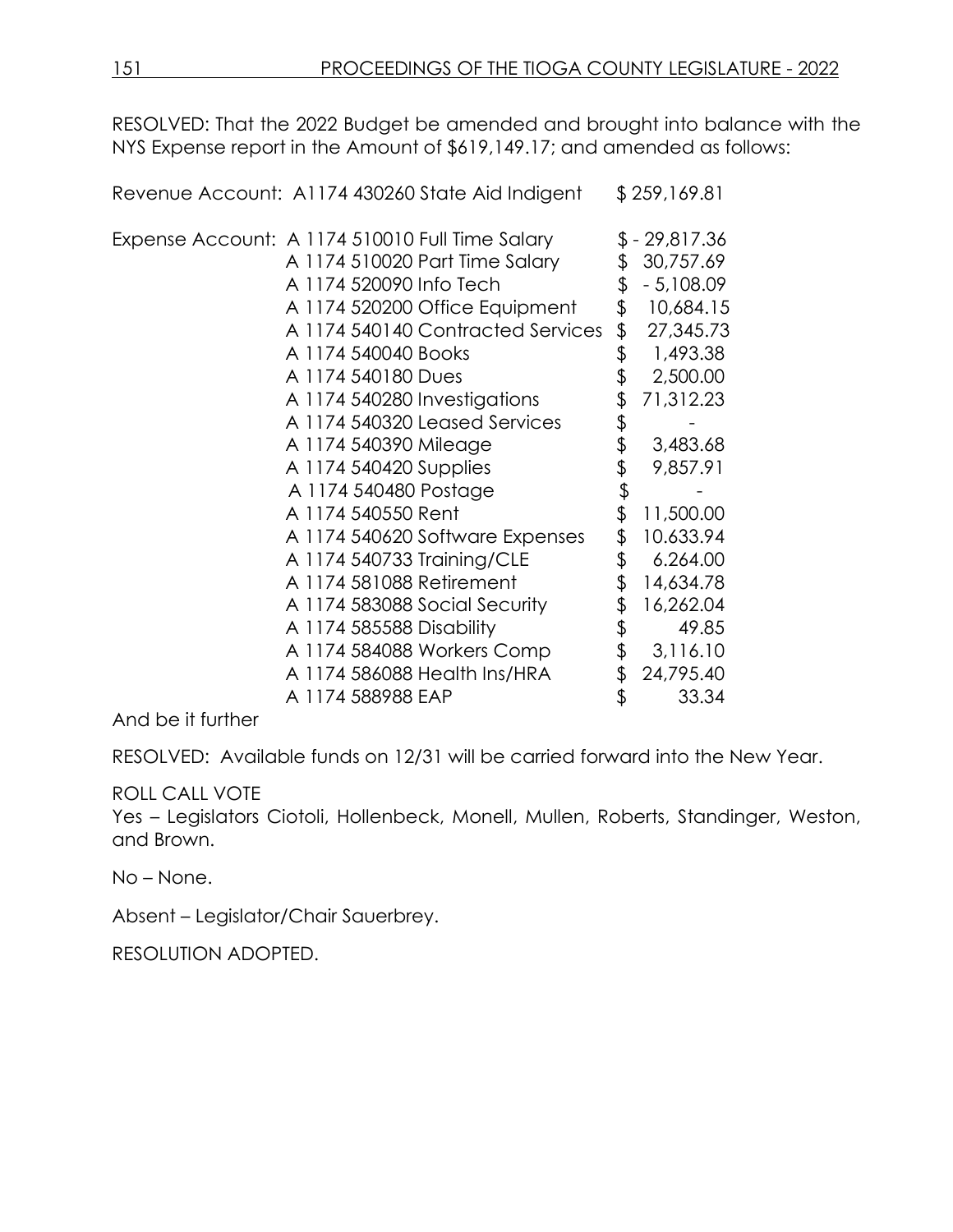Legislator Mullen moved for the adoption of the following resolution, seconded by Legislator Roberts.

| REFERRED TO:          | <b>PUBLIC WORKS COMMITTEE</b><br>FINANCE/LEGAL COMMITTEE |
|-----------------------|----------------------------------------------------------|
| RESOLUTION NO. 101-22 | AMEND BUDGET AND TRANSFER FUNDS<br>PUBLIC WORKS          |

WHEREAS: The Commissioner of Public Works has budgeted funds for Talcott Street Bridge repairs; and

WHEREAS: Bids were received for the subject bridge repairs and the budgeted amount of the repairs are insufficient; and

WHEREAS: Budget Amendments and Interfund Transfers require Legislative approval; therefore be it

RESOLVED: That the following Interfund Transfer be approved:

| From- H5110.450310 | Interfund Transfers | \$155,000 |
|--------------------|---------------------|-----------|
| To-D9950.590715    | Transfer to Capital | \$155,000 |

And be it further

| RESOLVED: That the following Budget Amendments be approved: |                                                     |                        |
|-------------------------------------------------------------|-----------------------------------------------------|------------------------|
| Decrease: D5110.540050                                      | <b>Bridge Projects</b>                              | \$155,000              |
| Increase: D9950.590715                                      | <b>Transfer to Capital</b>                          | \$155,000              |
| Increase: H5110-450310<br>Increase: H5110.540004.H2101      | Interfund Transfers<br><b>Talcott Street Bridge</b> | \$155,000<br>\$155,000 |

ROLL CALL VOTE

Yes – Legislators Ciotoli, Hollenbeck, Monell, Mullen, Roberts, Standinger, Weston, and Brown.

No – None.

Absent – Legislator/Chair Sauerbrey.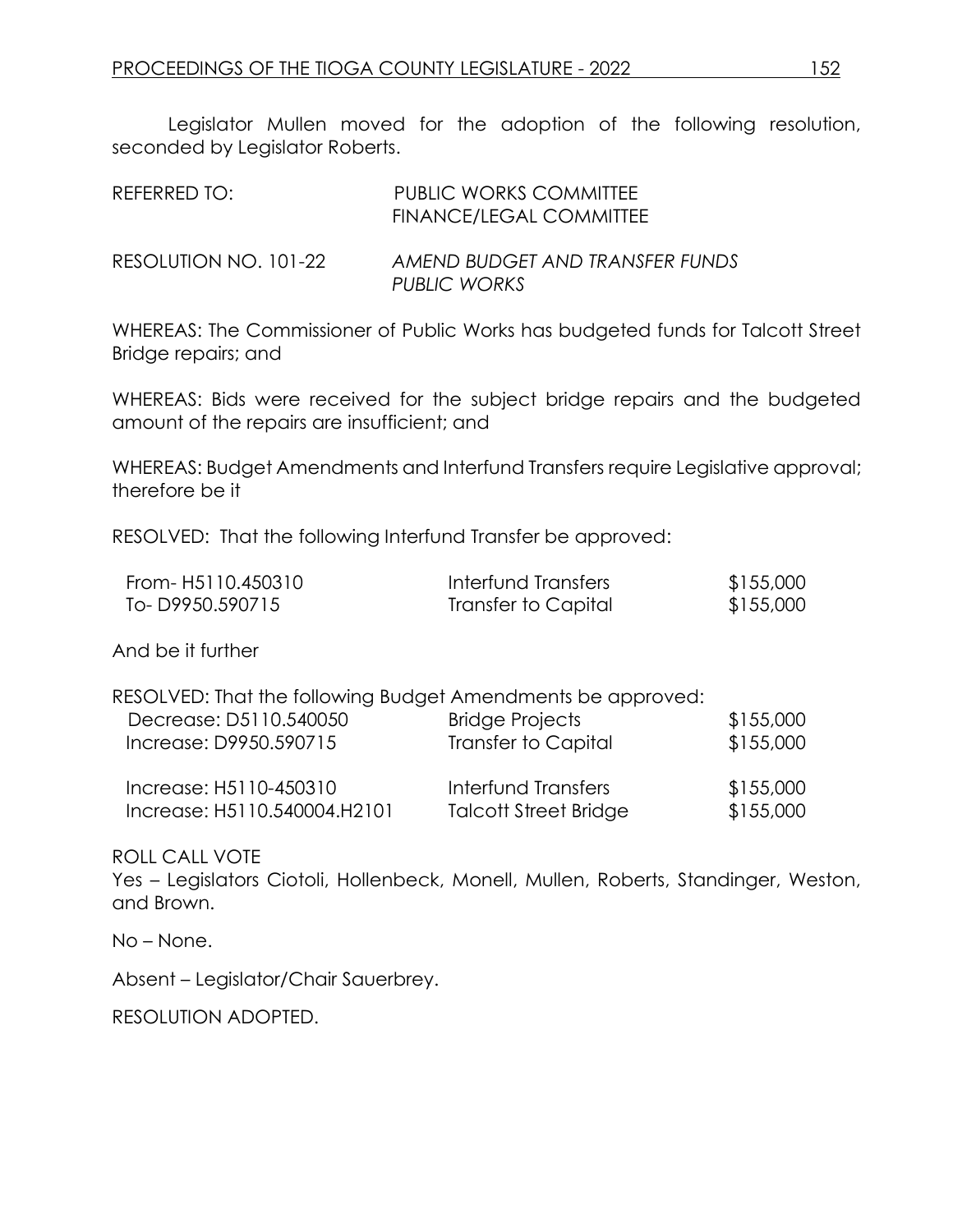Legislator Monell moved for the adoption of the following resolution, seconded by Legislator Standinger.

REFERRED TO: FINANCE/LEGAL COMMITTEE

RESOLUTION NO. 102-22 *RESOLUTION APPORTIONING FORFEITURE OF CRIME PROCEEDS FOR DRUG ENFORCEMENT ACTIVITIES* 

WHEREAS: Resolution 239-20 established a system for the disposal of property, the order of priority of disbursements and the restrictions on the use of both preconviction and post-conviction forfeitures of crime proceeds; and

WHEREAS: Amounts received in general fund of County restricted for Law enforcement purposes should be used for Law enforcement purposes by the District Attorney in the year received. If not used, the unexpended balance shall be transferred to Criminal Proceed Forfeiture Reserve Fund (Account A388901/A388905). The amounts in these accounts must be used in the next succeeding fiscal year for Law enforcement purposes by the District Attorney; and

WHEREAS: There are two Crime Proceeds reserve accounts that have balances that need to be allocated into the District Attorney's budget. Crime Proceeds Restricted (A388901) \$680.57 and Crime Proceeds Unrestricted (A388905) \$18,095.19; and

WHEREAS: Appropriation of funds and budget modifications requires Legislative approval; therefore be it

RESOLVED: That funding be appropriated as follows:

|     | <b>FROM: A388901</b>         | Forfeiture of Crime Proceeds                           | \$18,095.19             |
|-----|------------------------------|--------------------------------------------------------|-------------------------|
|     | A388905                      | Forfeiture of Crime Proceeds Restricted \$             | 680.57                  |
| TO: | A1165 540335<br>A1165 540336 | Asset Forfeiture Expense<br>Asset Forf. Exp Restricted | \$18,095.19<br>\$680.57 |

ROLL CALL VOTE

Yes – Legislators Ciotoli, Hollenbeck, Monell, Mullen, Roberts, Standinger, Weston, and Brown.

No – None.

Absent – Legislator/Chair Sauerbrey.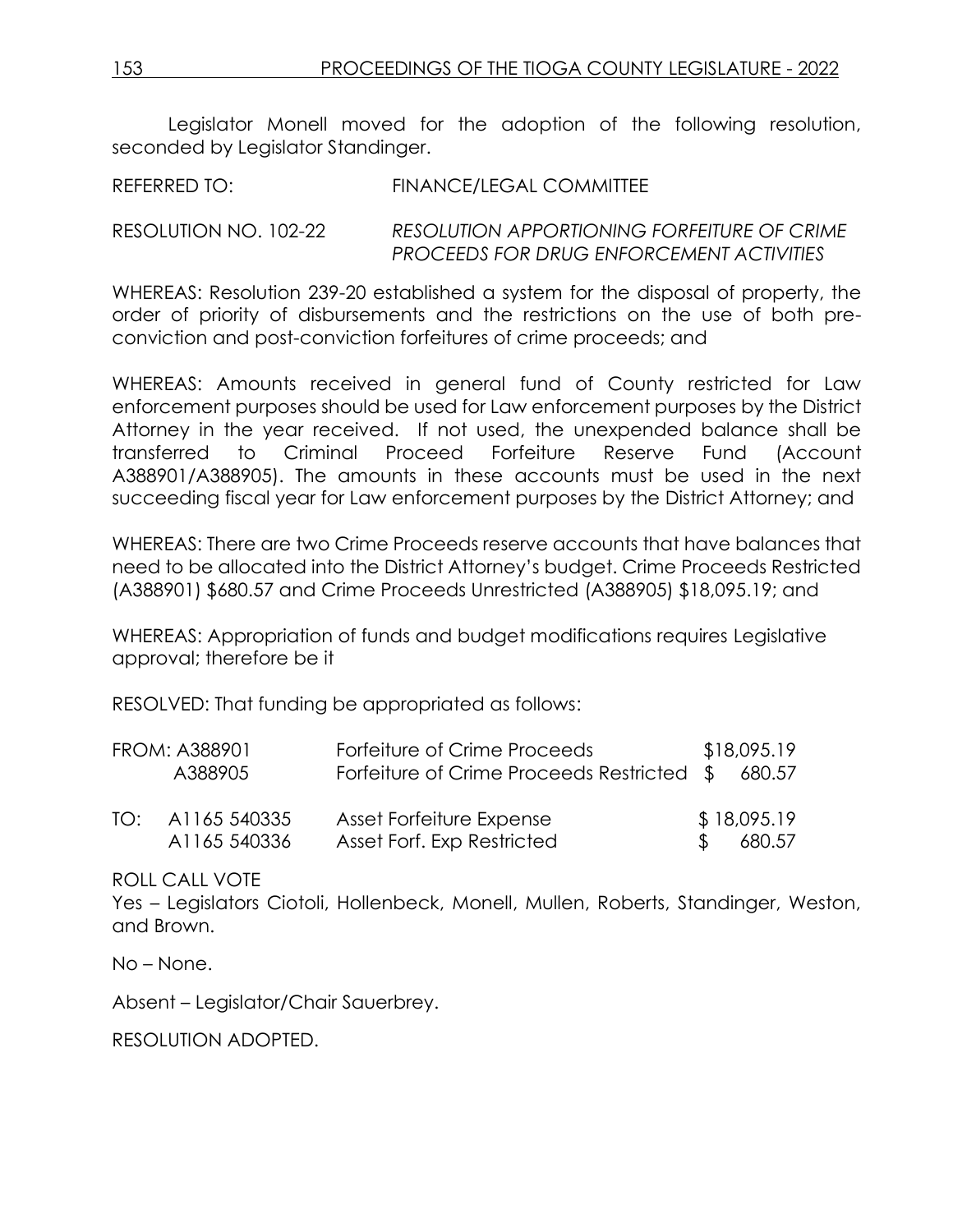Legislator Standinger moved for the adoption of the following resolution, seconded by Legislator Mullen.

| REFERRED TO:          | <b>HEALTH &amp; HUMAN SERVICES COMMITTEE</b><br><b>FINANCE/LEGAL COMMITTEE</b> |
|-----------------------|--------------------------------------------------------------------------------|
| RESOLUTION NO. 103-22 | APPROPRIATION OF FUNDS AND<br>AMEND 2022 BUDGET                                |
|                       | SOCIAL SERVICES                                                                |

WHEREAS: Tioga County Department of Social Services has received a Pandemic Emergency Assistance Fund (PEAF) allocation to provide financial assistance for the cost of diapers for children under the age of three, to provide food assistance to multi-generational households with older family members, and to provide financial assistance to victims of domestic violence and their families in paying reasonable costs associated with relocation; and

WHEREAS: Appropriation of funds and budget modification requires legislative approval; therefore be it

RESOLVED: That funding be appropriated as follows:

| From: A6109.446090 Federal Aid: Family Assistance | \$145,580 |
|---------------------------------------------------|-----------|
|                                                   |           |

To: A6109.540487 Family Assistance Program Expense \$145,580

#### ROLL CALL VOTE

Yes – Legislators Ciotoli, Hollenbeck, Monell, Mullen, Roberts, Standinger, Weston, and Brown.

No – None.

Absent – Legislator/Chair Sauerbrey.

#### RESOLUTION ADOPTED.

Legislator Mullen moved for the adoption of the following resolution, seconded by Legislator Monell.

| REFERRED TO:          | <b>PUBLIC SAFETY COMMITTEE</b><br>PERSONNEL COMMITTEE                                                               |
|-----------------------|---------------------------------------------------------------------------------------------------------------------|
| RESOLUTION NO. 104-22 | AUTHORIZE SALARY ABOVE CSEA BASE FOR<br><b>PROBATION OFFICER 1 (MICHELLE DUNHAM)</b><br><b>PROBATION DEPARTMENT</b> |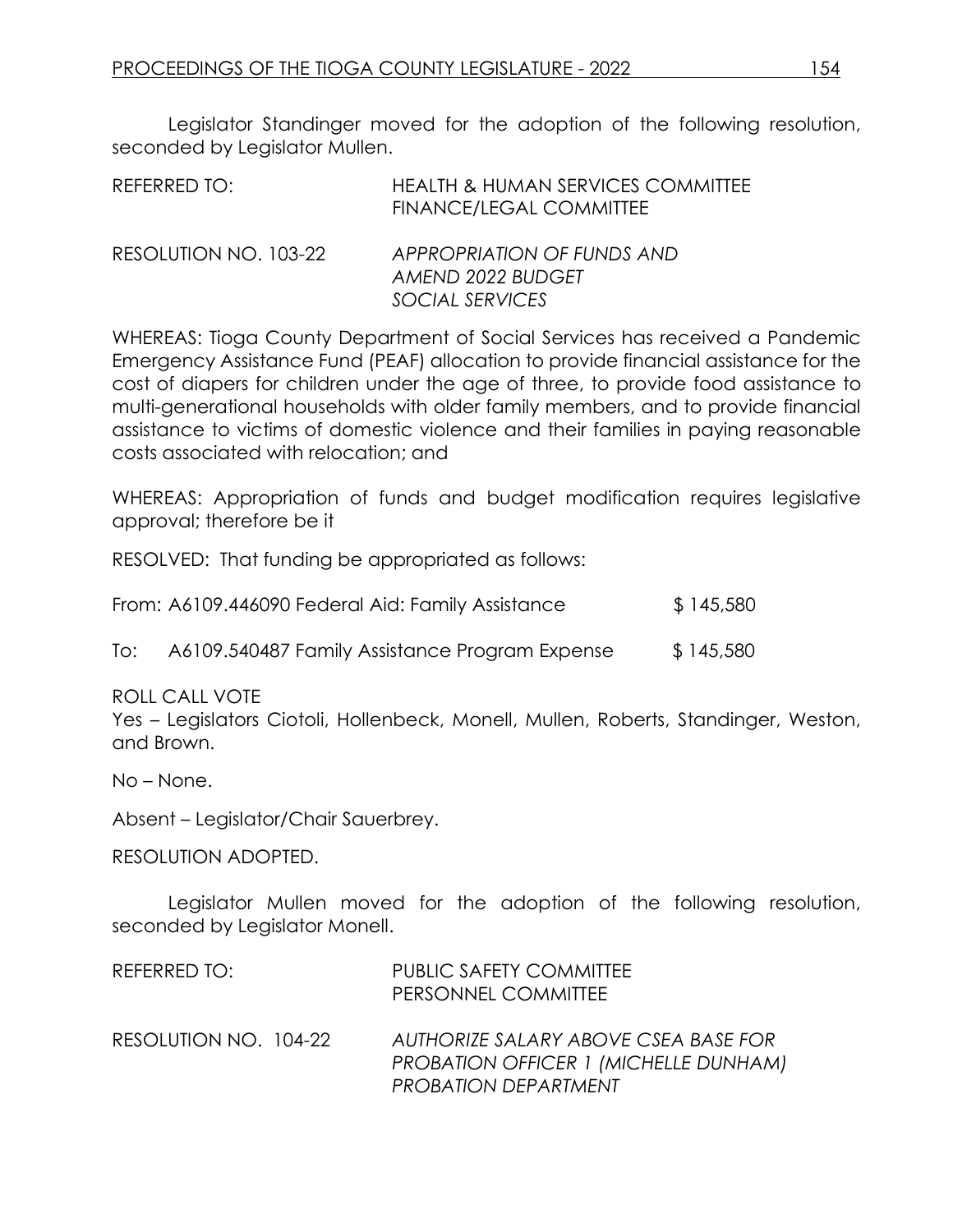WHEREAS: Legislative approval is required to hire above the established CSEA salary base; and

WHEREAS: The Probation Director has identified a candidate to fill the Probation Officer 1 (CSEA SG XI, \$46,132 – 47,132) vacancy who is currently employed with Tioga County and who has over 13 years of prior relevant work experience; therefore be it

RESOLVED: That Michelle Dunham is hereby provisionally appointed to the title of Probation Officer 1 at \$47,132 / year (increment stage 2) effective retroactive to March 14, 2022, pending successful completion of civil service examination requirements; and be it further

RESOLVED: That on Ms. Dunham's anniversary date, she will be eligible for her seventh year increment in April 2024.

ROLL CALL VOTE

Yes – Legislators Ciotoli, Hollenbeck, Monell, Mullen, Roberts, Standinger, Weston, and Brown.

No – None.

Absent – Legislator/Chair Sauerbrey.

RESOLUTION ADOPTED.

Legislator Mullen moved for the adoption of the following resolution, seconded by Legislator Monell.

| REFERRED TO:           | <b>PUBLIC SAFETY COMMITTEE</b><br>PERSONNEL COMMITTEE                                                             |
|------------------------|-------------------------------------------------------------------------------------------------------------------|
| RESOLUTION NO. 105 -22 | AUTHORIZE SALARY ABOVE CSEA BASE<br><b>FOR PROBATION OFFICER 1 (MICHAEL FRANZ)</b><br><b>PROBATION DEPARTMENT</b> |

WHEREAS: Legislative approval is required to hire above the established CSEA salary base; and

WHEREAS: The Probation Director has identified a candidate to fill the Probation Officer 1 (CSEA SG XI, \$46,132 – 47,132) vacancy who has 3 years of prior relevant work experience; therefore be it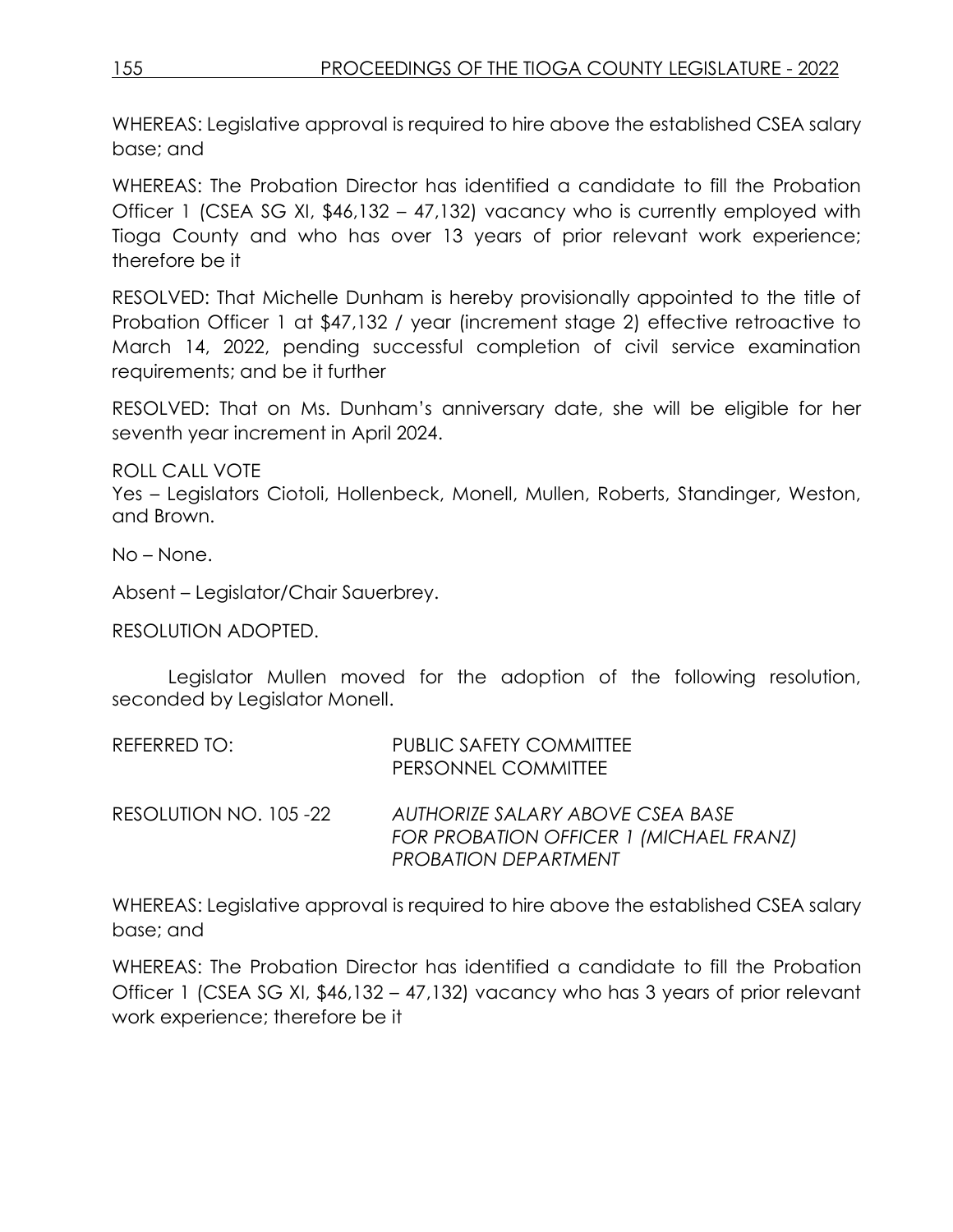RESOLVED: That Michael Franz is hereby appointed to the title of Probation Officer 1 at \$47,132 / year (increment stage 2) effective retroactive to March 14, 2022; and be it further

RESOLVED: That Mr. Franz will be eligible for an increment upon completion of his seventh year of service.

ROLL CALL VOTE Yes – Legislators Ciotoli, Hollenbeck, Monell, Mullen, Roberts, Standinger, Weston, and Brown.

No – None.

Absent – Legislator/Chair Sauerbrey.

RESOLUTION ADOPTED.

Legislator Ciotoli moved for the adoption of the following resolution, seconded by Legislator Monell.

| REFERRED TO:          | ADMINISTRATIVE SERVICES COMMITTEE<br>PERSONNEL COMMITTEE  |
|-----------------------|-----------------------------------------------------------|
| RESOLUTION NO. 106-22 | APPOINTMENT OF REPUBLICAN<br><b>ELECTION COMMISSIONER</b> |

WHEREAS: Legislative approval is required for any appointment to a management/confidential position within Tioga County; and

WHEREAS: Due to retirement, the Republican Election Commissioner for the Republican Party became vacant as of February 26, 2022; and

*BOARD OF ELECTIONS*

WHEREAS: The Chairman of the Republican Party has submitted their recommendation to the Clerk of the Legislature; therefore be it

RESOLVED: That Vera Lin Layman be and hereby is appointed Election Commissioner for the Republican Party retroactive effective February 28, 2022 through December 31, 2022, at the annual M/C salary of \$49,749.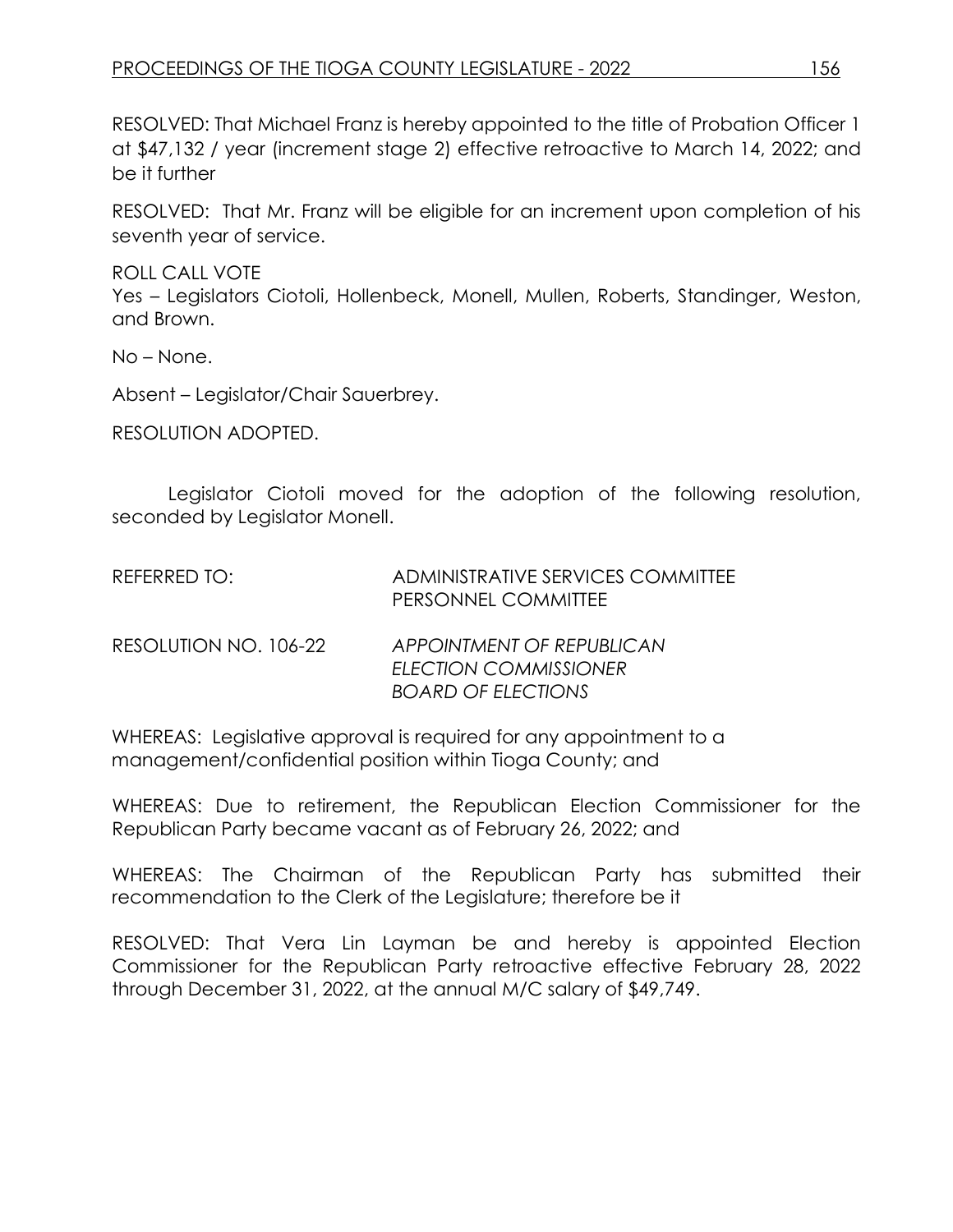Yes – Legislators Ciotoli, Hollenbeck, Monell, Mullen, Roberts, Standinger, Weston, and Brown.

No – None.

Absent – Legislator/Chair Sauerbrey.

RESOLUTION ADOPTED.

Legislator Weston moved for the adoption of the following resolution, seconded by Legislator Standinger.

| REFERRED TO:          | <b>PUBLIC WORKS COMMITTEE</b><br>PERSONNEL COMMITTEE                                         |
|-----------------------|----------------------------------------------------------------------------------------------|
| RESOLUTION NO. 107-22 | CREATE AND FILL TWO (2) HIGHWAY WORKER<br><i>(SEASONAL) POSITIONS</i><br><b>PUBLIC WORKS</b> |

WHEREAS: There will be a need for the Highway Department to employ two (2) Highway Workers (Seasonal) for 2022; and

WHEREAS: The Commissioner of Public Works has budgeted money to cover expenditures of such employment; therefore be it

RESOLVED: That the Commissioner of Public Works is hereby authorized to create and fill two (2) temporary full-time Highway Worker (Seasonal) positions effective April 1, 2022 through October 7, 2022 at an hourly rate of \$13.20 (minimum wage), however no more than 800 hours may be worked by each worker April 1, 2022 – October 7, 2022.

ROLL CALL VOTE

Yes – Legislators Ciotoli, Hollenbeck, Monell, Mullen, Roberts, Standinger, Weston, and Brown.

No – None.

Absent – Legislator/Chair Sauerbrey.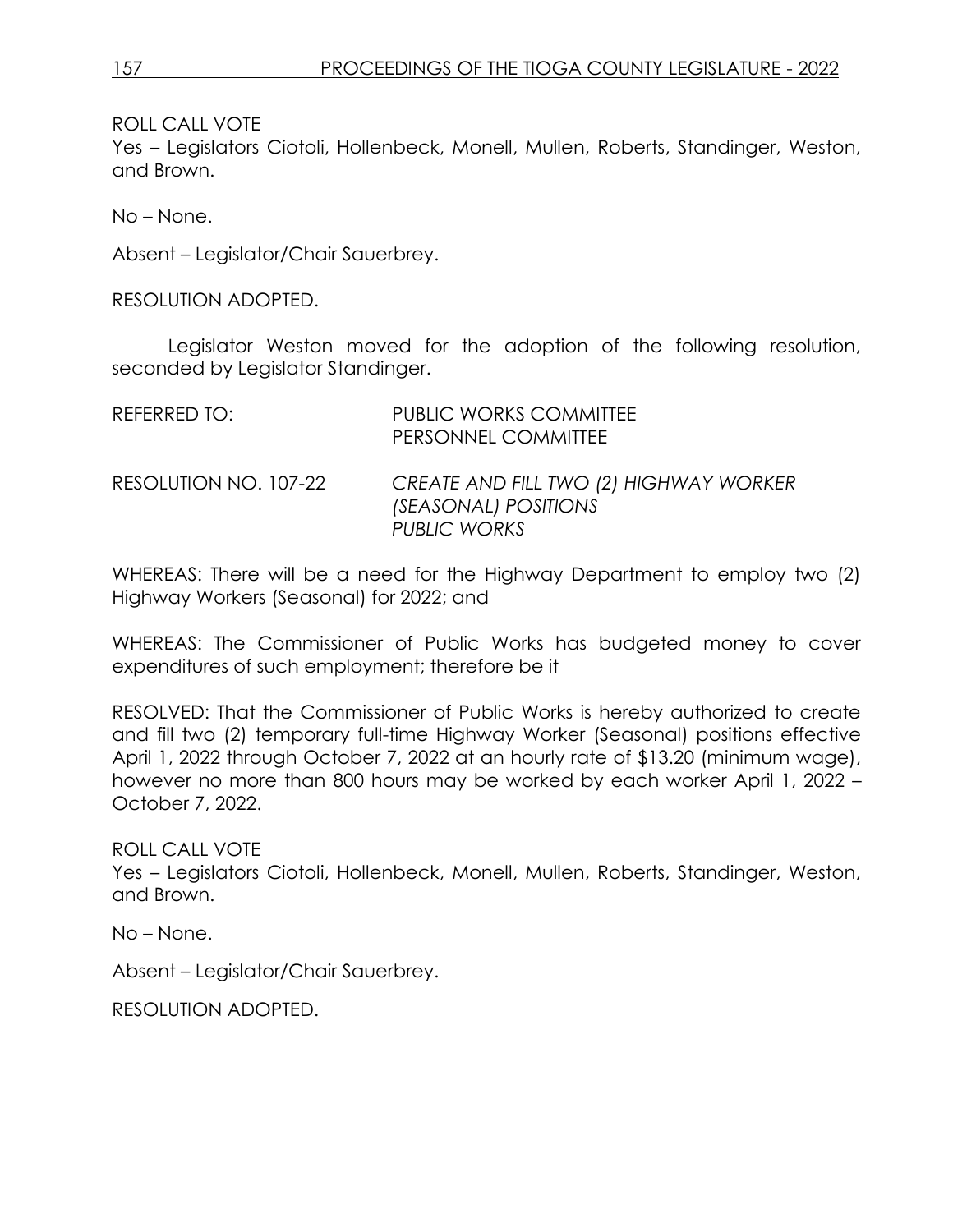Legislator Monell moved for the adoption of the following resolution, seconded by Legislator Mullen.

REFERRED TO: PERSONNEL COMMITTEE

RESOLUTION NO. 108-22 *CONTRACT FOR CONSULTANT SERVICES*

WHEREAS: Legislative approval is required to contract for professional services; and

WHEREAS: The Personnel Officer position will become vacant on March 18, 2022 due to a planned retirement, and a replacement has not yet been hired; and

WHEREAS: There is a need to contract with the recently retired Personnel Officer for continuity of operations and training of the successor; therefore be it

RESOLVED: That the County Legislature authorizes a contract with Bethany O'Rourke for consulting services at the rate of \$150.00 per hour from March 21, 2022 through May 27, 2022; and be it further

RESOLVED: That Ms. O'Rourke shall determine her hours each week, but is not expected to work more than 15 hours per week; and be it further

RESOLVED: That the end date of this arrangement may be earlier than May 27, 2022 upon agreement by both parties.

ROLL CALL VOTE Yes – Legislators Ciotoli, Hollenbeck, Monell, Mullen, Roberts, Standinger, Weston, and Brown.

No – None.

Absent – Legislator/Chair Sauerbrey.

RESOLUTION ADOPTED.

Legislator Monell moved for the adoption of the following resolution, seconded by Legislator Mullen.

| REFERRED TO:          | <b>LEGISLATIVE WORKSESSION</b><br><b>FINANCE/LEGAL COMMITTEE</b>                                                                     |
|-----------------------|--------------------------------------------------------------------------------------------------------------------------------------|
| RESOLUTION NO. 109-22 | AMEND EMPLOYEE HANDBOOK: SECTION X:<br><b>BUILDING AND VEHICLE PROCEDURES – SUBSECTION</b><br>C. ASSIGNMENT & USE OF COUNTY VEHICLES |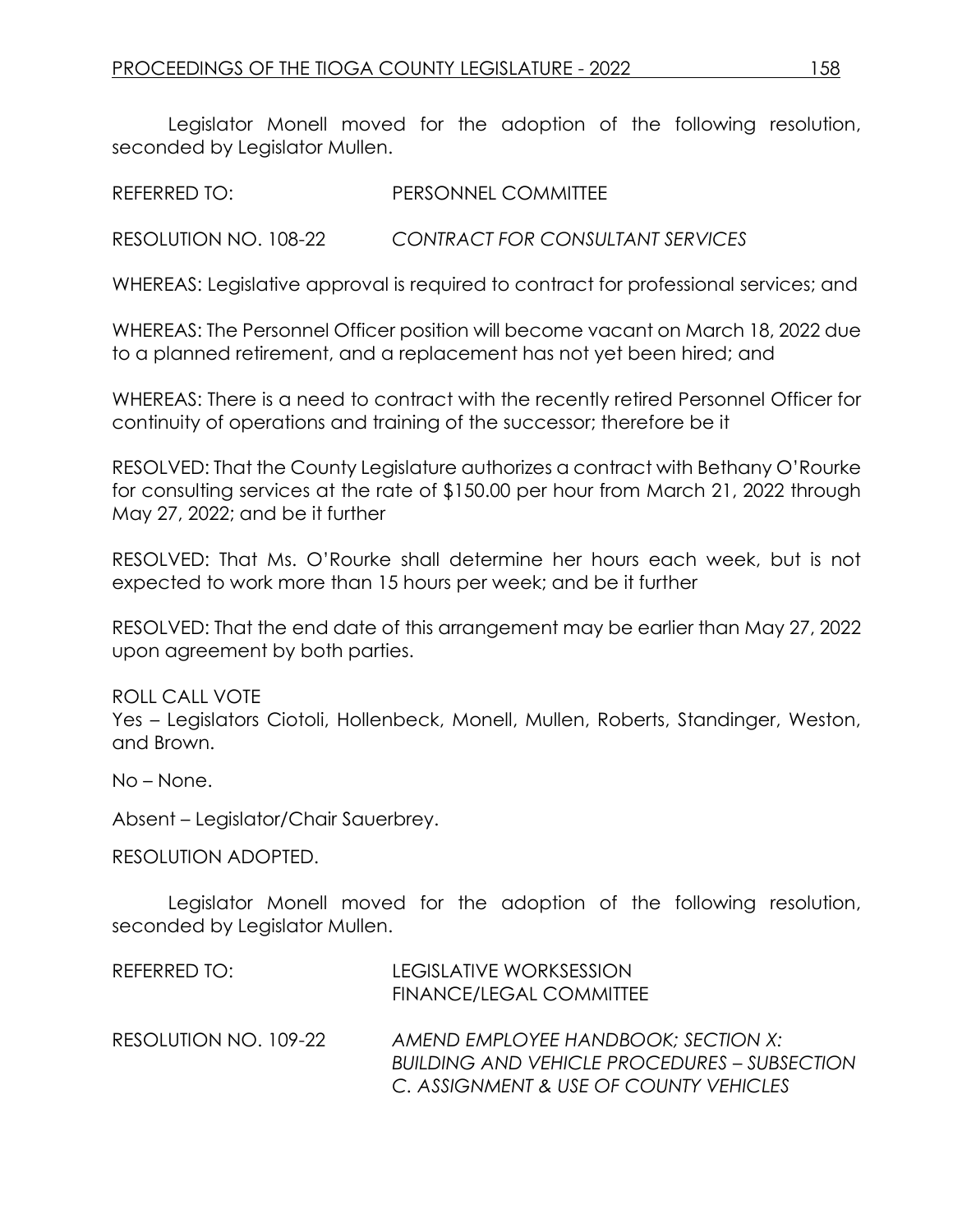WHEREAS: During the revamping of the required driver safety training by the County Safety Officer, it has been determined it is in the best interest of the County to replace the full-day driver safety training course with a driver safety training course identified by the County Safety Officer effective April 1, 2022; and

WHEREAS: The change in driver safety training warrants revisions in several areas of the Building and Vehicle Procedures policy; therefore be it

RESOLVED: That Section IV: APPROVED DRIVER LIST, paragraphs B, C, D, and E be revised to read as follows:

B. All employees who operate a County vehicle and/or personal vehicle for County business and who are on an approved driver list shall be required to certify by attending the County's driver training course. The driver training course shall be identified by the County Safety Officer with the approval of the Finance, Legal, and Safety Legislative Standing Committee. The employee must initially complete the course within 60 days of having been approved as a County driver. There will be a recertification date every three years. All drivers must thereafter recertify by the recertification date. The first recertification date shall be June 1, 2022 and occur every three years thereafter.

C. The County Safety Officer shall monitor the driver's license status of each person on the Approved Driver List through the New York State Department of Motor Vehicles License Event Notification System (LENS). In the event the driving privileges of an individual on the list is suspended or revoked, the County Safety Officer shall immediately notify the individual and Department Head, and that individual shall be removed immediately from the Approved Driver List. In NO EVENT shall said individual operate a County vehicle or personal vehicle for County business until driving privileges are restored and verified through the LENS system.

D. All employees and Legislators who receive reimbursement for using their personal vehicle for County business shall be required to complete the Tioga County Driver Safety Training within 60 days of assuming their duties and must retake the course on the same schedule as referenced in Section (B) above.

E. Employees who have been involved in an accident where they were at fault may be required to recertify or take other training as directed by their supervisor or Department Head with the advice of the County Safety Officer.

### And be it further

RESOLVED: That Section V: POLICY, paragraphs F.1. and G.2. be revised to read as follows:

F.1. The first two letters preceding the serial number will identify County departments (e.g., PW: Public Works; SH: Sheriff's Office; MH: Mental Hygiene; PH: Public Health; FC: Fire Coordinator; PR: Probation; SS: Social Services; TR: Treasurer; EPD and EPA: Economic Development & Planning).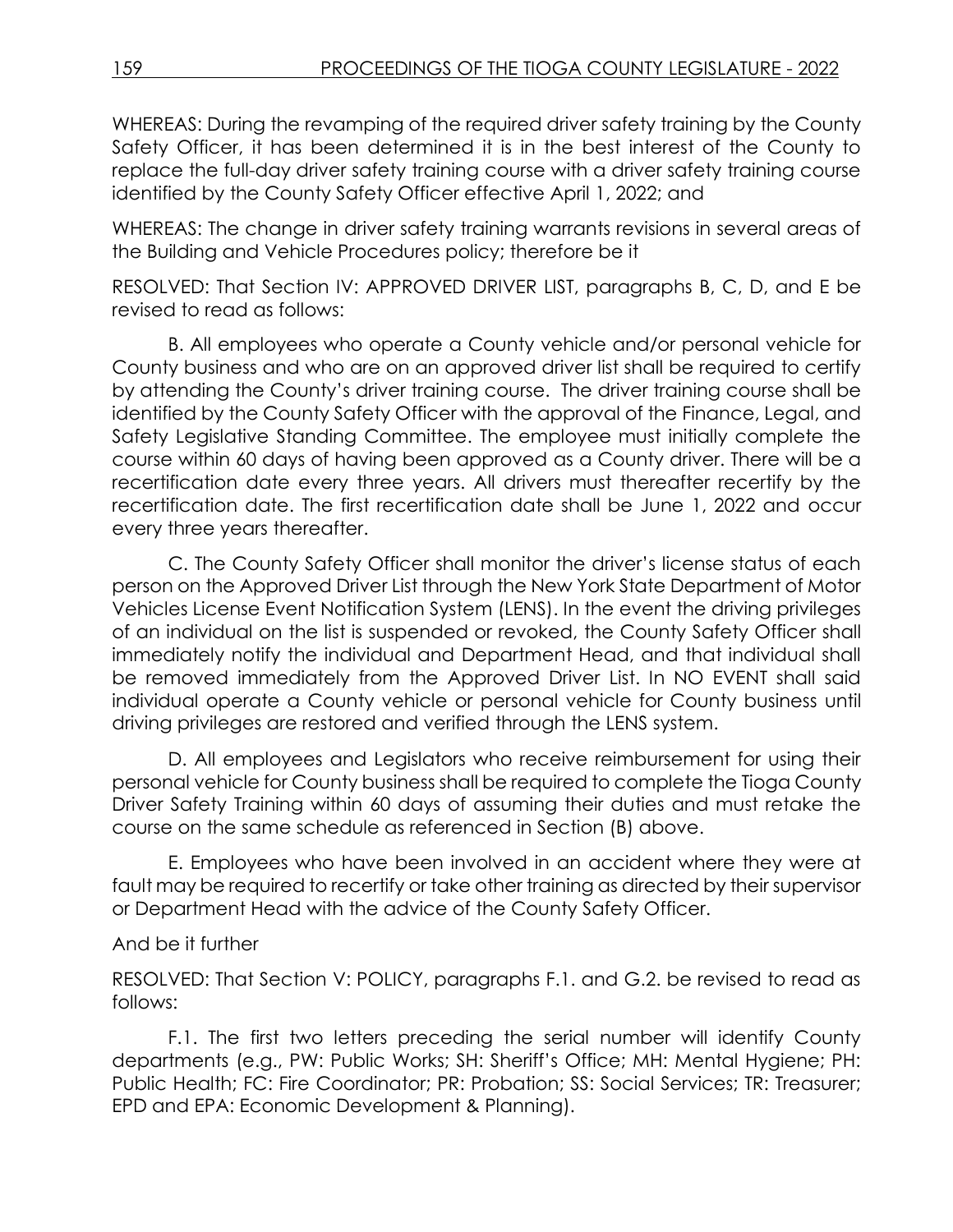G.2. Vehicles are assigned to the following individuals:

- a. Commissioner of Public Works
- b. Deputy Commissioner of Public Works
- c. Commissioner of Social Services
- d. Director of Public Health
- e. Sheriff
- f. Undersheriff

And be it further

RESOLVED: That Section VI. RESTRICTIONS ON USE OF VEHICLES, paragraphs A.5. and A.6. be revised to read as follows:

5. Stopping while in transit to purchase items for personal and/or family use that are not required for the purpose of the trip. (Except for "de Minimis" use of vehicles [e.g., stopping for lunch or dinner on the way home]).

6. Transporting family members or any other non-County employee while the employee is on/or off-duty. The exception, when on duty, is the transportation of DSS clients who have an open case with Services.

And be it further

RESOLVED: That Section VIII. MAINTENANCE, paragraph H be deleted in its entirety.

And be it further

RESOLVED: That Section IX. ACCIDENT REPORTING, paragraphs A and B be revised to read as follows:

- A. Law enforcement must be notified for all accidents involving County vehicles, regardless of severity or fault, except minor accidents only involving Public Works vehicles with damages of less than \$1,000, which occurred entirely on County property. When reporting an accident, obtain the name of the investigating officer, agency, and the report number.
- B. Employees are also to report the nature and extent of all vehicle accidents, acts of vandalism, burglary, and or theft to their direct supervisor and Department Head immediately. Such information shall also be reported to the County Law Department and County mechanic as shall all vehicle accidents involving Department Heads and elected officials. An Incident Report, which can be obtained on the Tioga County Intranet under County Attorney forms, must be filed with the Tioga County Attorney's Office as soon as possible, but no later than the close of the next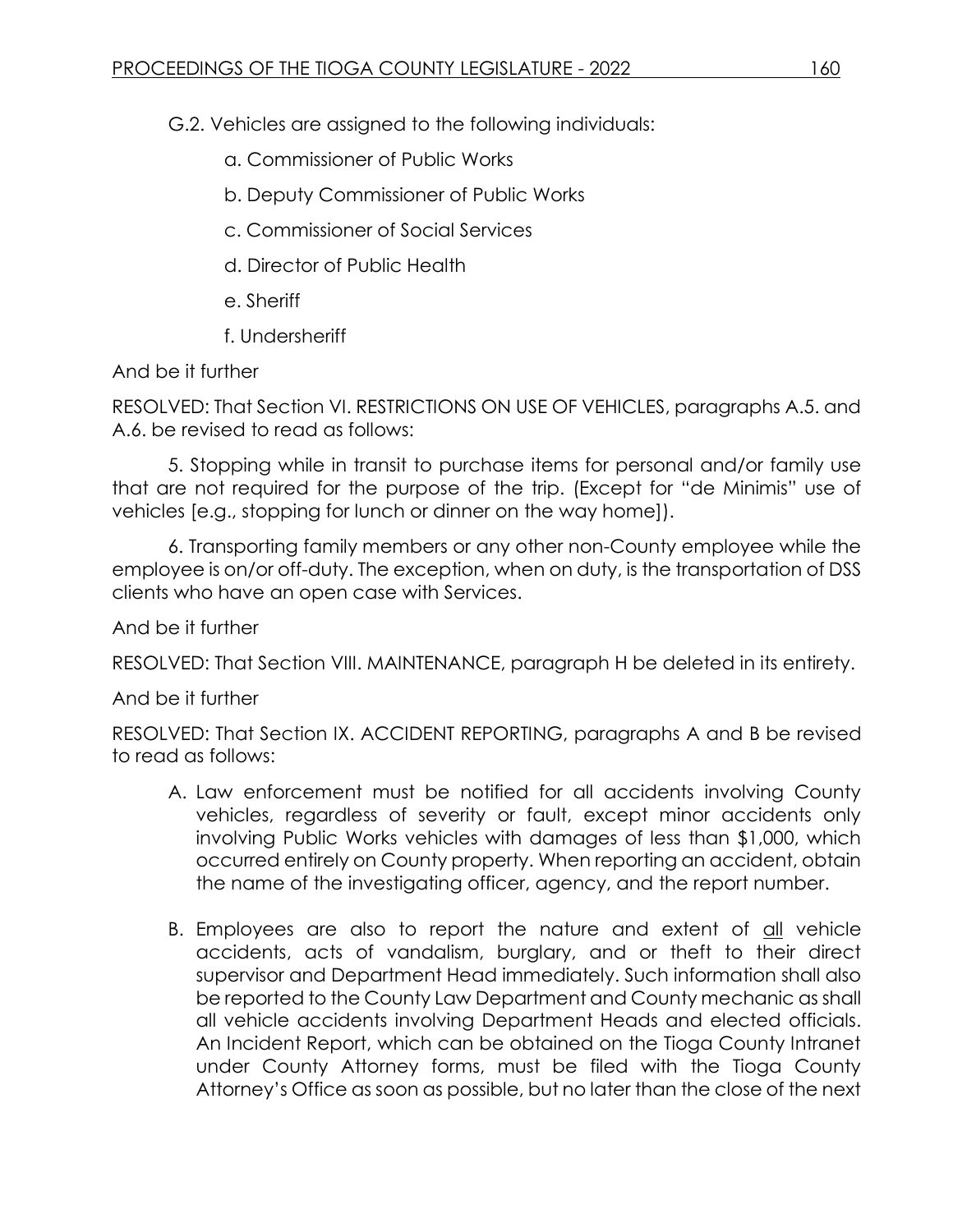business day. All invoices must be sent to the County Law Department as soon as they are received for review.

And be it further

RESOLVED: That Section X. GENERAL INFORMATION, paragraph B. be revised to read as follows:

B. Operation of vehicles while under the influence of drugs or alcohol, or consumption of alcohol and/or drugs when in County vehicles, is strictly prohibited. Smoking, vaping and/or marihuana usage is prohibited in all County-owned vehicles.

And be it further

RESOLVED: That the remainder of the Building and Vehicle Procedures policy remains unchanged

ROLL CALL VOTE Yes – Legislators Ciotoli, Hollenbeck, Monell, Mullen, Roberts, Standinger, Weston, and Brown.

No – None.

Absent – Legislator/Chair Sauerbrey.

RESOLUTION ADOPTED.

Legislator Monell made a motion to have the following late-file resolution move forward for consideration, seconded by Legislator Mullen and carried.

Legislator Monell moved for the adoption of the following resolution, seconded by Legislator Mullen.

| REFERRED TO:          | <b>LEGISLATIVE WORKSESSION</b>                                                                                                            |
|-----------------------|-------------------------------------------------------------------------------------------------------------------------------------------|
| RESOLUTION NO. 110-22 | AMEND 2022 BUDGET<br>$\lambda$ DDD $\bigcap$ DDL $\lambda$ TI $\bigcap$ $\lambda$ L $\bigcap$ $\bigcap$ $\Gamma$ L $\lambda$ LD $\bigcap$ |

*APPROPRIATION OF FUNDS AMERICAN RESCUE PLAN ACT BUDGET OFFICE REQUEST 2022-003*

WHEREAS: On March 11<sup>th</sup>, 2021 the State and Local Coronavirus Fiscal Recovery Fund legislation, part of the American Rescue Plan Act, hereinafter referred to as ARPA, was signed into law, awarding Tioga County \$9,362,868 in fiscal recovery funds, half of the funds were received in 2021, and the other half are to be received in 2022; and